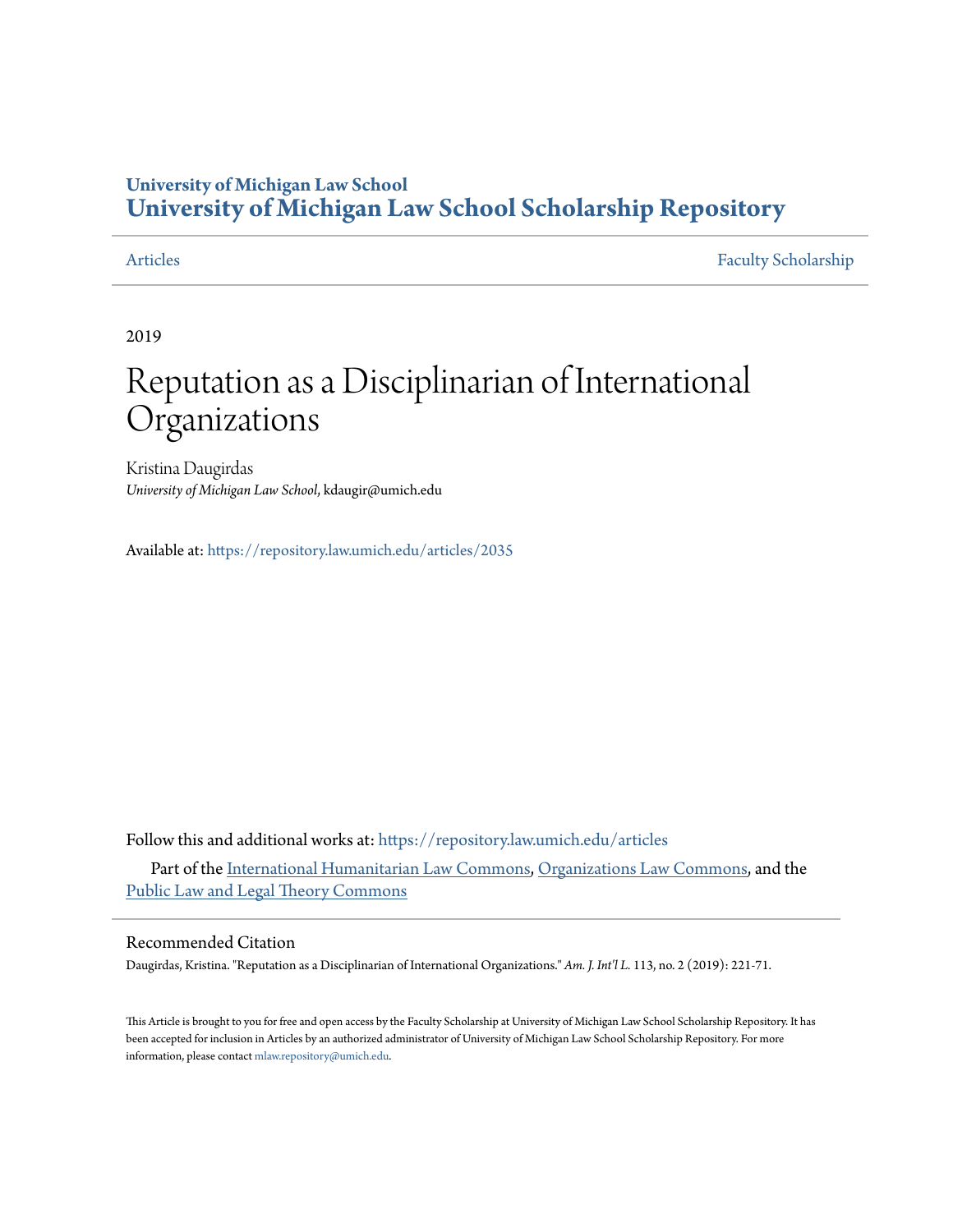Copyright © 2019 by The American Society of International Law doi:10.1017/ajil.2018.122

#### REPUTATION AS A DISCIPLINARIAN OF INTERNATIONAL ORGANIZATIONS

#### By Kristina Daugirdas\*

**ABSTRACT** 

As a disciplinarian of international organizations, reputation has serious shortcomings. Even though international organizations have strong incentives to maintain a good reputation, reputational concerns will sometimes fail to spur preventive or corrective action. Organizations have multiple audiences, so efforts to preserve a "good" reputation may pull organizations in many different directions, and steps taken to preserve a good reputation will not always be salutary. Recent incidents of sexual violence by UN peacekeepers in the Central African Republic illustrate these points.

On April 29, 2015, The Guardian published an explosive story based on a leaked UN document.<sup>1</sup> The document described allegations against French troops who had been deployed to the Central African Republic pursuant to a mandate established by the Security Council. According to the allegations, during the first half of 2014, French soldiers raped and sexually exploited boys as young as nine years old, in some cases in exchange for food and money. The United Nations' reaction, as described in the story, made things even worse: upon learning about the allegations, UN offices in Geneva did nothing. Frustrated by this inaction, one official, Anders Kompass, leaked the document to French authorities. His boss responded by subjecting Kompass to disciplinary proceedings for the leak.

These allegations of rape and sexual misconduct, together with the United Nations' seeming indifference, appeared to cause immense damage to the organization's reputation. Indeed, the secretary-general and numerous member states and UN officials have invoked the organization's reputation and the imperative to repair it.<sup>2</sup> These concerns about the reputation

\* Professor of Law, University of Michigan Law School, [kdaugir@umich.edu](mailto:kdaugir@umich.edu). For excellent comments and helpful discussions, I thank Nicholas Bagley, Laurence Boisson de Chazournes, Kristen Boon, Andrew Clapham, Monica Hakimi, Don Herzog, Vic Khanna, Nico Krisch, Nina Mendelson, Julian Mortenson, Jide Nzelibe, Anne Peters, Steve Ratner; the current and former UN officials who spoke with me; workshop participants at the ASIL Midyear Meeting, the Graduate Institute in Geneva, and the University of Michigan; and the anonymous reviewers. For outstanding research assistance, I thank Adele Daniel, Madison Kavanaugh, Kate Powers, and

Marissa Perry.<br><sup>1</sup> Sandra Laville, *UN Aid Worker Suspended for Leaking Report on Child Abuse by French Troops,* GUARDIAN (Apr. 29, 2015), at [https://www.theguardian.com/world/2015/apr/29/un-aid-worker-suspended-leaking-report-child-](https://www.theguardian.com/world/2015/apr/29/un-aid-worker-suspended-leaking-report-child-abuse-french-troops-car)

[abuse-french-troops-car](https://www.theguardian.com/world/2015/apr/29/un-aid-worker-suspended-leaking-report-child-abuse-french-troops-car).<br><sup>2</sup> See, e.g., Secretary-General's Remarks to the Security Council Meeting on Sexual Exploitation and Abuse (Mar. 10, 2016), at [https://www.un.org/sg/en/content/sg/statement/2016-03-10/secretary-generals-remarks](https://www.un.org/sg/en/content/sg/statement/2016-03-10/secretary-generals-remarks-security-council-meeting-sexual)[security-council-meeting-sexual](https://www.un.org/sg/en/content/sg/statement/2016-03-10/secretary-generals-remarks-security-council-meeting-sexual) ("First of all, I would like to thank you for your initiative in organizing this very important subject, which has a lot to do with our reputation and of our work in the future."); UN SCOR, 71st Sess., 7642d mtg. at 7–8, 11, 18, 21, UN Doc. S/PV.7642 (Mar. 10, 2016) (statements from China, the United Kingdom, Malaysia, New Zealand, and the secretary-general); UN Press Release, Addressing Sexual Exploitation, Abuse Cases Involving Peacekeepers Requires Swift Accountability, Decisive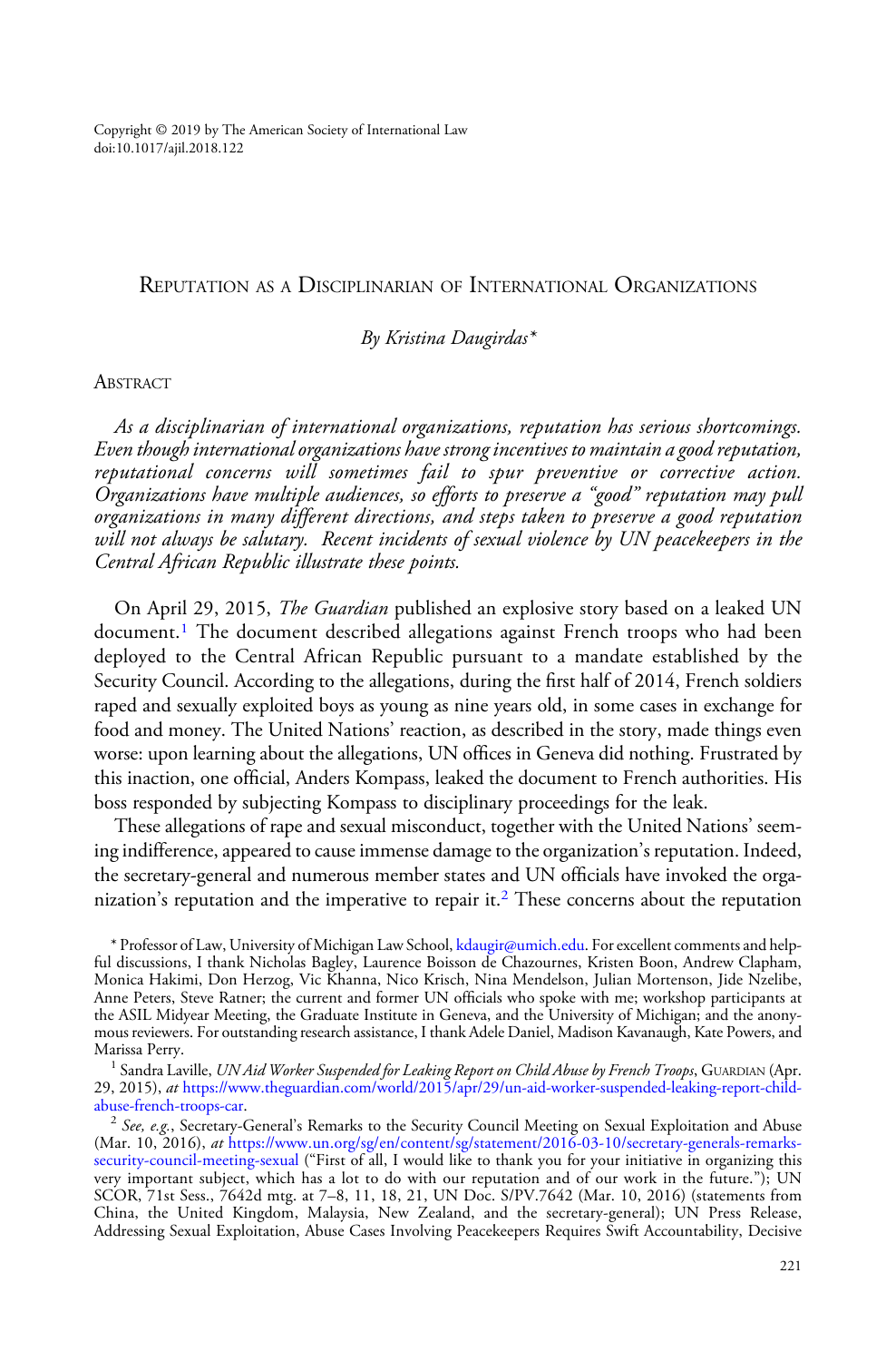seemed to motivate some concrete, visible steps to address the problem of sexual violence perpetrated by UN peacekeepers and other UN-affiliated individuals. For the first time, the Security Council adopted a resolution specifically addressing sexual abuse and exploitation;<sup>3</sup> for the first time, the organization ejected an entire contingent of UN peacekeepers in response to such incidents;<sup>4</sup> and for the first time, a high-level UN official lost his job for mishandling them.<sup>5</sup> Less than a week into his term as the newly appointed secretary-general of the United Nations, António Guterres signaled his intentions to stay focused on the issue by establishing a new task force to overhaul the organization's approach to preventing and responding to sexual violence.<sup>6</sup>

In this instance, reputational concerns appeared to motivated some reforms. But if the reputational damage from such incidents is so extensive, and so predictable, why did the United Nations and its member states not do more to avoid it? The allegations brought to light in 2015 were by no means unprecedented. Indeed, journalists and nongovernmental organizations began calling attention to the problem of sexual violence by UN peacekeepers and others—and the organization's desultory response to such allegations—in the 1990s.<sup>7</sup> Since then, public attention has periodically seized on allegations that, yet again, UN peacekeepers and others were victimizing the vulnerable individuals they were charged with protecting, and the United Nations was doing relatively little to ensure that the perpetrators were punished.

The very persistence of the problem over more than two decades suggests that reputational concerns were insufficient to discipline the United Nations. If so, why? The answer matters because, for international organizations, reputational sanctions are among the few constraints on abuse.<sup>8</sup> Formal legal mechanisms are only rarely available. Immunity usually keeps injured individuals from being able to sue international organizations in national courts.<sup>9</sup> The International Court of Justice is formally available to issue advisory opinions regarding international organizations, but doing so requires the UN General Assembly or another UN organ to adopt a resolution requesting one. Such requests are very rare.

Action, Speakers Tell General Assembly, UN Doc. GA/11819 (Sept. 7, 2016), at [https://www.un.org/press/en/](https://www.un.org/press/en/2016/ga11810.doc.htm) [2016/ga11810.doc.htm](https://www.un.org/press/en/2016/ga11810.doc.htm) (statements from Jordan, Sweden, Mexico, the United Kingdom, and China that addressed reputational harm to the United Nations). <sup>3</sup> SC Res. 2272 (Mar. 11, 2016).

<sup>4</sup> MINUSCA Press Release, New Allegations of Sexual Abuse Emerge Against MINUSCA Peacekeepers (Feb. 4, 2016),  $at$  https://minusca.unmissions.org/en/new-allegations-sexual-abuse-emerge-against-minusca-2016), at https://minusca.unmissions.org/en/new-allegations-sexual-abuse-emerge-against-minusca-<br>peacekeepers.

 $\sim$  <sup>5</sup> UN's CAR Envoy Gaye Sacked Over Peacekeeper Abuse Claims, BBC (Aug. 12, 2015), at [http://www.bbc.com/](http://www.bbc.com/news/world-africa-33890664)<br>news/world-africa-33890664.

 $^{6}$  UN Press Release, Secretary-General Creates High-Level Task Force to Improve United Nations Approach for Preventing, Addressing Sexual Abuse, UN Doc. SG/A/1697 (Jan. 6, 2017).

 $^7$  Guglielmo Verdirame, The United Nations and Human Rights: Who Guards the Guardians 215–18 (2011); Muna Ndulo, *The United Nations Responses to the Sexual Abuse and Exploitation of Women and Girls by*<br>Peacekeepers During Peacekeeping Missions, 27 BERKELEY J. INT'L L. 127, 141–46 (2009).

<sup>8</sup> See generally Ruth W. Grant & Robert O. Keohane, *Accountability and Abuses of Power in World Politics*, 99<br>AM. POL. SCI. REV. 29 (2005) (identifying and analyzing source of accountability of international organization

<sup>9</sup> While tort victims rarely have access to alternative remedies, individuals who have a contractual relationship with the organization do more often. For example, the employees of international organizations are usually able to turn to specialized administrative tribunals, and private individuals or firms that contract with international organizations may negotiate waivers that provide for dispute settlement.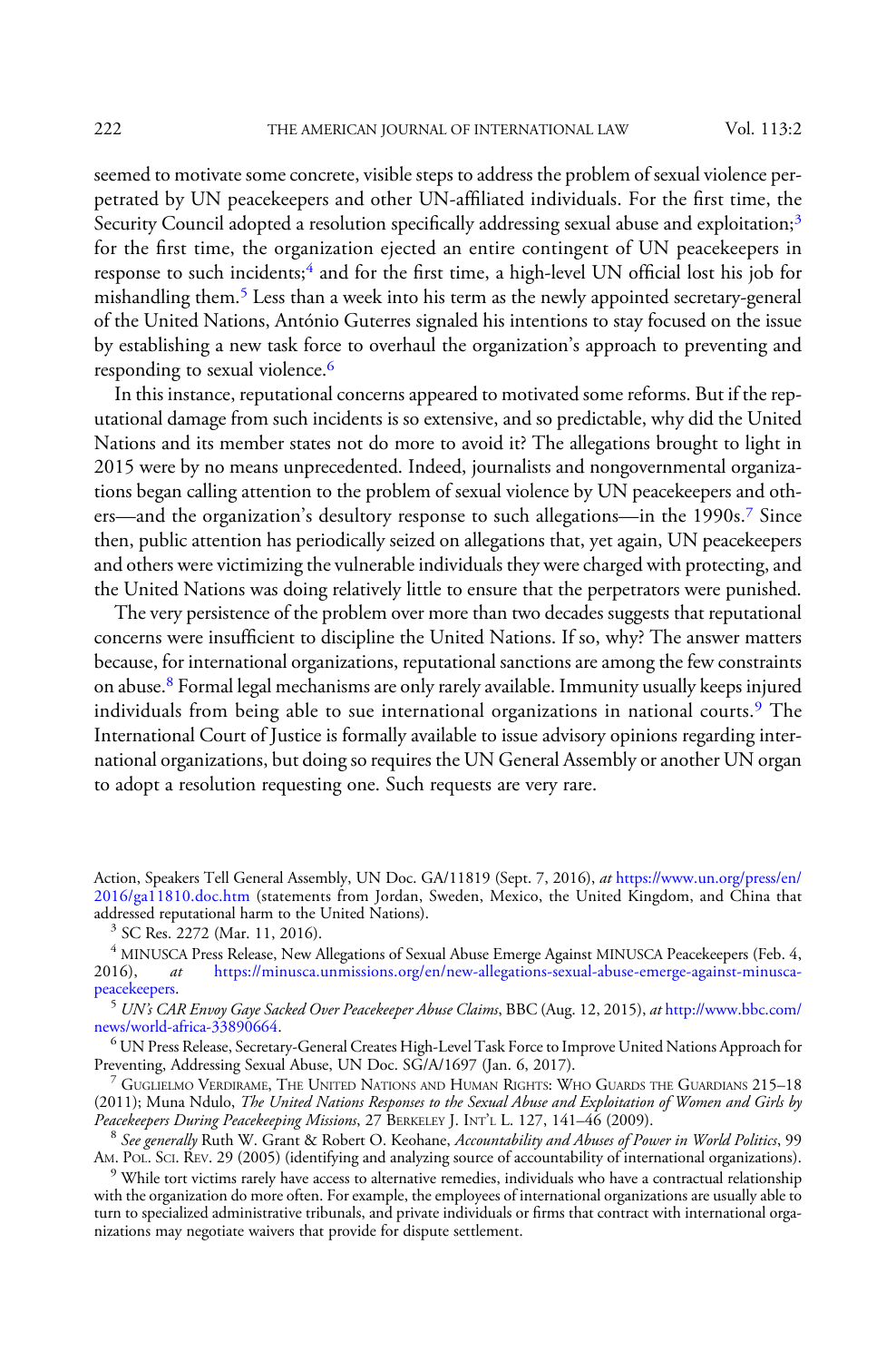#### 2019 REPUTATION AS A DISCIPLINARIAN OF INTERNATIONAL ORGANIZATIONS 223

Outside of the context of international organizations, a large literature explores how reputational sanctions sometimes substitute for more formal legal sanctions.<sup>10</sup> In general, the literature characterizes reputation as a positive force. For example, reputation features prominently in accounts of why states comply with international law.<sup>11</sup> Reputation can also explain why corporations sometimes go above and beyond what the law requires, and take voluntary steps to protect the environment or promote robust labor standards in their global supply chains.<sup>12</sup> Scholars of domestic administrative agencies, including local police departments, the Food and Drug Administration (FDA), and the Federal Reserve, have also explored ways that reputation serves as a powerful motivator—and, by extension, as a constraint on the behavior of actors within those agencies.<sup>13</sup>

Very little scholarship, by contrast, explores how reputational dynamics play out for international organizations.<sup>14</sup> Building on the literature regarding other kinds of organizations and using recent developments related to sexual violence in the Central African Republic as a case study, this Article seeks to fill that gap. I argue that as a disciplinarian, reputation has some serious shortcomings. Sometimes reputational harm will fail to move an organization at all. Sometimes reputational harm will motivate changes—but only superficial ones. And sometimes concern about reputational harm will not only fail to solve the underlying problem, but also tempt organizations to cover it up.

Part I of this Article explains why maintaining a good reputation is more complicated than may appear. An international organization's reputation reflects the aggregate beliefs of its observers.<sup>15</sup> But its reputation is multifaceted, not one-dimensional. International organizations (like domestic administrative agencies) have distinct reputations for legality, morality,

 $12$  See, e.g., DAVID VOGEL, THE MARKET FOR VIRTUE (2005). Indeed, regulations that require information disclosure on such topics are designed to operate by raising the reputational stakes. See Adam S. Chilton & Galit A. Sarfaty, *The Limitations of Supply Chain Disclosure Regimes*, 57 STAN. J. INT'L L. 1 (2017); JAMES T. HAMILTON, REGULATION THROUGH REVELATION: THE ORIGIN, POLITICS, AND IMPACTS OF THE TOXICS RELEASE INVENTORY PROGRAM (2005).<br><sup>13</sup> Daniel Carpenter, Reputation and Power: Organizational Image and Pharmaceutical Regulation at

THE FDA (2010); CHARLES R. EPP, MAKING RIGHTS REAL: ACTIVISTS, BUREAUCRATS, AND THE CREATION OF THE LEGALISTIC STATE (2009) (concluding that lawsuits prompted U.S. police departments to revise their policies on use of force and handling claims of abuse not because the lawsuits imposed financial costs, but because they threatened the defendants' professional reputations); Kathryn Judge, The Federal Reserve: A Study in Soft Constraints, 78 L. & CONTEMP. PROBS. 65 (2015); Nicholas R. Parrillo, The Endgame of Administrative Law: Governmental Disobedience and the Judicial Contempt Power, 131 HARV. L. REV. 685 (2018); Emily Chiang, Institutional Reform Shaming, 120 PENN ST. L. REV. 53 (2015)

 $14$  For an important exception, see Ian Johnstone, *Do International Organizations Have Reputations*?, 7 INT'L ORGS. L. REV. 235, 239 (2010). Some of my own work has explored reputation in connection with the introduction of cholera to Haiti by UN peacekeepers. See Kristina Daugirdas, Reputation and the Responsibility of International Organizations, 25 EUR. J. INT'<sup>L</sup> L. 991, 1013 (2014) [hereinafter Daugirdas 2014]; Kristina Daugirdas, Reputation and Accountability: Another Look at the United Nations' Response to the Cholera Epidemic *in Haiti*,  $\Box$  INT'L ORGS. L. REV.  $\Box$  (forthcoming 2019) (applying the framework set out in this Article) [here-<br>inafter Daugirdas 2019].

 $15$  CARPENTER, supra note 13, at 18, 26.

 $^{10}$  For an earlier example, see Stewart Macaulay, *Non-contractual Relations in Business: A Preliminary Study* (1963), 28 Am. Soc. Rev. 55 (1963); ROBERT ELLICKSON, ORDER WITHOUT LAW (1991); see also infra note 23.

 $^{11}$  Andrew T. Guzman, How International Law Works 33–41, 71–117 (2008); Rachel Brewster, *Unpacking* t*he State's Reputation*, 50 Harv. Int'l L.J. 231 (2009); ROBERT E. SCOTT & PAUL B. Stephan, The Limits of LEVIATHAN: CONTRACT THEORY AND THE ENFORCEMENT OF INTERNATIONAL LAW (2006); Beth Simmons, International Law and State Behavior: Commitment and Compliance in International Monetary Affairs, 94 Am.<br>POL. SCI. REV. 819 (2000).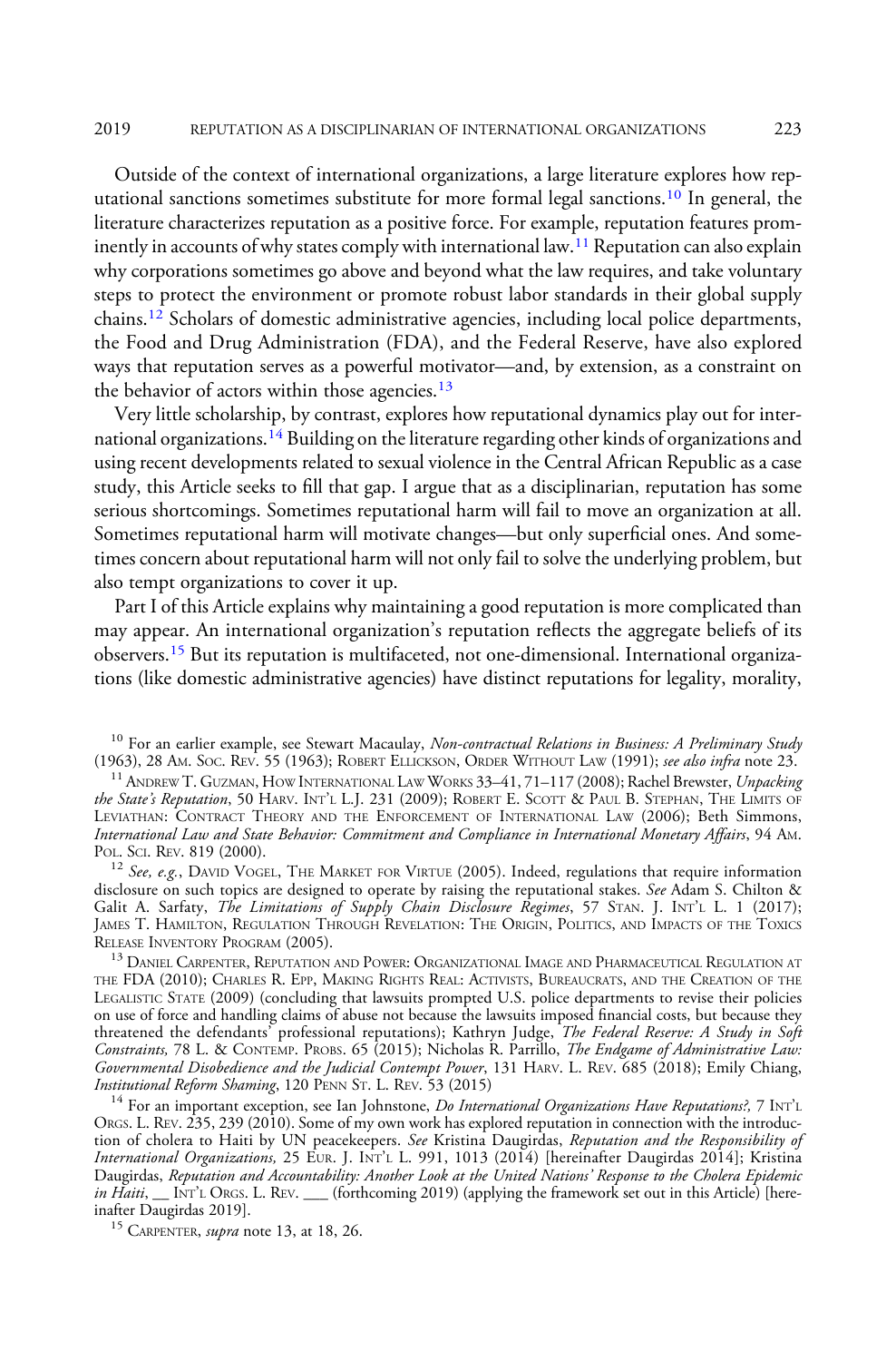effectiveness, and expertise. International organizations also have reputations for being independent from—or responsive to—their member states, or particular subsets of member states. In general, tensions among these different dimensions are common, and some trade-offs are unavoidable. In addition to having multiple reputations, international organizations have multiple audiences, including government officials and the general public. These different audiences do not always train their attention on the same feature of the organization's conduct, or evaluate what they see according to the same criteria. Keeping these multiplicities in mind, Part II then considers some of the ways that international organizations might respond to threats to their reputation, not all of which will be positive.

To illustrate and deepen this account of how reputation works for international organizations, Part III focuses on the Central African Republic. Notably, in the months after The Guardian article described above was published, it became clear that the allegations against the French soldiers reflected only a small part of a bigger problem. Many more allegations subsequently came to light against "blue helmets"—peacekeepers under UN command in the Central African Republic. In turn, these new allegations called attention to a questionable decision the UN Secretariat made to accept peacekeeping troops from the Democratic Republic of the Congo (DRC) notwithstanding their inclusion on the United Nations' own list of parties that engage in sexual violence against children. The reputational account set out in Part I helps to explain this and other key decisions made by UN officials before and after the allegations against the French soldiers were revealed to the public.

The absence of clear rules defining an organization's legal obligations compounds the problem. The United Nations, for example, has no clear legal obligations to prevent or respond to allegations of sexual violence. As a result, one particularly important dimension of the United Nations' reputation—its reputation for compliance with the law—was not on the line in the Central African Republic. In general, reputation will be a less effective disciplinarian for lawbreaking where there is room for debate over whether a particular act or omission is legal or illegal. That sort of uncertainty is endemic to international organizations: their legal obligations are often contested and, as noted above, courts are rarely available to clarify them.

Even when reputational concerns do motivate organizations to respond to or prevent reputational harm, there is the question of how organizations respond. One possibility is that organizations will limit themselves to symbolic or superficial steps designed to quell the immediate furor without solving the underlying problem. Organizations might opt for this approach if they care more about the image they project than about whether that image corresponds to reality.<sup>16</sup> They might also take this approach if they recognize the need to respond but cannot muster the political will to take more forceful measures. Either way, it should not be surprising when symbolic measures prove ineffective.

Another troubling possibility is that organizations will try to protect their reputations by concealing derogatory information. After all, so long as derogatory information stays hidden, it cannot cause reputational harm. International organizations have significant tools at their disposal to control and to limit the release of information about their activities. Indeed, the director of an NGO quoted in *The Guardian* story described above characterized the United

<sup>&</sup>lt;sup>16</sup> Some NGOs have suggested as much. See, e.g., Bea Edwards, How to End Sexual Abuse in UN Peacekeeping Missions, GOV'T ACCOUNTABILITY PROJECT (May 31, 2016), *available at [https://www.whistleblower.org/uncatego](https://www.whistleblower.org/uncategorized/how-to-end-sexual-abuse-in-un-peacekeeping-missions)*[rized/how-to-end-sexual-abuse-in-un-peacekeeping-missions](https://www.whistleblower.org/uncategorized/how-to-end-sexual-abuse-in-un-peacekeeping-missions).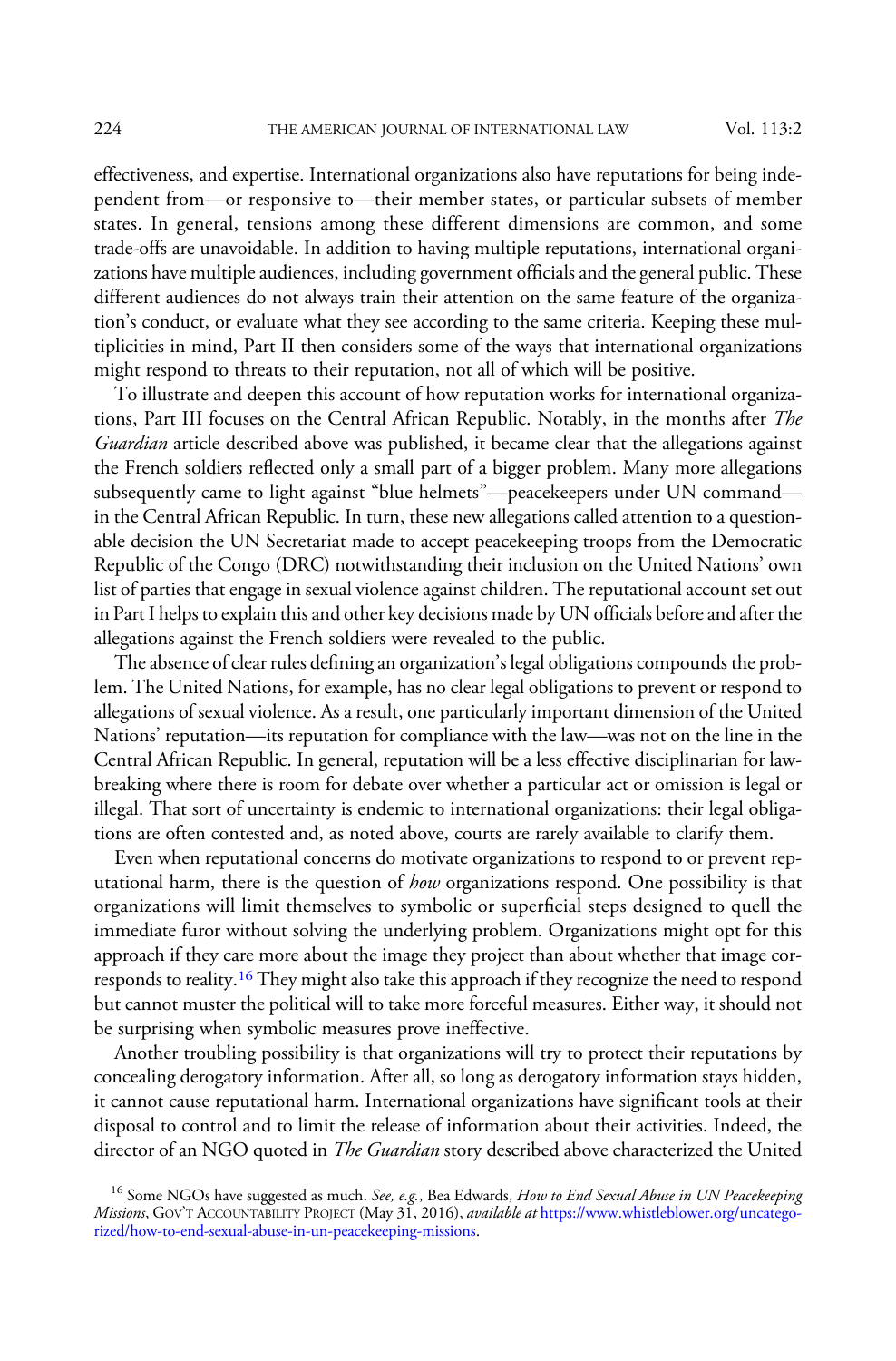Nations' initial response to the allegations as both "stomach turning" and consistent with the organization's "instinctive response to sexual violence in its ranks—ignore, deny, cover up, [and] dissemble."<sup>17</sup>

Part IV briefly turns to some of the policy implications of the Article's account of how reputation works for international organizations. Specifically, it argues that reputation can be a more effective disciplinarian if pathological strategies for coping with reputational threats are made both less available and less attractive. This Part offers a warning: simply making reputation a more prominent organizational concern may well backfire. That said, a sophisticated understanding of reputational dynamics can usefully inform policy design, as well as highlight the advantages and risks of some of the steps that the United Nations adopted after events in the Central African Republic came to light.

#### I. REPUTATION AND ITS MULTIPLICITIES

To set out a framework for understanding reputational dynamics regarding international organizations, this Article draws on the reputational literature relating to other kinds of organizations and entities: private firms, nongovernmental organizations (NGOs), administrative agencies, and states. International organizations have important commonalities with—as well as some salient differences from—these other kinds of organizations.

At bottom, a reputation is a set of beliefs that observers hold, or judgments that observers make, about an individual or an organization.<sup>18</sup> A good reputation is a source of value. For private firms, that value can be measured in dollars and cents.<sup>19</sup> Administrative agencies with good reputations will attract more resources and more responsibilities.<sup>20</sup> A good reputation is what allows nongovernmental organizations to be effective and influential notwithstanding their lack of coercive powers and (relative) lack of financial resources.<sup>21</sup> For states, too, a good reputation is a source of soft power—that is, of influence above and beyond their material resources.<sup>22</sup> Because good reputations are valuable, the desire to maintain a good reputation can be a powerful motivator. The reverse is also true: a bad reputation is a source of costs along all of these dimensions. For this reason, reputation can be a disciplining force, a source of penalties when an organization (or individual or other entity) falls short.<sup>23</sup>

These penalties—often termed reputational costs—are an informal, nonlegal sanction. Reputational costs are not coordinated and centralized; instead they are imposed directly

<sup>17</sup> Laville, *supra* note 1.<br><sup>18</sup> CARPENTER, *supra* note 13, at 33 ("Reputations are composed of symbolic beliefs about an organization—its capacities, intentions, history, mission—and these images are embedded in a net

<sup>19</sup> David Charney, *Nonlegal Sanctions in Commercial Relationships*, 104 HARV. L. REV. 373, 396–97 (1990) (noting, for example, that firms with good reputations can charge higher prices for its products—or attract workers

<sup>20</sup> CARPENTER, *supra* note 13, at 26, 54.<br><sup>21</sup> Paul Wapner, *Defending Accountability in NGOs*, 3 CHI. J. INT'L L. 197, 203 (2002).<br><sup>22</sup> JOSEPH S. NYE, JR., SOFT POWER (2004).<br><sup>23</sup> There is a large law-and-economics lit siders, among other things, whether legal penalties ought to be adjusted to account for nonlegal sanctions including reputational sanctions. See, e.g., Edward M. Iacobucci, *On the Interaction Between Legal and Reputational* Sanctions, 43 J. LEGAL STUD. 189 (2014); Murat C. Mungan, *A Generalized Model for Reputational Sanctions* and the (Ir)relevance of the Interactions between Legal and Reputational Sanctions, 46 INT'<sup>L</sup> REV. L. & ECON. 86 (2016); V.S. Khanna, Corporate Criminal Liability: What Purpose Does It Serve?, 109 HARV. L. REV. 1477 (1996).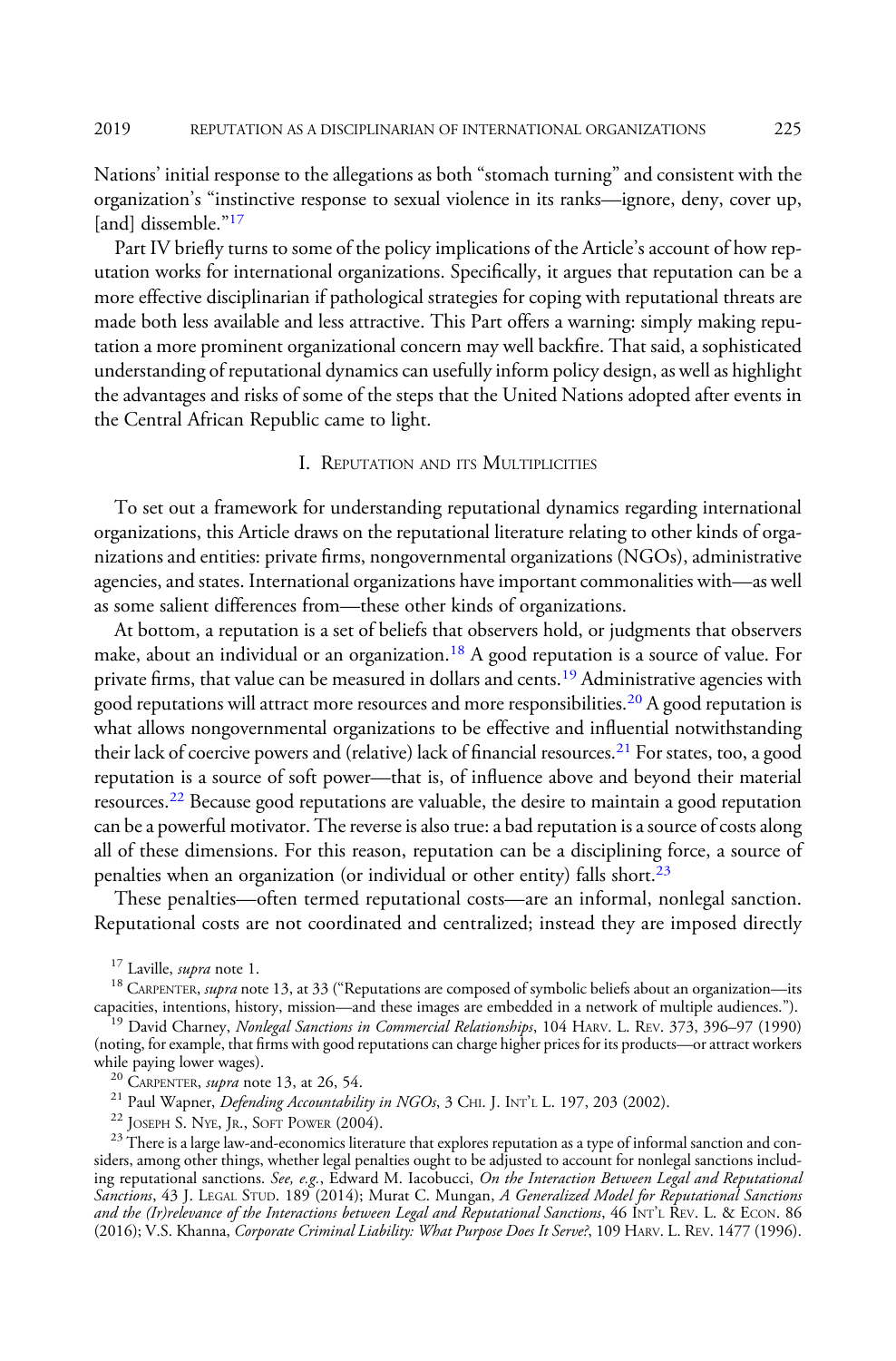by those who observe or interact with a particular organization. When an organization's reputation is damaged—that is, when an organization's audience discovers that the organization is worse than previously believed along some dimension, the organization's audience will change its behavior. Some members of the audience may choose to stop interacting with the organization entirely, or they may drive a harder bargain when they do. Thus, for example, a state that develops a reputation for not living up to its treaty commitments will have a harder time finding treaty partners, and a firm that develops a reputation for making lousy products will have fewer repeat customers.

To understand when and how reputational concerns will affect organizational decisionmaking, it is essential to keep in mind three multiplicities: (1) the multiplicity of reputations that these individuals and entities can have; (2) the multiplicity of audiences who observe and judge those individuals and entities; and (3) the multiplicity of individuals and entities within an organization to whom or to which a reputation can attach. These multiplicities explain why organizations that may appear unmoved by reputation costs are actually quite sensitive to them. In other words, it is not that international organizations are indifferent to reputational costs, but that they face trade-offs among different facets of reputation and sometimes cannot simultaneously satisfy the diverging preferences of their multiple audiences.

#### A. IO Reputation Matters

To start, it is worth elaborating why having a good reputation is especially important to international organizations. International organizations are like nongovernmental organizations in that their material resources are quite limited; so too are their formal legal authorities. As a result, their effectiveness turns to a significant degree on their ability to persuade other actors to take or refrain from a particular course of action. And their capacity to persuade depends on having a good reputation.<sup>24</sup> A good reputation makes it more likely that these organizations will be taken at their word. Thus, for example, the reputation of the Organization for Economic Co-operation and Development (OECD) is so good among scholars that they will often cite OECD statistics without feeling any need to justify them as a valid measure of the indicator in question.<sup>25</sup> Also like nongovernmental organizations, international organizations compete for resources. They must be able to make a convincing case that their cause is a worthy one—and that they can make some headway in addressing it. After all, states could choose to devote their resources elsewhere—to other international organizations or initiatives, or even to national government agencies.

Among other things, international organizations' dependence on voluntary cooperation and support narrows the kinds of reputations they might cultivate. While some states might prefer to chart an isolationist and belligerent course of action, international organizations do not have that option. Some private firms—think Uber—develop business models that involve deliberately flouting certain laws or regulations that apply to their conduct.<sup>26</sup>

 $^{24}$  J.C. Sharman, *Rationalist and Constructivist Perspectives on Reputation*, 55 P01. STUD. 20, 30 (2007) (arguing that "[a]n international organization's effectiveness is inseparably bound up with judgments about the reputation of that institution").<br><sup>25</sup> Id. at 31 (quoting Tony Porter and Michael Webb).<br><sup>26</sup> Elizabeth Pollman & Jordan Barry, *Regulatory Entrepreneurship*, 90 So. CAL. L. REV. 383 (2017) (describing

certain private firms, including Uber, making decisions to strategically violate applicable laws and regulations as part of their business model).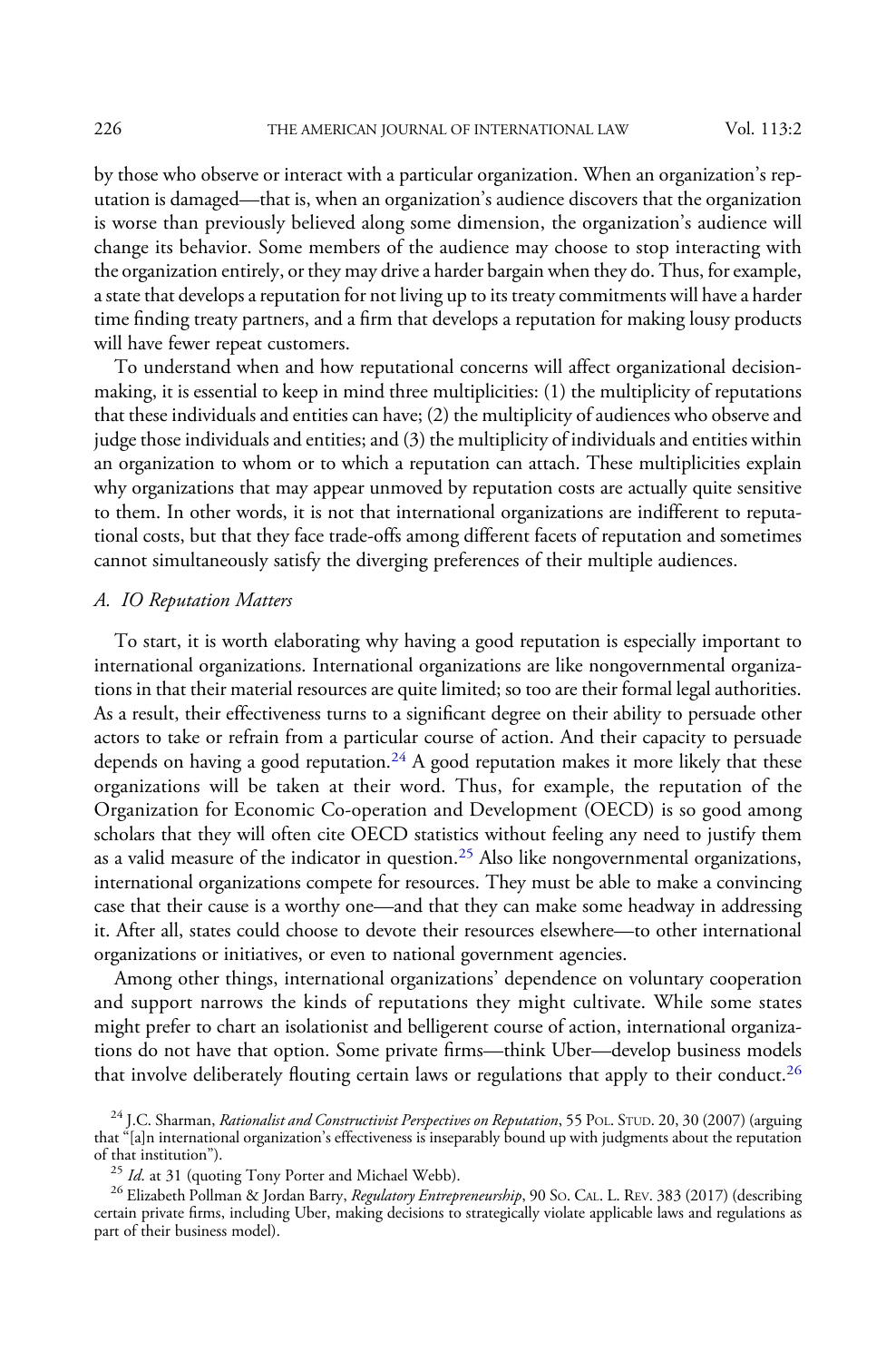It is hard to see an international organization pursuing a comparable strategy by, say, ignoring obligations undertaken in a headquarters agreement in order to pressure a host state.<sup>27</sup>

It is quite common for high-level officials to describe preserving a good reputation for their organization as a central aspect of their jobs. Thus, in a vision statement he submitted as a candidate for the post of secretary-general, António Guterres wrote: "The SG must stand firmly for the reputation of the UN and its dedicated staff."<sup>28</sup> A scholar describing the work of the Global Water Partnership wrote: "There is constant attention paid to the reputational risks induced by each and every action which can be described as part of the activity of GWP."<sup>29</sup> Member states have also expressed concern about the reputations of the organizations in which they participate. This is the case with respect to sexual exploitation and abuse by UN peacekeepers and others implementing UN mandates.<sup>30</sup> And it is also true more generally.<sup>31</sup>

Some international organizations have adopted policies that explicitly instruct staff to consider the consequences of their actions for the reputation of the organization that employs them. For example, the word "reputation" appears eighteen times in the World Health Organization's Code of Ethics and Professional Conduct.<sup>32</sup> Action that results in reputational

<sup>27</sup> Given the uncertainty and contestation regarding many aspects of international organizations' international legal obligations, international organizations do sometimes operate in "gray areas" where the content of their obligations is not clear. See infra Part III.E. In these situations, international organizations use a range of strategies to avoid being perceived as scofflaws. Sometimes they will comply with the relevant norm without expressly acknowledging any legal obligation to do so; sometimes they will cease the challenged conduct; and sometimes they will

directly challenge the applicability of the relevant norm. *See* Daugirdas 2014, *supra* note 14, at 1012–16.<br><sup>28</sup> Jenni Lee, 7 *Quotes from António Guterres*, UN FOUND. BLOG (Oct. 11, 2016), *at* [http://unfoundationblog.](http://unfoundationblog.org/7-quotes-from-antonio-guterres)<br>

<sup>29</sup> Edouard Fromageau, *The Global Water Partnership: Between Institutional Flexibility and Legal Legitimacy*, 8<br>In<sup>-</sup>ri Orgs. L. Rev. 367, 393–94 (2011).

 $^{\rm 30}$  See supra note 2; see also Kieran Guilbert, UN Investigating Leaked Sex Abuse Complaints in Central African Republic, REUTERS (Sept. 14, 2017), at [https://www.reuters.com/article/us-centralafrica-un-peacekeepers/un](https://www.reuters.com/article/us-centralafrica-un-peacekeepers/un-investigating-leaked-sex-abuse-complaints-in-central-african-republic-idUSKCN1BP2QC)[investigating-leaked-sex-abuse-complaints-in-central-african-republic-idUSKCN1BP2QC](https://www.reuters.com/article/us-centralafrica-un-peacekeepers/un-investigating-leaked-sex-abuse-complaints-in-central-african-republic-idUSKCN1BP2QC) (quoting MINUSCA spokesperson Vladimir Monteiro as saying: "It [MINUSCA] recognizes that sexual exploitation and abuse cases have severely affected the mission's credibility and reputation in the past."); UN SC, 6942nd mtg., UN Doc. S/PV.6842 at 5 (Oct. 3, 2012) ("The Secretary-General has recalled that the first priority is the reputation of the United Nations. It is for that reason, inter alia, that in Haiti we have intensified our zero-tolerance measures against abuse of all kinds, especially the sexual abuse of minors.") (statement of the Head of the United Nations Stabilization Mission in Haiti); UN SC, 6936th mtg., UN Doc. S/PV.6936 at 4 (Mar. 20, 2013) ("It is essential to our reputation that the conduct of our personnel be in conformity with the highest standards and that prompt and decisive action be taken to prevent abuse, to investigate allegations and to impose disciplinary measures where warranted.") (statement of interim head of the United Nations Stabilization Mission in Haiti); UN Will Enforce "Zero Tolerance" Policy Against Sexual Abuse, Peacekeeping Official Says, UN NEWS (Jan. 5, 2007), at [https://news.un.org/en/story/2007/01/205142-un-will-enforce-zero-tolerance-policy-against-sexual-abuse](https://news.un.org/en/story/2007/01/205142-un-will-enforce-zero-tolerance-policy-against-sexual-abuse-peacekeeping)[peacekeeping](https://news.un.org/en/story/2007/01/205142-un-will-enforce-zero-tolerance-policy-against-sexual-abuse-peacekeeping) (quoting Assistant Secretary-General Jane Holl Lute as saying: "The reputation of UN peacekeeping<br>is one of our most powerful assets, which is why we have responded over the past couple of years so strongly[.]

<sup>31</sup> See, e.g., Johnstone, *supra* note 14, at 238; Ian Hurd, *The Strategic Use of Liberal Internationalism* 59 INT'L ORG. 495 (2005); Daugirdas 2014, *supra* note 14.

<sup>32</sup> World Health Organization, *Code of Ethics and Professional Conduct* (Apr. 9, 2017), *available at* [http://www.](http://www.who.int/about/ethics/code_of_ethics_full_version.pdf) [who.int/about/ethics/code\\_of\\_ethics\\_full\\_version.pdf;](http://www.who.int/about/ethics/code_of_ethics_full_version.pdf) see also, e.g., International Monetary Fund (IMF), Code of Conduct for Staff (July 31, 1998), at <https://www.imf.org/external/hrd/code.htm> ("We all have a responsibility to contribute to the good governance of the IMF and to help maintain its reputation for probity, integrity, and impartiality."); *see also id*. ("You should refrain from participating in any activity that is in conflict with the interests of the IMF or would damage the IMF's reputation."); World Intellectual Property Organization, Code of Conduct, Including Procurement Related, for WIPO Staff, available at [http://world-intellectual-property-organization.com/](http://world-intellectual-property-organization.com/export/sites/www/procurement/en/docs/code_of_conduct_for_wipo_staff_including_procurement.pdf) [export/sites/www/procurement/en/docs/code\\_of\\_conduct\\_for\\_wipo\\_staff\\_including\\_procurement.pdf](http://world-intellectual-property-organization.com/export/sites/www/procurement/en/docs/code_of_conduct_for_wipo_staff_including_procurement.pdf) ("The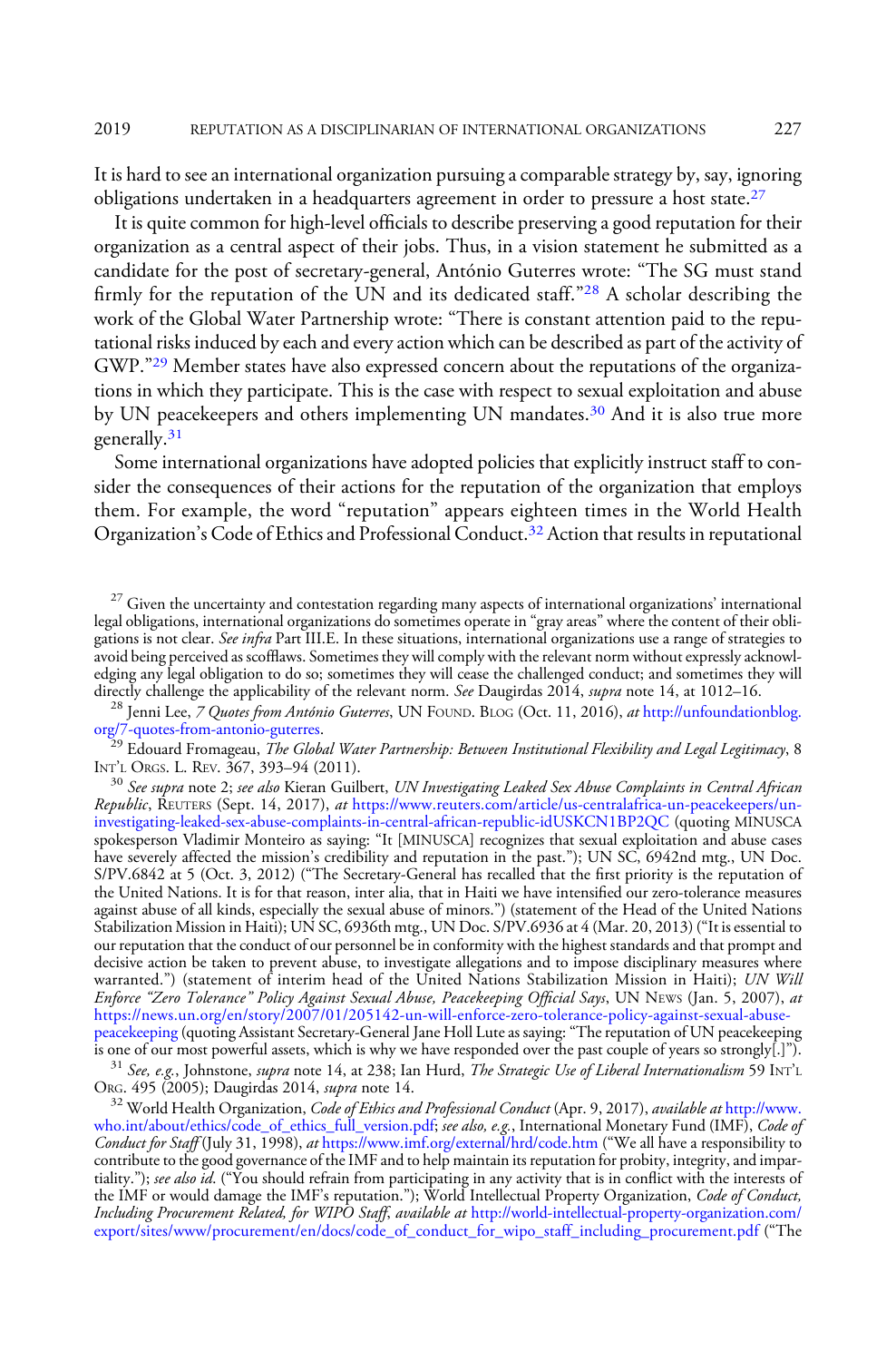damage to the United Nations can qualify as an abuse of authority by senior UN personnel.<sup>33</sup> Of particular relevance to the Central African Republic case study, UN peacekeepers have been required since 2017 to carry a "No Excuse" pocket card; among other things, the card reminds peacekeepers: "Sexual exploitation and abuse undermines discipline, and damages the reputation of the United Nations."<sup>34</sup> Given the importance of reputation to international organizations' efficacy, such deliberate efforts are unsurprising.

#### B. Three Multiplicities

So far, this discussion has discussed reputations as ranging from good to bad along a onedimensional spectrum. In fact, reputation and reputational dynamics are more complicated.

#### 1. Multiplicity of reputations

The first complication is that reputations are multi-dimensional. A person might simultaneously have reputations for being a brilliant lawyer and a jerk.<sup>35</sup> In the international realm, in addition to having reputations for complying with the law (or not), states also have reputations for cooperativeness, rationality, and toughness.<sup>36</sup> Private corporations have, in addition to reputations for legality, reputations for the quality of their products or customer service, reputations as employers, and reputations for their corporate citizenship. Domestic administrative agencies have reputations for efficacy (that is, for the quality of their decision making and their capacity for effectively achieving their objectives), as well as for technical expertise, morality, and legality.<sup>37</sup>

The reputations of international organizations are similarly multifaceted. To a significant degree, the salient dimensions of IO secretariats' reputations track those of domestic administrative agencies. International organizations too have reputations for efficacy, morality, legality, and technical expertise.

In addition, international organizations have a fifth salient dimension of reputation: they have reputations for independence from, or responsiveness to and cooperativeness with, their member states (or subsets of their member states). These elements of secretariats' reputations are especially important, and also in some tension with one another. On the one hand,

<sup>35</sup> Indeed, even focusing just on professional reputation, it is possible to break out additional dimensions. See, e.g., Jack Goldsmith, Lawyerly Integrity in the Trump Administration, LAWFARE (May 14, 2017), at [https://www.](https://www.lawfareblog.com/lawyerly-integrity-trump-administration) [lawfareblog.com/lawyerly-integrity-trump-administration](https://www.lawfareblog.com/lawyerly-integrity-trump-administration) (noting that political appointees in government have, inter alia, reputations for loyalty, competence, and the quality of their judgment).

staff member should at all time behave in a way that upholds the values and the integrity and good reputation of

WIPO.").<br><sup>33</sup> Marie Deschamps, Hassan B. Jalllow & Yasmin Sooka, Report of an Independent Review on Sexual Exploitation and Abuse by International Peacekeeping Forces in the Central African Republic, Taking Action on Sexual Exploitation and Abuse by Peacekeepers, at 67, 75, UN Doc. A/71/99 (Dec. 17, 2015), at [https://dig](https://digitallibrary.un.org/record/840749/?ln=en)[itallibrary.un.org/record/840749/?ln=en](https://digitallibrary.un.org/record/840749/?ln=en) [hereinafter CAR Panel Report].

 $34$  UN Press Release, The "No Excuse" Card Is Online and Ready to be Distributed (June 2, 2017), *at* [https://](https://www.un.int/news/no-excuse-card-online-and-ready-be-distributed)<br>www.un.int/news/no-excuse-card-online-and-ready-be-distributed.

 $^{36}$  Brewster, *supra* note 11; JACK L. GOLDSMITH & ERIC A. POSNER, THE LIMITS OF INTERNATIONAL LAW 102–03 (2007), Robert Ó. Keohane, *International Relations and International Law: Two Optics*, 38 HARV. INT'L L. J. 487, 497 (1997); Ryan Brutger & Joshua T. Kertzer, A Dispositional Theory of Reputation Costs, 72 INT'L ORG. 693, 699 (2018); George W. Downs & Michael A. Jones, *Reputation, Compliance, and International Law,* 31 J. LEGAL STUD.<br>S95 (2002).

 $37$  CARPENTER, supra note 13, at 46–47.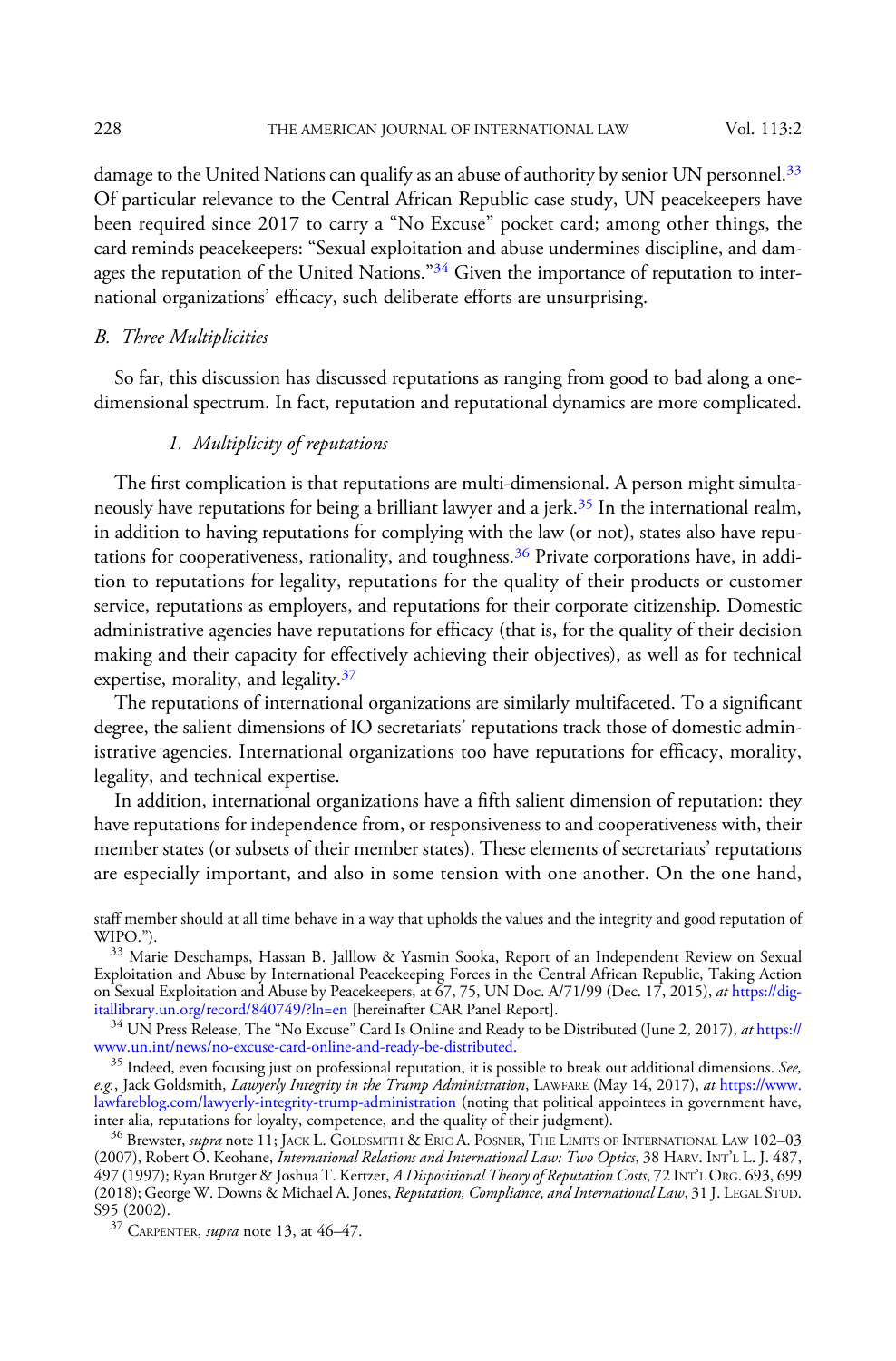international organizations have strong incentives to be cooperative with their member states.<sup>38</sup> After all, they are the ones who created the organization—and they are the ones who fund and otherwise sustain the organization's activities. On the other hand, international organizations are often effective and influential precisely because their secretariats are perceived to be independent and not in the pocket of any individual state or group of states. In other words, independence is an essential component of their authority and effectiveness.<sup>39</sup> For example, independence is what makes states willing to negotiate with or accept advice or conditions from international organizations that they would reject from other states on the grounds that advice coming from other governments is biased or strategically motivated.<sup>40</sup>

Tensions among different facets of reputation are common. Thus, for example, Nick Parrillo describes the administrator of the Environmental Protection Agency being torn between promulgating environmental standards within statutorily required deadlines and ensuring those standards have adequate scientific support—something that takes time to develop.<sup>41</sup> As a result, organizations cannot always avoid reputational costs altogether, though they may be able to choose where the blows land.

#### 2. Multiplicity of audiences

The second multiplicity that is crucial to understanding reputational dynamics concerns audience or audiences. As noted above, an organization's audience is made up of all of the individuals and entities that are in a position to observe, evaluate, and judge an organization's actions—and to impose reputational costs in response to undesirable behavior. For corporations, these audiences include consumers, shareholders, employees, regulators, and banks.<sup>42</sup> For administrative agencies, like the FDA, the audiences include scientists, the U.S. Congress, consumer representatives, and media organizations.<sup>43</sup> For international organizations, these observers—their audience—include not just member states, but also academics, journalists, nongovernmental organizations, and government officials like judges and members of legislatures.

The public is an important audience too—including, perhaps counterintuitively, for international organizations. The ability to speak "over the heads" of governments and directly address the public is an important source of these organizations' authority and influence.<sup>44</sup> International organizations make deliberate efforts to reach the public through speeches, op-

these beliefs, international organizations are likely to be quite attentive to this very image . . .").<br><sup>40</sup> For a theoretical account of the value of independence, see Kenneth W. Abbott & Duncan Snidal, *Why States* Act Through Formal International Organizations, 42 J. CONFLICT RES. 3 (1998). For a narrative account of the value of the independence of the UN secretary-general, see BRIAN URQUHART, HAMMARSKJOLD 94–105 (1972).

<sup>41</sup> Parrillo, *supra* note 13, at 791–93.<br><sup>42</sup> Cf. GARY ALAN FINE, DIFFICULT REPUTATIONS 167–68 (2001) (identifying consumers, shareholders, employees, fellow business leaders, and the general public as judges of economic figures).

<sup>&</sup>lt;sup>38</sup> Paul B. Stephan, *Reputation and Responsibility: Moving the Goalposts*, EJIL: *TALK!* (Mar. 26, 2015), *at* [https://](https://www.ejiltalk.org/reputation-and-responsibility-moving-the-goalposts)<br>www.ejiltalk.org/reputation-and-responsibility-moving-the-goalposts; *see also* SCOTT & STEPHAN, *su* [www.ejiltalk.org/reputation-and-responsibility-moving-the-goalposts;](https://www.ejiltalk.org/reputation-and-responsibility-moving-the-goalposts) see also SCOTT & STEPHAN, supra note 11.<br><sup>39</sup> Michael Barnett & Liv Coleman, *Designing Police: Interpol and the Study of Change in International* 

Organizations, 49 INT'<sup>L</sup> STUD. Q. 593, 598 (2005) (international organizations' claims to authority "frequently turn on the belief that they are impersonal and neutral, that is, that they are not exercising power but instead are using impartial, objective, and value-neutral knowledge to serve others. . . . Because their authority is premised on

 $^{43}$  Carpenter, *supra* note 13, at 10.<br> $^{44}$  Thomas M. Franck, Nation Against Nation 121 (1985).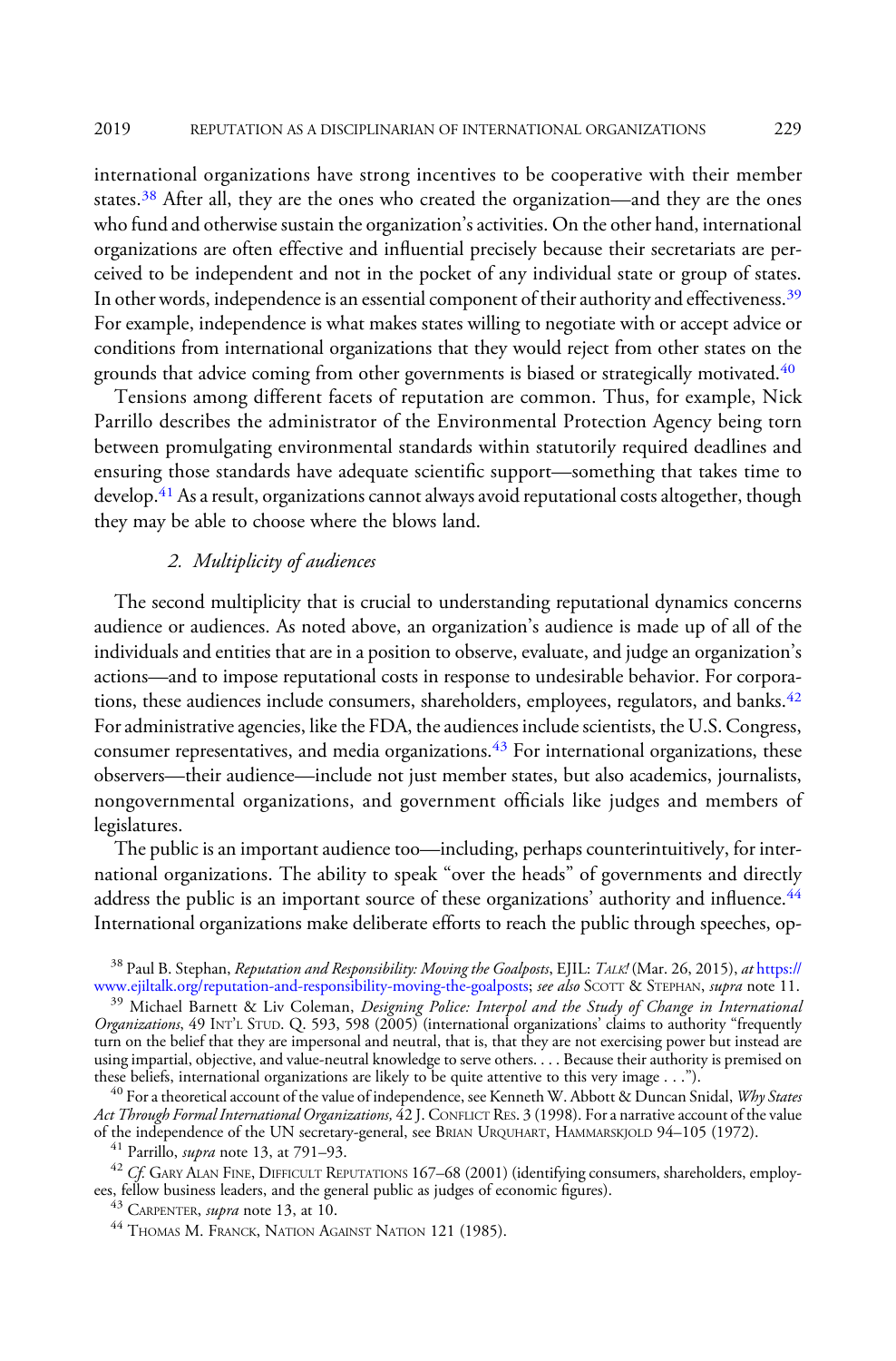eds, and—these days—social media.<sup>45</sup> These efforts often bear fruit: the public often accords significant weight to the recommendations and decisions of international organizations.<sup>46</sup> The particular communities in which international organizations operate constitute another public audience for the organization. The organization's reputation in the eyes of these communities can have direct impacts on the success or failure of an operation on the ground.<sup>47</sup>

Several observations can be made about these various audiences. First, the audiences are not merely passive recipients of information supplied by the organization they are observing.<sup>48</sup> These audiences can contribute new legal arguments, facts, or factual analysis, and they can evaluate the legal and factual analysis done by others.<sup>49</sup> Sometimes they can take actions that can lead to formal legal sanctions. For example, in the United States, an NGO could file a citizen suit alleging that a certain corporation is violating the Clean Water Act. Such audience members can also keep an issue in the public eye long after the targeted entity hoped attention would fade.<sup>50</sup>

Second, an organization's audiences may reach divergent conclusions when evaluating its conduct. These may focus their attention on different information. A corporation's shareholders might be most concerned about a firm's profitability, while a human rights NGO might be most concerned about the labor conditions in the firm's supply chain. Even when they are observing identical conduct, audience members may evaluate it differently, disagreeing about the importance of a particular incident, and even whether that incident reflects well or poorly on the actor.<sup>51</sup> When the FDA takes a tough enforcement action, consumers may cheer the same decision that pharmaceutical companies deplore. Ideology and

<sup>45</sup> Ana Campoy, *These Are the Most Popular International Organizations on Twitter*, QUARTZ (Nov. 30, 2017), *at* <https://qz.com/1143475/the-un-is-the-international-organization-with-the-most-followers-on-twitter> (noting that the United Nations had 9.4 million Twitter followers in 2017 and that other international organizations likewise had millions); António Guterres, Opinion, The Rohingya are Victims of Ethnic Cleansing. The World Has Failed Them.WASH. POST. (July 10, 2018), at [https://www.washingtonpost.com/opinions/the-rohingya-are-victims-of-ethnic-](https://www.washingtonpost.com/opinions/the-rohingya-are-victims-of-ethnic-cleansing-the-world-has-failed-them/2018/07/10/08cab8a0-8447-11e8-9e80-403a221946a7_story.html)

<sup>46</sup> See generally KATERINA LINOS, THE DEMOCRATIC FOUNDATIONS OF POLICY DIFFUSION (2013); see also Alexander Thompson, *Screening Power: International Organizations as Informative Agents, in* DELEGATION AND AGENCY IN INTERNATIONAL ORGANIZATIONS 229 (Darren G. Hawkins, David A. Lake, Daniel L. Nielson & Michael J. Tierney eds., 2006).

<sup>47</sup> See Daugirdas 2019, *supra* note 14 (discussing the United Nations' concerns about its reputation on the ground in Haiti).

<sup>48</sup> Capturing this idea, Gary Alan Fine uses the term "reputational entrepreneurs" to describe these audiences with varying resources, outlets, and interests when it comes to observing and making claims about the target. FINE, supra note 42, at 20-21 (2001); see also id. at 63 (explaining that reputational entrepreneurship "depends upon the presence of three elements: motivation, narrative facility, and institutional placement"); id. at 87 (identifying features that are critical to the success of reputational entrepreneurs: "the interests of a community, the narrative resonance of the reputation, and the institutional placement of those making claims").

 $^{49}$  Daugirdas 2014, *supra* note 14, at 998-99. Audiences can also help shape reputation by remaining silent, and thereby ceding ground to others. FINE, *supra* note 42, at 60–90 (explaining how President Warren Harding's rep-<br>utation for incompetence solidified in part due to the silence of those who could have supplied and supported rival narrative).<br><sup>50</sup> Daugirdas 2014, *supra* note 14, at 1000–07.<br><sup>51</sup> *See* Brutger & Kertzer, *supra* note 36 (using survey data to illustrate that individuals with different policy

dispositions (i.e., hawks and doves) disagree about whether certain actions related to foreign policy enhance or damage reputation).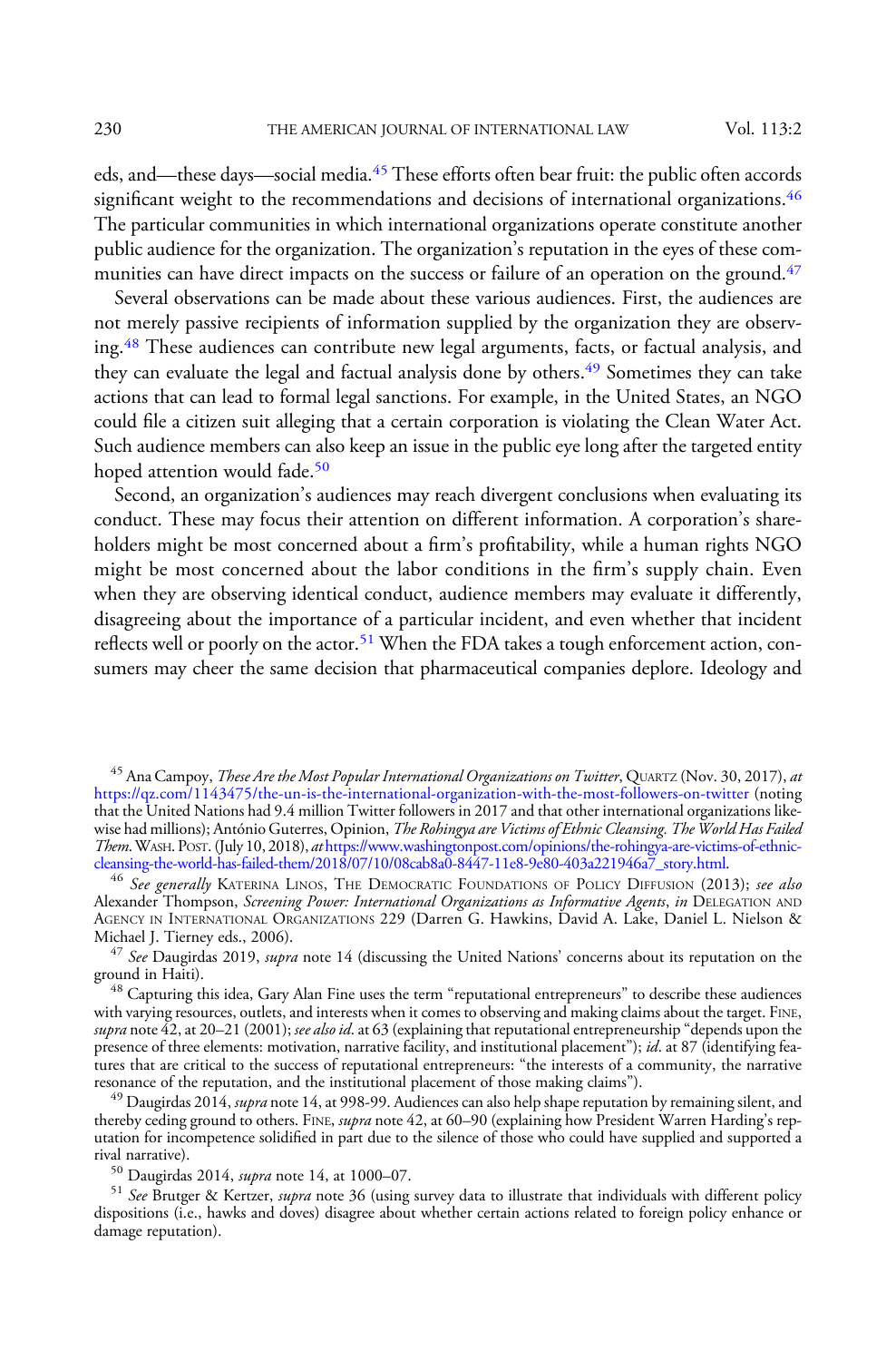partisanship may also underlie divergent assessments of the same conduct.<sup>52</sup> In short, in the face of heterogenous audiences, defining a "good" reputation is no mean task.<sup>53</sup>

Third, and most importantly, organizations are not equally responsive to all of their audiences. The reputational literature on private firms is especially useful for this point. Sometimes a negative evaluation will prompt an organization to change because market transactions internalize the cost. Thus, private firms that defraud customers will not have much repeat business, and companies that defraud their employees will face higher input costs.<sup>54</sup> But what about when firms harm individuals with whom they do not do business? Consider an electroplating company that dumps toxic chemicals into a municipal storm sewer, thereby damaging downstream fisheries.<sup>55</sup> If the firm is acting illegally, it will face legal costs from the violation. But it may not face reputational costs above and beyond those legal costs. The fishermen do not do business with the firm; those who do lack incentives to reduce their demand for the firm's product, since the dumping does not affect the product's quality.<sup>56</sup> And, indeed, some empirical evidence supports the conclusion that firms that violate environmental laws do not face reputational penalties that exceed the legal penalty.<sup>57</sup>

This example highlights one feature of reputation that distinguishes it from formal mechanisms of accountability: organizations do not have an obligation to respond to any and all press stories, academic articles, or reports by NGOs that may damage their reputations.<sup>58</sup> And there are instances where organizations may rationally choose to "ride out" reputational damage and not change their practices. For example, a firm that is getting bad press about the labor practices in its supply chain may choose to ignore that media coverage if its shareholders remain happy.<sup>59</sup>

While the public's attention may be short-lived or sporadic, for international organizations, member states are an especially important audience. International organizations' governance mechanisms assure that member states will continue to pay attention to the organization for the long term. Of course, these member states will not always agree or act in concert.<sup>60</sup> Especially when member states disagree, international civil servants will have to make choices about which states to heed. These officials may have particularly strong incentives to be responsive to particular states or subsets of states—especially those states that

<sup>52</sup> See, e.g., infra note 289.<br><sup>53</sup> For a formal model demonstrating this point for private firms, see Heski Bar-Isaac & Joyce Deb, *What Is a* Good Reputation? Career Concerns with Heterogeneous Audiences, 34 INT'<sup>L</sup> J. INDUS. ORG. 44 (2014). See also FINE, supra note 42, at 170, 189 (identifying strategies for managing the predicaments created by multiple audiences).

<sup>54</sup> Jonathan M. Karpoff, John R. Lott & Eric W. Wehrly, *The Reputational Penalties for Environmental* Violations: Empirical Evidence, 48 J. L. & ECON. 653, 655 (2005).<br><sup>55</sup> Id. at 656–66.<br><sup>56</sup> Id.

57 Id. at 668.<br><sup>58</sup> Richard B. Stewart, *Remedying Disregard in Global Regulatory Governance*, 108 AJIL 211, 253–54 (2014) (rejecting the view that reputation is an accountability mechanism because, in his view, accountability mechanisms all involve a *right* to demand an accounting and to invoke a remedy, and an *obligation* on the part of the organization to render an account); Devika Hovell, *Due Process in the United Nations*, 110 AJIL 1, 45 (2016) (pointing

out that reputation costs do not ensure responsiveness on the part of the United Nations).<br><sup>59</sup> VOGEL, *supra* note 12, at 70–71, 77–82 (describing Nike's shifting responses to criticisms of its labor practices<br>by NGOs an

 $60$  See infra text accompanying notes 80–83 (describing some competing priorities that influence the positions and decisions that states take with respect to international organizations).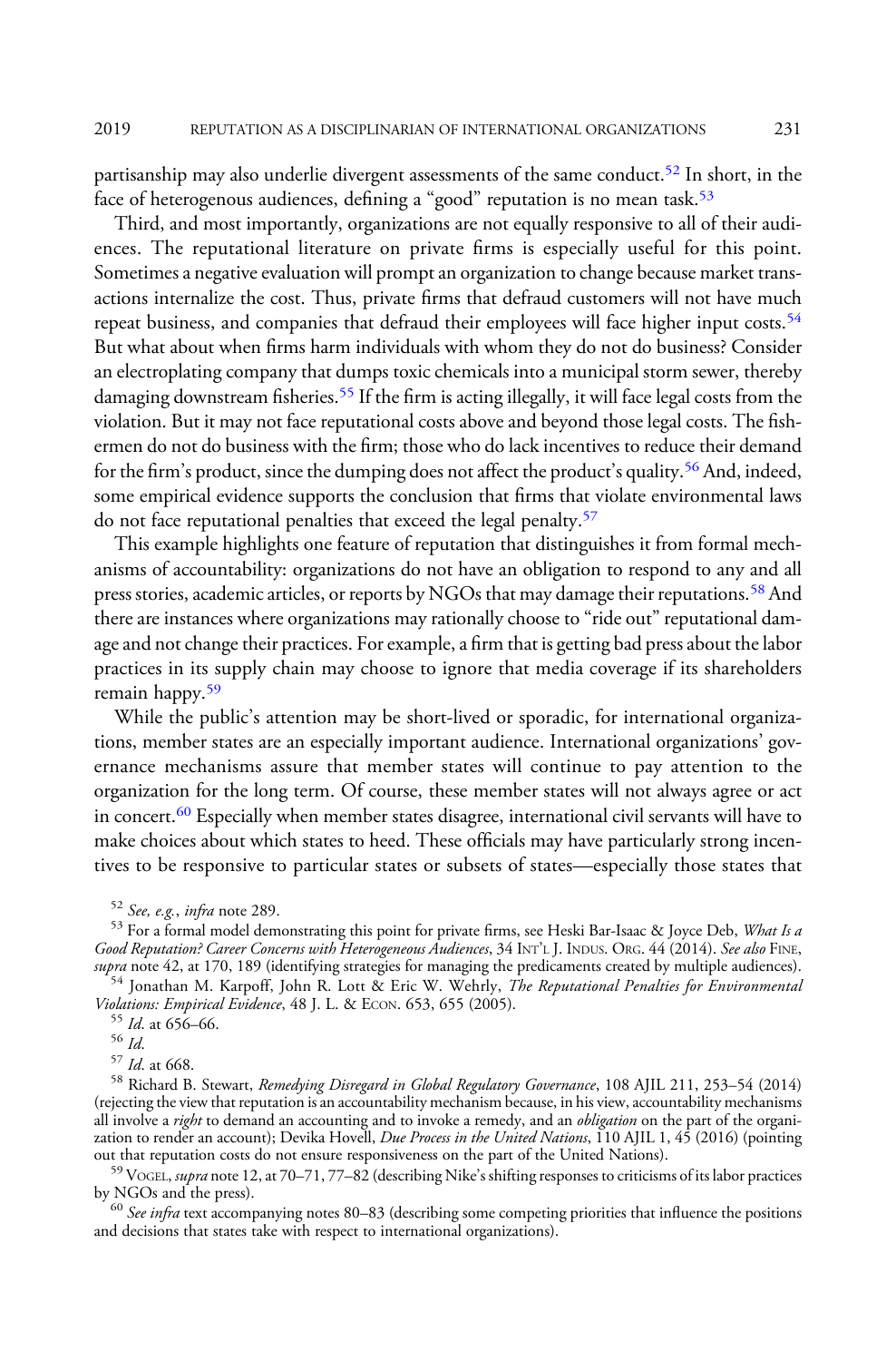supply key resources to the organization.<sup>61</sup> These states are in positions rather like a private firm's big shareholders. The resources they supply include, most obviously, funding. But there are other kinds of resources too. For the United Nations, peacekeepers are another resource that is constantly in high demand.<sup>62</sup> Put in terms of reputation, the states that provide such resources are likely to be an especially important audience of international organizations.

In some cases too, member states are in a position akin to the customers of an international organization. For example, the World Bank lends to middle-income countries on terms that are slightly better than what is available on the private market. The interest that these countries pay on their loans is an important source of funding for the Bank's operations, and makes the Bank less dependent on its member states.<sup>63</sup> At the same time, these countries have access to private-sector loans as well. If dealing with the Bank is unattractive, they have the option to turn elsewhere. As a result, the Bank is quite careful to maintain its appeal to these borrowing states.<sup>64</sup>

By contrast, those member states that desperately need services and assistance from international organizations may be a less important audience. These states may need to maintain a good relationship with the organizations even more than the organizations need to maintain a good relationship with them. Thus, for example, as evidence started mounting that UN peacekeepers were the source of the 2010 cholera outbreak in Haiti, the Haitian government went out of its way to protect and shield the United Nations, and generally refrained from making strong demands on the organization to provide recourse to Haitian victims.<sup>65</sup>

It is also important to remember that an organization's audiences are not hermetically sealed from one another. Reconsider the example of the firm whose labor practices are the target of NGO and media criticism. The general public may include many actual and potential consumers of that corporation's product. If those consumers change their purchasing decisions, then the shareholders will see an effect.<sup>66</sup> By extension, when an international organization's reputation in the general public suffers, government officials may become less willing to support the organization financially and otherwise, less willing to follow its recommendations, or more reluctant to turn to the organization to address new problems —preferring to work through other international organizations or forums, or perhaps through domestic agencies instead.<sup>67</sup>

United Nations" (Feb. 2, 2011), available at [https://www.un.org/sg/en/content/sg/speeches/2011-02-02/cyril](https://www.un.org/sg/en/content/sg/speeches/2011-02-02/cyril-foster-lecture-oxford-university-human-protection-and-21st)[foster-lecture-oxford-university-human-protection-and-21st](https://www.un.org/sg/en/content/sg/speeches/2011-02-02/cyril-foster-lecture-oxford-university-human-protection-and-21st) ("Securing the required resources and [peacekeep-ing] troops has consumed much of my energy. I have been begging leaders to make resources available to us.").

 $^{63}$ Kristina Daugirdas, Congress Underestimated: The Case of the World Bank, 107 AJIL 517 (2013).<br>  $^{64}$  See generally CATHERINE WEAVER, HYPOCRISY TRAP (2008) (describing this dynamic).

<sup>65</sup> Daugirdas 2014, *supra* note 14, at 1002 (describing NGOs making demands that the Haitian government was unable or unwilling to make); Daugirdas 2019, *supra* note 14. <sup>66</sup> VOGEL, *supra* note 12 at 47–56, 73–74.

<sup>67</sup> Cf. CARPENTER, supra note 13, at 54 ("As a general hypothesis, we may venture the statement that when all things are considered, the more legitimate, expert, and effective a regulator is perceived to be, the more likely politicians will be to create new regulations in policy areas that the regulator governs, and the more likely politicians will be to vest significant authority and resources in the regulator.").

<sup>&</sup>lt;sup>61</sup> In addition, individual officials may be inclined to be responsive to the views of their states of nationality. See infra note 72. i*nfra* note 72.<br><sup>62</sup> *See, e.g.*, Ban Ki-moon, Cyril Foster Lecture, University of Oxford: "Human Protection and the 21st Century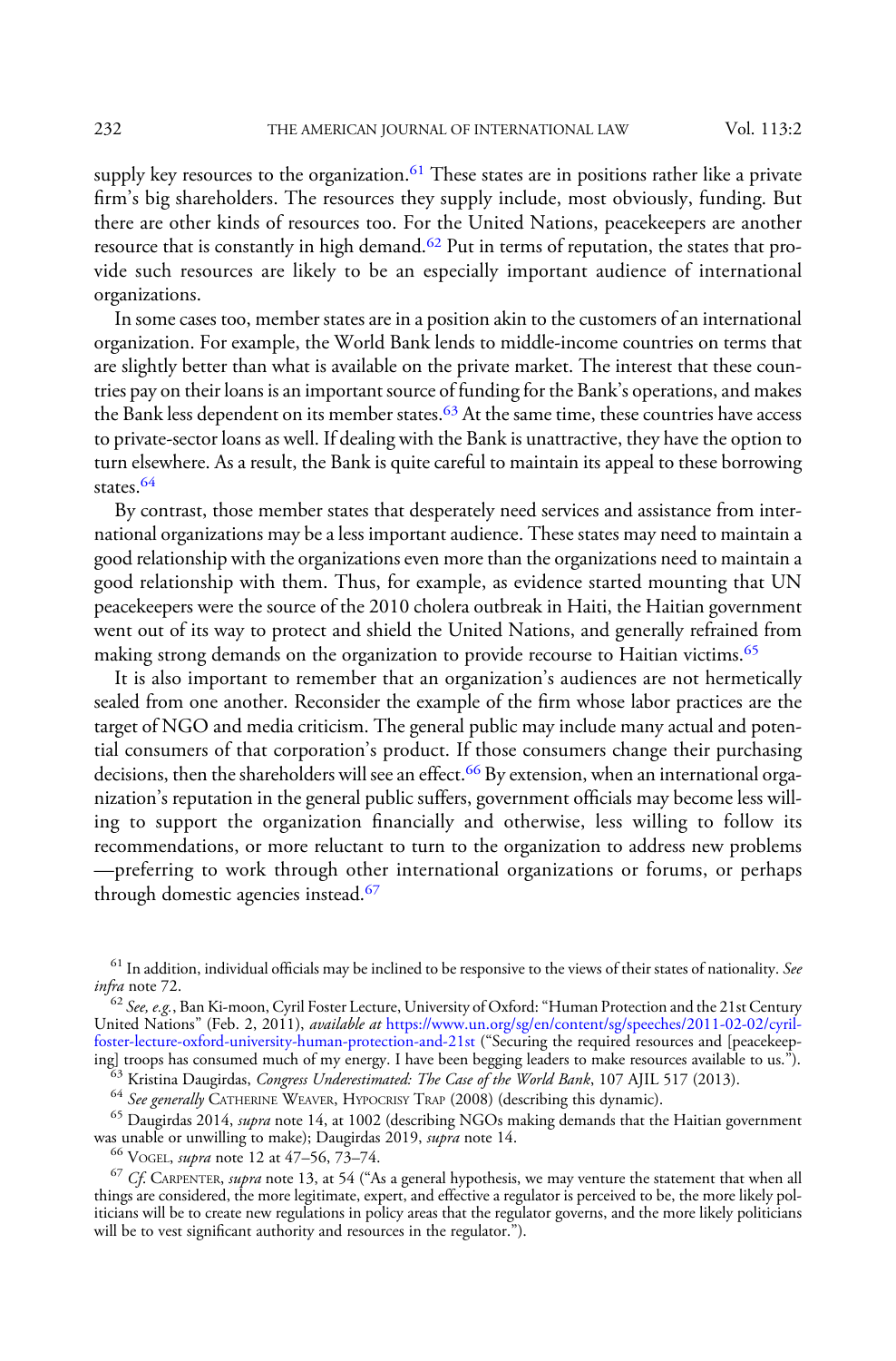#### 2019 REPUTATION AS A DISCIPLINARIAN OF INTERNATIONAL ORGANIZATIONS 233

#### 3. Multiplicity of individuals and entities with reputations

There is one last multiplicity that complicates reputational dynamics. The discussion so far has treated international organizations as unitary and discrete entities. In reality, they are neither.<sup>68</sup> Organizations are made up of individuals, and those individuals have reputations and interests that are, to varying degrees, distinct from those of the institution itself.<sup>69</sup> Individuals often identify, at least to some degree, with the organizations for which they work.<sup>70</sup> Their identification may motivate them to seek to protect the organization's reputation.<sup>71</sup> At the same time, individuals who work for an organization have their own separate reputations to protect, even when doing so comes at the organization's expense.<sup>72</sup>

Going still further, organizations are often divided into units and subunits. Reputations may attach to those nested units in addition to attaching to individuals within them. Consider the FDA. Reputations can and do attach to the scientists who work for the FDA, the FDA's enforcement division, the FDA itself, the executive branch of the government (or the administration of a particular president), and the federal government in its entirety (the "Feds"). For the United Nations, reputations can attach to individual offices, programs, or organs (such as the Office of the High Commissioner for Refugees, or the UN Security Council), to the UN Secretariat as whole, to the organization as defined by the UN Charter, and to the entire UN System, which includes the specialized agencies and other related organizations as well as the United Nations itself.<sup>73</sup>

Reputation, thus, can simultaneously attach to multiple individuals and entities that make up an organization, and sometimes to entities that extend beyond the formal legal boundaries of the organization. This feature of reputation is important because these individuals and entities may disagree about the amount of weight or significance to accord to any particular dimension of reputation—and may disagree about how much weight to put on the actual or anticipated response of any particular audience member.

Sometimes actors seek to take advantage of the multiple possibilities for locating the boundary lines around an organization.<sup>74</sup> They might strategically push the salient boundary line

<sup>68</sup> Id. at 50.<br><sup>69</sup> Johnstone, *supra* note 14, at 237 ("The Managing Director of the IMF and President of the World Bank have reputations to uphold, but their reputations are not coterminous with those of the organizati

<sup>70</sup> CARPENTER, *supra* note 13, at 43, 47–51 (observing that the idea that human beings are motivated by esteem is long held—and that "the identity and esteem of an individual often depend upon wider social evaluations of the

 $\frac{71}{1}$  Id. at 48–49 (citing psychological literature that "under conditions of a public threat to an organization's identity—a scandal or an observable episode of poor performance—less attached members may exit the organization, whereas more attached members may exhibit a combination of defensive and corrective behavior"). See also ALBERT O. HIRSCHMANN, EXIT, VOICE, AND LOYALTY (1970) (exploring responses by individuals to "repairable lapses" by various kinds of organizations).

 $^{72}$  For example, individual IO officials may be particularly eager to cultivate reputations for responsiveness to their governments of nationality, perhaps because they are thinking about future job prospects within foreign ministries. See Jacob Katz Cogan, Representation and Power in International Organization: The Operational Constitution and Its Critics, 103 AJIL 209, 231 (2009) (quoting a former UN under-secretary general for writing: "A senior UN official nominated by his or her government was . . . assumed to be in the Secretariat to do that government's bidding . . . ."); FRANCK, *supra* note 44, at 94–116.

<sup>73</sup> The United Nations System, *available at* [http://www.un.org/en/pdfs/18-00159e\\_un\\_system\\_chart\\_17x11\\_4c-](http://www.un.org/en/pdfs/18-00159e_un_system_chart_17x11_4c_en_web.pdf)<br>\_en\_web.pdf.

 $^{74}$  CARPENTER, *supra* note 13, at 51.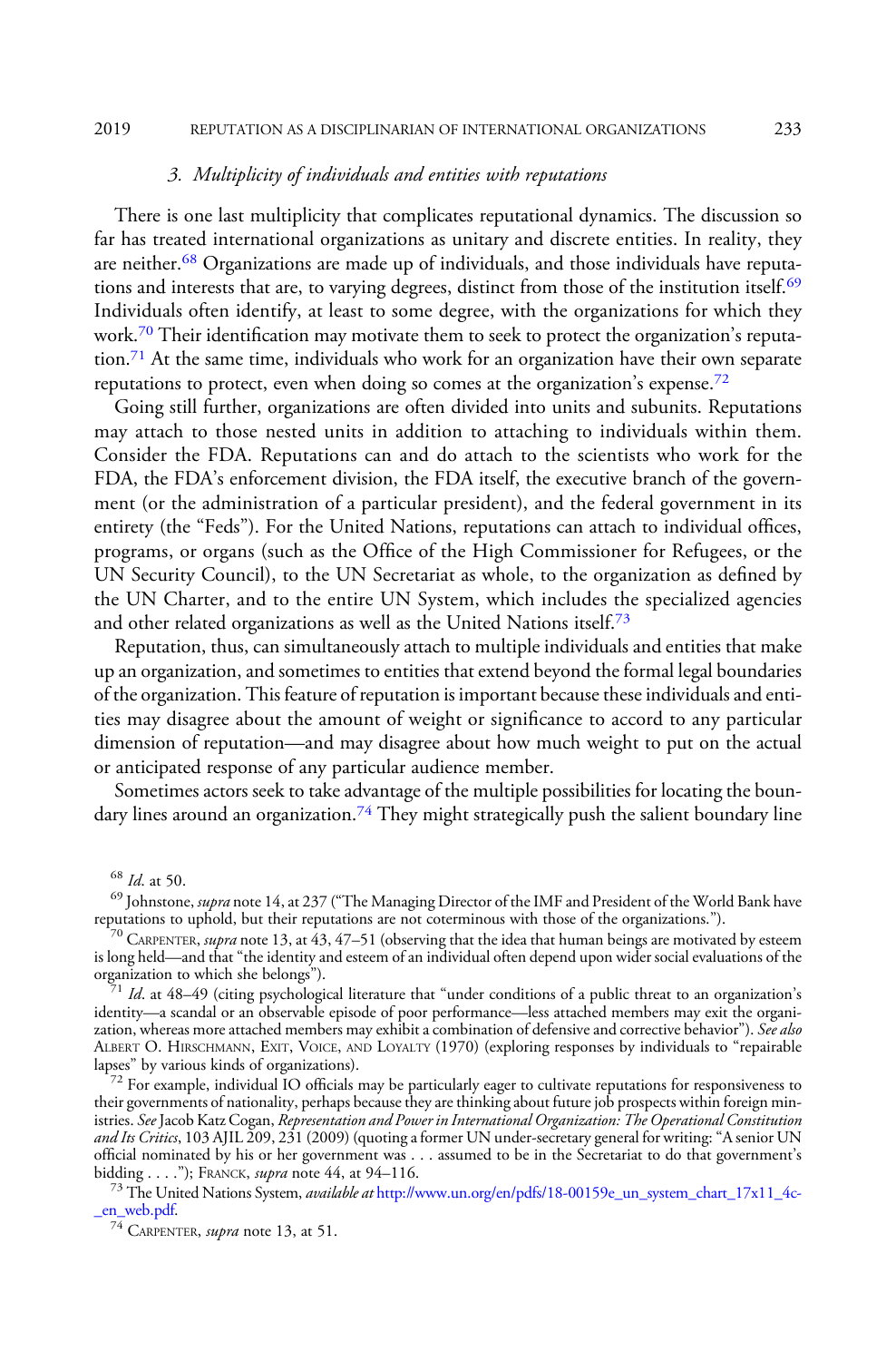further out in order to claim credit. For example, President Clinton, facing a hostile Republican Congress for most of his presidency, deliberately sought to establish personal ownership over the regulatory activity of executive branch agencies.<sup>75</sup> In other words, he sought to extend the relevant reputational boundary beyond the White House and to inscribe key administrative agencies within it. On the flip side, corporations presented with information about harsh labor practices among their suppliers may seek to disavow responsibility, seeking to shift blame by drawing the relevant boundary closer in. Nike initially took that approach in response to a news story broadcast on CBS in 1993 describing how workers in Indonesia were paid nineteen cents per hour and permitted to leave the company barracks only on Sundays.<sup>76</sup>

In focusing on "the United Nations," this Article draws the boundary line around the UN Secretariat, focusing on the secretary-general and international civil servants as the key actors and characterizing the member states as an especially important audience for the United Nations. As demonstrated in the sections that follow, the UN Secretariat can (and does) take independent steps either expressly designed to protect the organization's reputation or which have the consequence of affecting the organization's reputation.

To be sure, the United Nations faces some constraints on its choices and its capacity to shape its reputation. But this feature does not make the United Nations unique, or even unusual: organizations and people alike operate under constraints. Consider again private firms contemplating how much they will do to raise labor standards or protect the environment. Their choices are seriously constrained by the market: if they are overly ambitious when it comes to corporate social responsibility, they may drive themselves out of business.<sup>77</sup> States too are constrained when it comes to shaping their reputations. For example, some states might prefer to cultivate reputations for complying with international law while lacking the capacity to do so; this possibility looms large in the design of compliance mechanisms for many treaties.<sup>78</sup> The question in each case is how these organizations and entities exercise the discretion that they do have.

A comprehensive account of reputational dynamics would also need to consider more carefully when and why member states seek to preserve and enhance the reputations of the international organizations in which they participate. There are many examples of member states expressing such concerns and, in addition, acting to preserve the organizations' reputations and legitimacy.<sup>79</sup> But states have competing priorities, and these competing priorities may cause them to take steps that hamper international organizations' ability to protect their reputations. One such competing priority is limiting the organization's overall expenditures—a particular concern for member states that provide significant funds.<sup>80</sup> Another is the desire to

<sup>77</sup> Id.<br><sup>78</sup> See generally ABRAM CHAYES & ANTONIA HANDLER CHAYES, THE NEW SOVEREIGNTY (1995).<br><sup>79</sup> See *supra* notes 30–31; for a recent example involving Interpol, see *Interpol Presidency Vote: Russia in Surprise*<br>Loss Loss to North Korea, BBC News (Nov. 21, 2018), at <https://www.bbc.com/news/world-europe-46286959>  $^{80}$  According to press reports, this consideration shaped the United States' response to the cholera outbreak in

Haiti under both the Obama and Trump administrations. Colum Lynch, *Trump Won't Pay a Penny for U.N*. Cholera Relief Fund in Haiti, FOR. POL'<sup>Y</sup> (June 1, 2017), at [https://foreignpolicy.com/2017/06/01/trump](https://foreignpolicy.com/2017/06/01/trump-wont-pay-a-penny-for-u-n-cholera-relief-fund-in-haiti)[wont-pay-a-penny-for-u-n-cholera-relief-fund-in-haiti.](https://foreignpolicy.com/2017/06/01/trump-wont-pay-a-penny-for-u-n-cholera-relief-fund-in-haiti)

<sup>&</sup>lt;sup>75</sup> Elena Kagan, *Presidential Administration*, 114 HARV. L. REV. 2245 (2001).<br><sup>76</sup> VOGEL, *supra* note 12, at 77–79.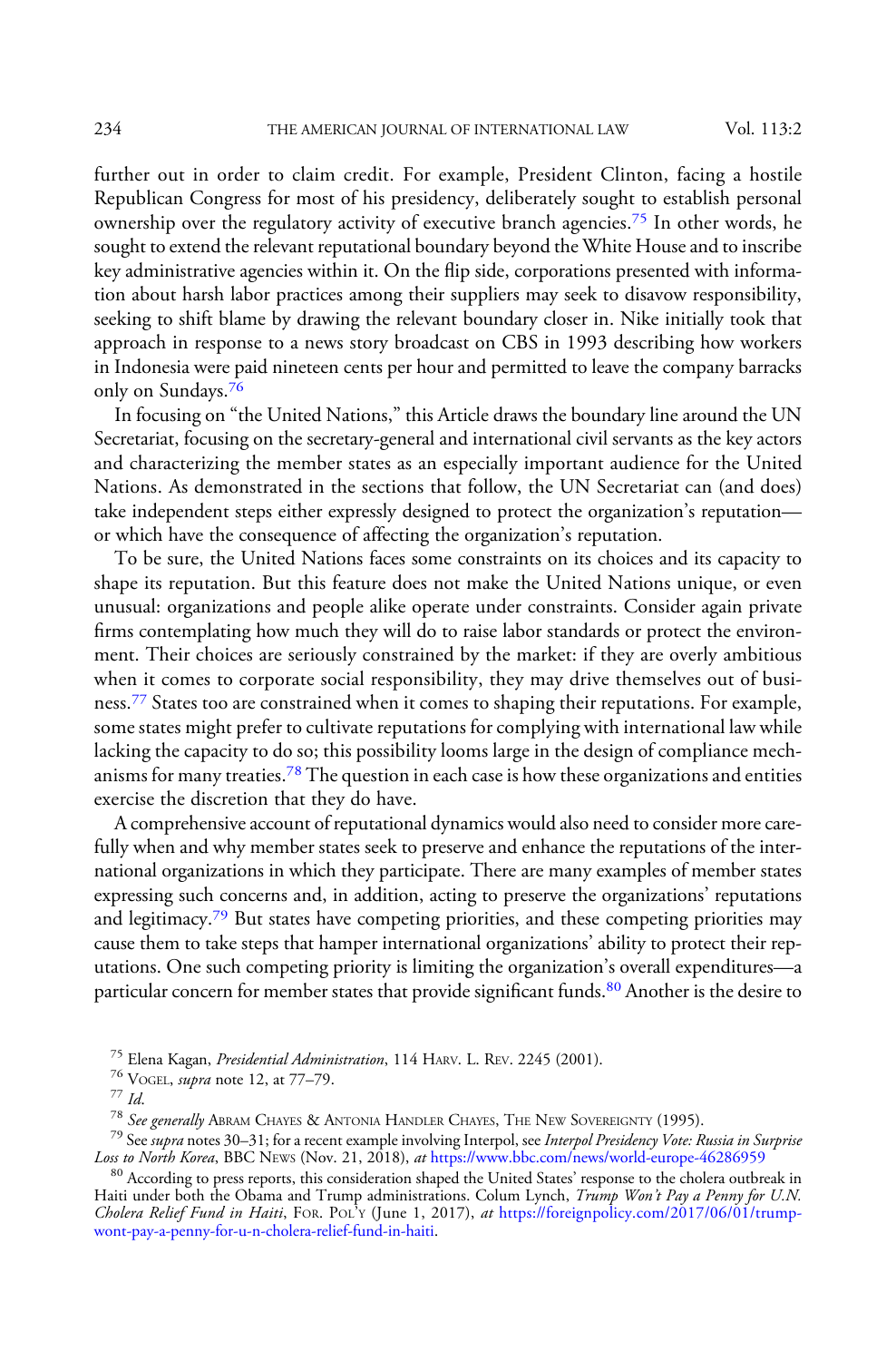protect the state's (or government's) own reputation.<sup>81</sup> Separately, states vary in their willingness to challenge conduct by international organizations that, in their own view, fails to live up to core values. Some will be eager to do so, perhaps welcoming opportunities to speak truth to power.<sup>82</sup> Other states—especially those that depend upon assistance from the United Nations—may be particularly disinclined to challenge it.<sup>83</sup> The motivations of individual states—and how they add up to collective action or inaction by the intergovernmental organs of international organizations—remain a topic for future study.

#### II. PROBLEMATIC RESPONSES TO REPUTATIONAL THREATS

Having considered when organizations may be motivated to protect their reputations and which dimension of their reputation they are seeking to safeguard—this Part considers how organizations respond to reputational damage. Those responses will not always be salutary, and they may even be harmful. In particular, this Part addresses the possibility that organizations will respond to reputational damage (or the threat of such damage) by doing something other than directly and forcefully remedying the source of actual or potential reputational damage.<sup>84</sup> Put another way, reputations are built on the perceptions and beliefs of an organization's audiences.85 Organizations may seek to address reputational damage by focusing on appearances rather than reality. The observation that an organization might do something "merely" to improve its public image captures the idea that efforts undertaken to avoid or to remedy reputational damage may not reflect a sincere or vigorous effort to solve the underlying problem.

#### A. Symbolic or Cosmetic Responses

Some forty years ago, two sociologists, John Meyer and Brian Rowan, sought to explain persistent gaps between organizations' formal structures—that is, their organizational charts, express goals, and adopted policies and procedures—and the way that the organizations actually operate on the ground.<sup>86</sup> Meyer and Rowan argued that organizations face considerable pressure to adopt various formal structures. Such structures may be legally required, a source of social prestige, or standard operating procedures in a professional community. These formal structures contribute to the legitimacy of an organization and help it survive—but not by helping the organization produce its output more efficiently. Thus, for example:

 $81$  See, e.g., Roland Vaubel, A Public Choice Approach to International Organization, 51 PUB. CHOICE 39, 49 (1986) (suggesting that member states may seek to enhance or preserve their own reputations by shifting

 $b<sup>82</sup>$  One example is the work of the "Small Five" to enhance the accountability, transparency, and inclusiveness of the Security Council's work a view to strengthening the Council's legitimacy and effectiveness. See generally Joanna Harrington, The Working Methods of the United Nations Security Council: Maintaining the Implementation of Change, 66 Int'l COMP. L. Q. 39 (2017).<br><sup>83</sup> See, e.g., supra note 65. 84 Christine Oliver, *Strategic Responses to Institutional Processes*, 16 ACAD. MGMT. REV. 145 (1991) (setting out a

typology of institutional responses to pressure, ranging from acquiescence to defiance, and identifying factors that

<sup>85</sup> See supra note 18.<br><sup>86</sup> John W. Meyer & Brian Rowan, *Institutionalized Organizations: Formal Structure as Myth and Ceremony*, 83 AM. J. SOC. 340 (1977).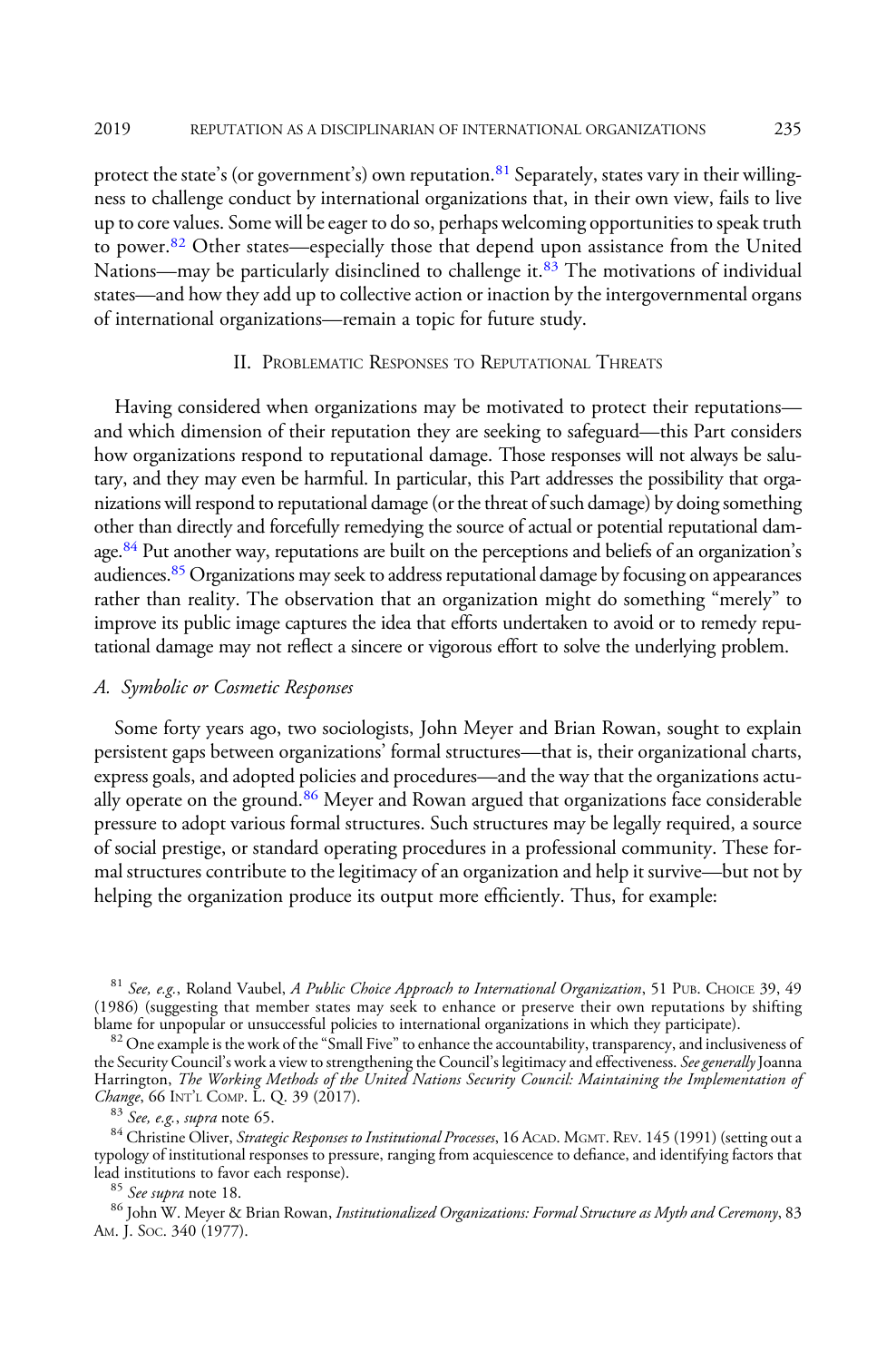The rise of professionalized economics makes it useful for organizations to incorporate groups of economists and econometric analyses. Though no one may read, understand, or believe them, econometric analyses help legitimate the organization's plans in the eyes of investors, customers (as with Defense Department contractors), and internal participants. Such analyses can also provide rational accountings after failures occur: managers whose plans have failed can demonstrate to investors, stockholders, and superiors that procedures were prudent and that decisions were made by rational means.<sup>87</sup>

When there is a tension or conflict between the formal structures and the logic of efficiency, Meyer and Rowan argue that organizations may respond by "decoupling" the formal structures from the organization's ongoing activities. That is, organizations will adopt the formal structures needed to legitimate the institution, but they may simultaneously insulate their onthe-ground operations from those formal structures. An organization might, for example, adopt equal opportunity hiring procedures on paper while tacitly facilitating noncompliance by declining to collect information about whether and how the policy has been implemented.<sup>88</sup>

Meyer and Rowan do not frame their account in terms of reputation, but other scholars have taken this step. Drawing on Meyer and Rowan's work, the authors of a quantitative study of corporate ethics programs examined the circumstances under which companies adopted easily decoupled policies—i.e., policies that "provide[] the appearance of conformity to external expectations while making it easy to insulate much of the organization from those expectations."<sup>89</sup> The study found that corporations that adopted ethics programs in response to critical media attention were especially likely to choose easily decoupled policies.<sup>90</sup> The authors expected this result: on the one hand, the targeted corporations would feel a need to placate their critics; $91$  on the other hand, the media's demands would "not necessarily reflect real problems or mesh well with organizational goals."<sup>92</sup> This combination could make easily decoupled policies especially attractive to the corporation's managers.

More recently, sociologists Michael Sauder and Gary Alan Fine observed a similar dynamic in how business schools responded to rankings produced by U.S. News and World Report and other media publications.<sup>93</sup> Because the rankings play a significant role in shaping the reputation of these institutions—and therefore in attracting students—the stakes are quite high. Business schools respond by "play[ing] to the test"—that is, making various changes, some real and others cosmetic, in order to maximize their scores on various rankings.<sup>94</sup>

 $^{94}$  Id. at 712–14. Other key studies include Oliver, supra note 84, and N11.5 BRUNSSON, THE ORGANIZATION OF HYPOCRISY (1989).

<sup>&</sup>lt;sup>87</sup> Id. at 350.<br><sup>88</sup> Id. at 349, 357.<br><sup>89</sup> Gary R. Weaver, Linda Klebe Treviño & Philip L. Cochran, *Integrated and Decoupled Corporate Social* Performance: Management Commitments, External Pressures, and Corporate Ethics Practices, 42 ACAD. MGMT. J.<br>539, 541 (1999).

<sup>&</sup>lt;sup>90</sup> Id. at 547.<br><sup>91</sup> Id. at 542.<br><sup>92</sup> Id. 93 Michael Sauder & Gary Alan Fine, *Arbiters, Entrepreneurs, and the Shaping of Business School Reputations, 23* SOC. F. 699 (2008).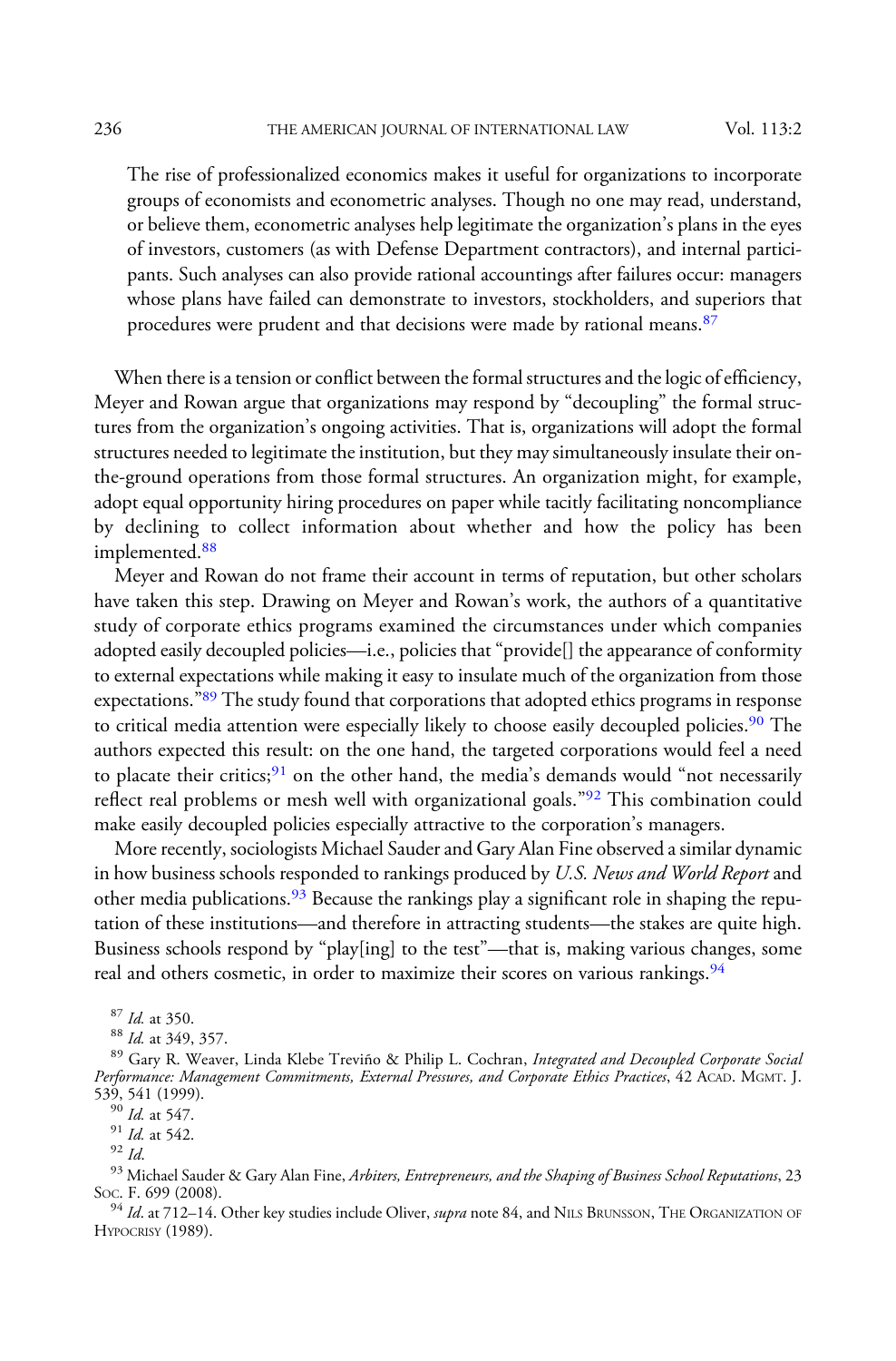#### 2019 REPUTATION AS A DISCIPLINARIAN OF INTERNATIONAL ORGANIZATIONS 237

Other scholars have applied this theoretical approach to international organizations, describing how they engage in "organized hypocrisy" to cope with conflicting demands from member states and others, including NGOs.<sup>95</sup> Especially important is Catherine Weaver's in-depth study of the World Bank's anti-corruption agenda.<sup>96</sup> In 1996, James Wolfensohn, the Bank's president, gave a speech touting the Bank's commitment to "deal with the cancer of corruption."<sup>97</sup> Weaver documents how, over the next year, the World Bank did take steps to advance this anti-corruption agenda. These included issuing a new strategy report, hiring more financial managers and procurement specialists, setting up a new internal investigative unit and a twenty-four-hour hotline for reporting corruption, and establishing a "sanctions committee" to punish companies and individuals found guilty of bribery and graft.<sup>98</sup>

Evidence that Wolfensohn's anti-corruption agenda actually changed the Bank's core lending activity is much scarcer, however, as Weaver shows. Middle-income countries that borrowed from the Bank were not keen on the anti-corruption agenda, and the Bank was eager to keep them happy because the interest these countries paid was a key source of the Bank's financial independence.<sup>99</sup> Individual staff members continued to face incentives to make big loans and make them quickly.<sup>100</sup> But taking anti-corruption seriously meant provoking confrontations with member states and possibly cancelling loans—or else investing in governance and institutional development projects, which entailed smaller loans, required far more staff time, and involved politically sensitive and contentious negotiations.<sup>101</sup> Under these circumstances, it is easy to see how a gap between rhetoric and on-the-ground practice—organized hypocrisy—could emerge.

#### B. Suppressing Damaging Information

As a logical matter, only information that becomes known outside an organization can harm its reputation.<sup>102</sup> One strategy for protecting reputation, then, is to hide damaging information.<sup>103</sup> While all organizations may be tempted by this approach, the temptation

<sup>96</sup> WEAVER, *supra* note 64.<br><sup>97</sup> Id. at 108, 121; *see also* SEBASTIAN MALLABY, THE WORLD'S BANKER 174–206 (2004).<br><sup>98</sup> WEAVER, *supra* note 64, at 123.<br><sup>99</sup> Id. at 121.<br><sup>100</sup> Id. at 118–19.<br><sup>101</sup> Id. at 118–19.<br><sup>102</sup> A Damage Organizational Reputation, 93 J. BUS. ETHICS 39, 41 (2009); see also Anne Peters, International Organizations and International Law, in THE OXFORD HANDBOOK OF INTERNATIONAL ORGANIZATIONS 33, 49 (Jacob Katz Cogan, Ian Hurd & Ian Johnstone eds., 2016) ("Both member states and outsiders, including affected individuals, will only be able to assess the quality of the operations of an international organization and its impact

 $103$  Cf. GUZMAN, supra note 11, at 96 ("Needless to say, a violation of international law generates a reputational sanction only if some other country knows about the violation. It follows that a violation will lead to a smaller reputational loss if fewer countries know about it. By reducing the visibility of their violations, then, states reduce the reputational consequences."); Austin Carson, Facing Off and Saving Face: Covert Intervention and Escalation *Management in the Korean War*, 70 INT'L ORG. 103 (2016) (arguing that the leaders of governments sometimes act covertly in order to lower the reputational stakes—that is, to avoid pressure from domestic audiences or their

<sup>&</sup>lt;sup>95</sup> WEAVER, supra note 64; Michael Lipson, Peacekeeping: Organized Hypocrisy, 13 EUR. J. INT'L REL. 5, 6 (2007); Michael Barnettt & Liv Coleman, *Designing Police: Interpol and the Study of Change in International Organizations,*<br>49 Int<sup>2</sup>L Stud. Q. 593 (2005).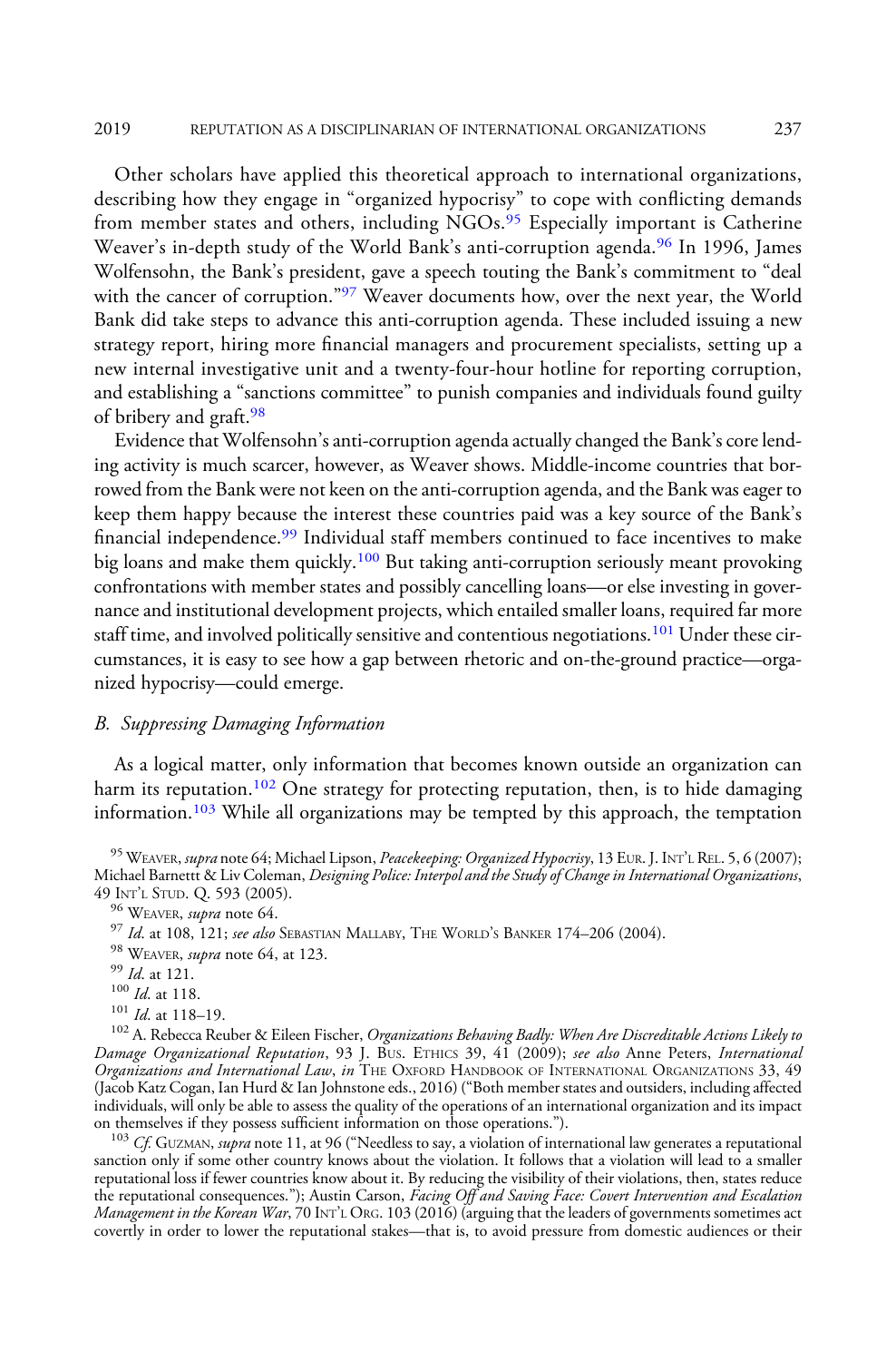is worth highlighting here because good reputations are so important to international organizations—and because international organizations have at their disposal a broad array of tools that can help them to conceal derogatory information.

Among the most important tools that allow international organizations to shield harmful information are treaty-based privileges and immunities. International organizations, including the United Nations, often have comprehensive immunities from all forms of legal process.<sup>104</sup> In addition, the organizations' premises and archives are inviolable.<sup>105</sup> This inviolability allows organizations to preclude outsiders—including journalists and government officials—from accessing their premises without permission. Inviolability also makes it impossible for outsiders to legally force the disclosure of any information or documents about the organization.

International organizations also have significant discretion and control when it comes to the production of information. Of particular import for sexual violence, international organizations make choices about whether to pursue investigations at all and what kinds of resources to devote to such investigations. By choosing not to initiate investigations, or by limiting their scope, international organizations may be in a position to avoid uncovering information about discreditable actions.<sup>106</sup> If no such information is uncovered, then there is nothing to hide.

Such investigations (or the absence thereof) matter because, in general, information (both positive and negative) about international organizations' operational work is often hard to come by. International organizations frequently work in places that are relatively difficult to access, thereby making their work difficult to observe. This is certainly true of UN peace operations, which usually involve deployments to volatile and dangerous situations.

There are some important limits, or checks, on international organizations' ability to control information about their activities. Sometimes outsiders are able to develop a detailed account of activities without cooperation from the organization itself. Thus, for example, when a cholera outbreak began in Haiti in 2010, intrepid journalists and epidemiologists quickly uncovered facts that challenged the United Nations' denial of any role in the outbreak.107 The United Nations' unwillingness to develop or share key pieces of information slowed down their efforts, but did not stop them.<sup>108</sup>

foreign counterparts to act in a particular way); Scott Dodd, *Pennsylvania Grand Jury Says Church Had a "Playbook* for Concealing the Truth," N.Y. TIMES (Aug. 14, 2018), at [https://www.nytimes.com/2018/08/14/us/pennsylva](https://www.nytimes.com/2018/08/14/us/pennsylvania-child-abuse-catholic-church.html)[nia-child-abuse-catholic-church.html](https://www.nytimes.com/2018/08/14/us/pennsylvania-child-abuse-catholic-church.html) (describing tactics that leaders of the Roman Catholic church in Pennsylvania used regularly for decades to conceal child sexual abuse by priests, as revealed by a grand jury report).

 $\frac{104}{2}$  Convention on the Privileges and Immunities of the United Nations, Feb. 13, 1946, 1 UNTS 15; see also<br>Convention on the Privileges and Immunities of the Specialized Agencies, Nov. 21, 1947, 33 UNTS 261.

<sup>105</sup> Convention on the Privileges and Immunities of the United Nations, *supra* note 104, Art. II, secs. 3–4;<br>Convention on the Privileges and Immunities of the Specialized Agencies, *supra* note 104, Art. III, secs. 5–6

<sup>106</sup> Colum Lynch, UN Halted Probe of Officers' Alleged Role in Sex Trafficking, WASH POST. (Dec. 27, 2001) (quoting David Lamb, a former Philadelphia police officer who served as a UN human rights investigator in Bosnia, as saying: "I have to say there were credible witnesses, but I found a real reluctance on the part of the United Nations . . . leadership to investigate these allegations [that UN police were 'directly involved in the enslavement of Eastern European women in Bosnian brothels'].").

<sup>107</sup> For detailed accounts, see RALPH R. FRERICHS, DEADLY RIVER (2016); JONATHAN M. KATZ, THE BIG TRUCK THAT WENT BY: HOW THE WORLD CAME TO SAVE HAITI AND LEFT BEHIND A DISASTER 217–44 (2014). <sup>108</sup> Id.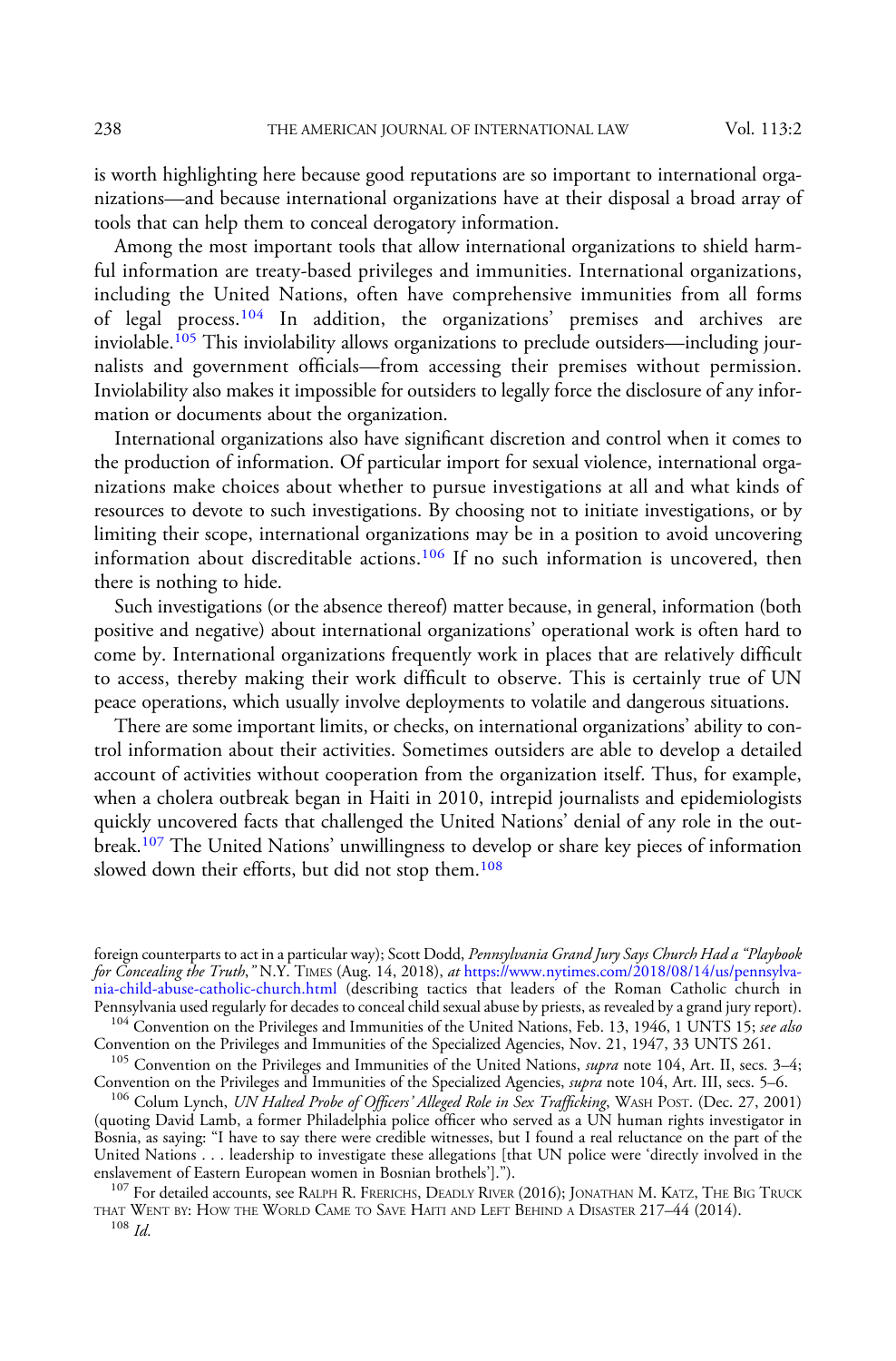#### 2019 REPUTATION AS A DISCIPLINARIAN OF INTERNATIONAL ORGANIZATIONS 239

Sometimes insiders help outsiders overcome both obstacles by leaking information. Officials leak information for many different reasons.<sup>109</sup> Individuals who are troubled by what they see inside their organizations—and see potential allies in outside NGOs who are agitating for change—may view leaks as a mechanism to promote internal change.<sup>110</sup>

Such leakers, however, may face disciplinary action. To put it mildly, organizations do not always treat leakers—or whistleblowers—as heroes. Over the years, many newspaper stories have described UN officials who were penalized for shedding light on problems.<sup>111</sup> It is important to take such press accounts with several grains of salt, however. The invocation of the "whistleblower" mantle is often contested, and so too is the characterization of adverse employment consequences as"retaliation." There is more than one side to each story, and the sources on which journalists rely for their reporting may reveal a limited or distorted account. Nevertheless, the basic point stands that punishing staff who reveal damaging information to the public is a troubling way that organizations can seek to avoid reputational harm. In recent years, international organizations have adopted rules and regulations to provide more robust protections to whistleblowers.<sup>112</sup> But allegations of retaliation against whistleblowers remain quite common,<sup>113</sup> and international organizations' immunities keep national courts from hearing and perhaps vindicating whistleblowers' claims.

There are also examples of UN officials suppressing damaging information about member states in order to avoid conflicts with those member states. In 2014, a former spokesperson went to the press with allegations that UNAMID, a hybrid African Union and UN peacekeeping mission in Darfur, was underreporting instances of the Sudanese government deliberately targeting Sudanese civilians and UNAMID peacekeepers.<sup>114</sup> A subsequent investigation initiated by the secretary-general confirmed that the mission withheld information from the media and—more remarkably—even from officials at UN headquarters in New York.<sup>115</sup>

111 See, e.g., Colum Lynch, U.N. Sex Crimes Whistle-blower Wrongly Dismissed, FOR. POL'Y (Sept. 16, 2011), at <http://foreignpolicy.com/2011/09/16/u-n-sex-crimes-whistle-blower-wrongfully-dismissed> ("Madeleine Rees, a former UN human rights official and the inspiration for one of the heroines in the film The Whistleblower, was wrongfully dismissed from her job with the Geneva-based UN Office of the High Commission for Human Rights in March 2010, according to a ruling by the United Nations' administrative disputes tribunal."); Colum Lynch, U.N. Whistleblower: Expose Corruption at Your Own Peril, FOR. POL'<sup>Y</sup> (Mar. 19, 2013), at [http://foreignpolicy.](http://foreignpolicy.com/2013/03/19/u-n-whistleblower-expose-corruption-at-your-own-peril) [com/2013/03/19/u-n-whistleblower-expose-corruption-at-your-own-peril](http://foreignpolicy.com/2013/03/19/u-n-whistleblower-expose-corruption-at-your-own-peril) (describing decision by UN tribunal awarding \$65,000 in compensation to an American whistleblower, James Wasserstrom, who says that he was forced from his UN job in Kosovo after cooperating in an internal investigation of corruption by UN officials).

<sup>112</sup> See, e.g., ROBERT G. VAUGHN, THE SUCCESSES AND FAILURES OF WHISTLEBLOWER LAWS 249-52 (2012).<br><sup>113</sup> See, e.g., David Kaye (Special Rapporteur), Promotion and Protection of the Right to Freedom of Opinion and Expressi

<sup>114</sup> Colum Lynch, "They Just Stood Watching," FOR. POL'Y (Apr. 7, 2014), at [http://foreignpolicy.com/2014/04/](http://foreignpolicy.com/2014/04/07/they-just-stood-watching-2)07/they-just-stood-watching-2.

<sup>115</sup> UN Secretary-General, Statement Attributable to the Spokesman for the Secretary-General, Review of UNAMID Reporting (Oct. 29, 2014), *at* https://www.un.org/sg/en/content/sg/statement/2014-10-29/state-<br>[ment-attributable-spokesman-secretary-general-review-unamid](https://www.un.org/sg/en/content/sg/statement/2014-10-29/statement-attributable-spokesman-secretary-general-review-unamid) (documenting five instances where "the Mission did not provide UN Headquarters with full reports on the circumstances surrounding these incidents, which involved possible wrongdoing by Government or pro-Government forces"); id. (observing that "the Mission

 $109$  David E. Pozen, *The Leaky Leviathan: Why the Government Condemns and Condones Unlawful Disclosures of Information*, 127 Harv. L. Rev. 512 (2013).

 $110$  See, e.g., WEAVER, supra note 64, at 16 (noting that disillusioned staff members are often quite willing to share stories, draft reports, and internal correspondence, and quoting one Bank staff member who joked that "if a document is marked 'for internal use only,' you can bet the NGOs and newspapers will have it within twenty-four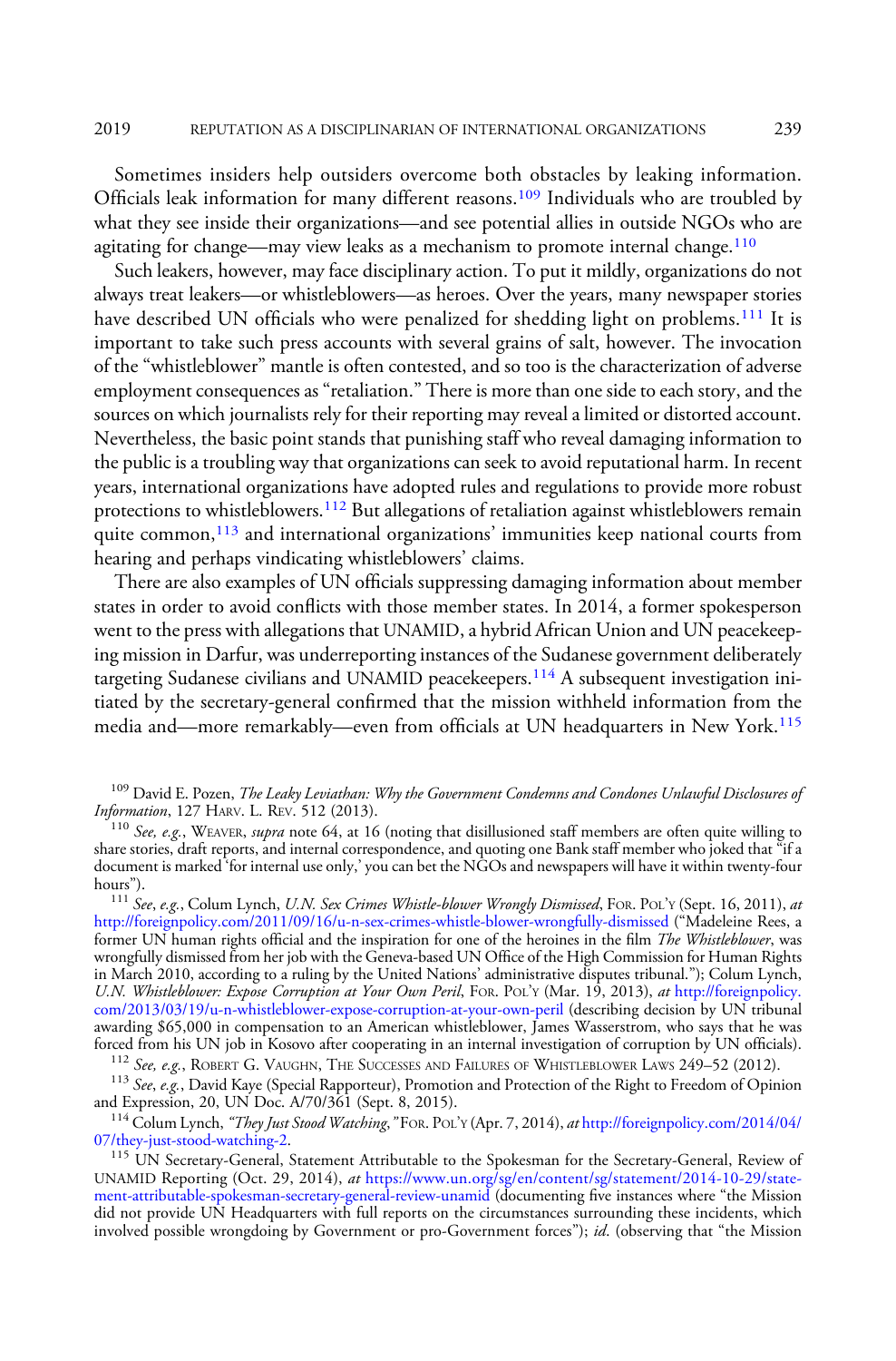Fear evidently motivated this self-censorship, at least in part. The UNAMID mission had, in recent years, been subjected to more lethal attacks than any other UN peacekeeping mission, and UNAMID officials reportedly worried that if the United Nations criticized the Sudanese government, the government would engage in reprisals against the peacekeepers.<sup>116</sup> As Hervé Ladsous, then the under-secretary-general for peacekeeping operations, put it:

In every mission there is a tension between the necessity to preserve the consent and good will of the host government required to allow our peacekeepers to do their jobs and sometimes contradictory imperative to report accurately and candidly on any and all incidents of violence. . . . Bad relations with the host government can make it impossible for a mission to operate—to move around the country, to have their equipment cleared by national customs, to deploy new personnel. $117$ 

In short, as explained in Part I, international organizations have strong incentives to maintain reputations for cooperativeness with member states that supply key resources. This incident involving UNAMID shows that concealing negative information regarding those member states is one way to do it.

### III. THE UNITED NATIONS' HANDLING OF SEXUAL VIOLENCE ALLEGATIONS IN THE CENTRAL AFRICAN REPUBLIC

As described in the introduction, the United Nations' handling of allegations of sexual violence, exploitation, and abuse in the Central African Republic has been the source of significant reputational damage—and both government and UN officials have proclaimed their intention to repair that damage. In order to illustrate and deepen the theoretical account of reputational dynamics provided above, this Part takes a closer look at developments in the Central African Republic and the United Nations' key decisions before and shortly after *The Guardian* sparked widespread interest and attention.

This case study demonstrates some of the constraints under which the UN Secretariat operates when it seeks to preserve its reputation. Most significantly, the United Nations cannot itself prosecute individual perpetrators. Only the government of the individual's nationality can do so. That said, the Secretariat can influence whether or not governments take such actions. The Secretariat has more tools at its disposal with respect to UN peacekeepers than it does with respect to forces that, like the French forces in the Central African Republic (known as Sangaris), are under unified command. Importantly, though, with respect to both sets of actors, UN officials have choices about how often, how forcefully, and how publicly to

took an unduly conservative approach to the media, maintaining silence when it could have developed a press line,

<sup>&</sup>lt;sup>116</sup> Colum Lynch, U.N. Whistleblower Decries "Cover-Up of a Cover-Up" Over Darfur Debacle, FOR. POL'Y (Oct. 29, 2014), at http://foreignpolicy.com/2014/10/29/u-n-whistleblower-decries-cover-up-of-a-cover-up-over-dar-<br>fur-debacle.

 $117$  Lynch, supra note 114. For other examples of the United Nations' underreporting violations by a government in order to retain the support of that government for the delivery of humanitarian assistance, see Report of the Secretary-General's Internal Review Panel on United Nations Action in Sri Lanka, Nov. 2012, available at [http://www.un.org/News/dh/infocus/Sri\\_Lanka/The\\_Internal\\_Review\\_Panel\\_report\\_on\\_Sri\\_Lanka.pdf](http://www.un.org/News/dh/infocus/Sri_Lanka/The_Internal_Review_Panel_report_on_Sri_Lanka.pdf); Colum Lynch, Congolese Cover-Up, FOR. POL'Y (Nov. 27, 2018), at [https://foreignpolicy.com/2018/11/27/con](https://foreignpolicy.com/2018/11/27/congolese-cover-up-un-congo-murder-zaida-catalan-michael-sharp)[golese-cover-up-un-congo-murder-zaida-catalan-michael-sharp.](https://foreignpolicy.com/2018/11/27/congolese-cover-up-un-congo-murder-zaida-catalan-michael-sharp)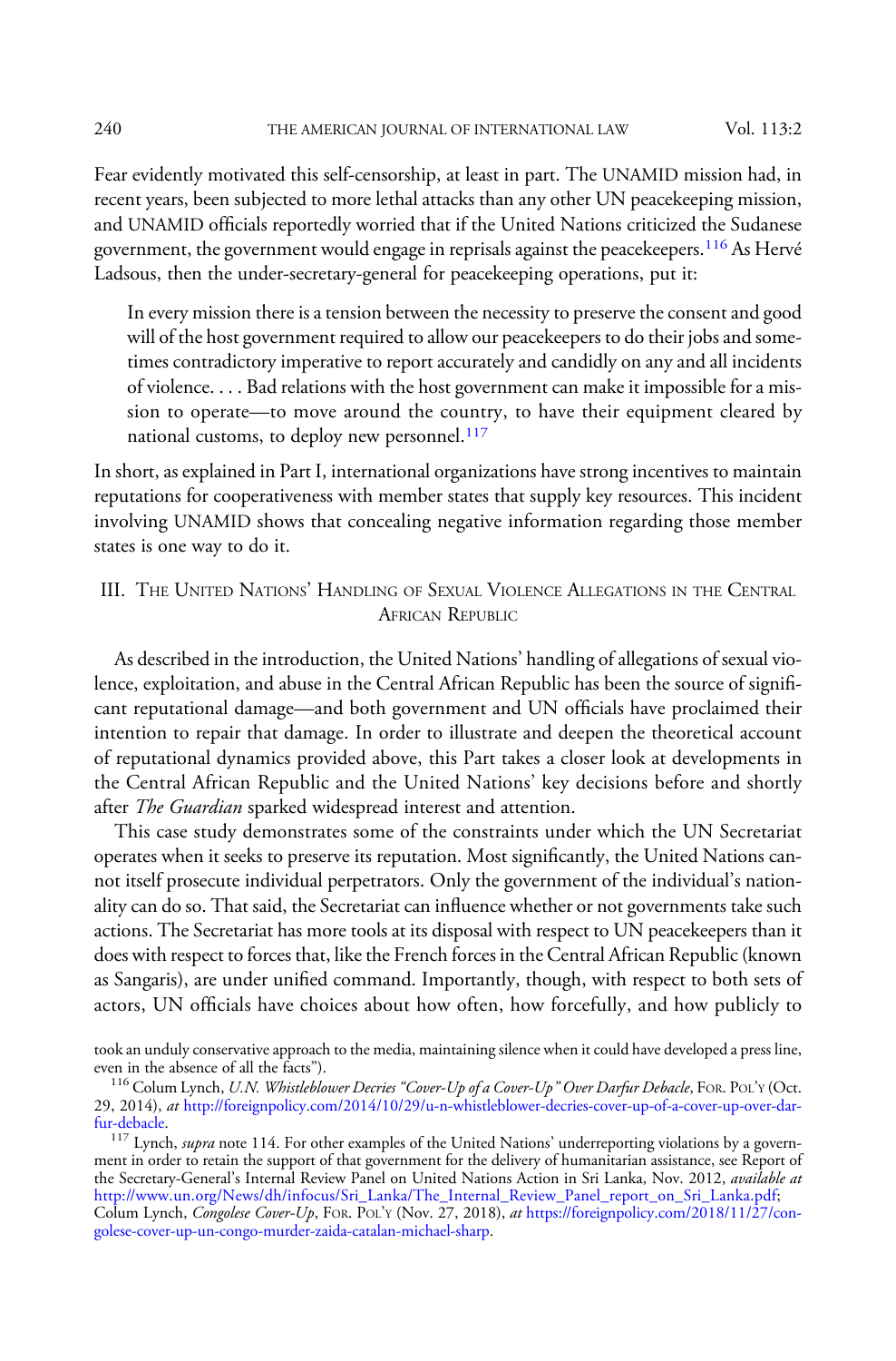pressure governments to pursue criminal prosecution. The Secretariat also has discretion over whether and how to facilitate and support criminal investigations by those governments.

The account that emerges is one of the UN Secretariat declining to take key steps that would have avoided or mitigated the reputational damage the organization eventually faced. The failure to avoid yet another sexual abuse scandal and the accompanying media firestorm would seem to support the view that the United Nations is insensitive to reputational costs. In this sense, events in the Central Africa Republic offer a "critical case"<sup>118</sup> for evaluating the effectiveness of reputation as a disciplinarian.

#### A. The United Nations' Involvement in the Central African Republic

While its roots are deep, the current crisis in the Central African Republic can be traced back to December 2012, when the Séléka, a Muslim rebel group, launched a series of attacks and began marching towards Bangui, the capital.<sup>119</sup> They eventually seized Bangui and established a brutal and abusive regime.<sup>120</sup> Seeking to counter the Séléka, a group of former members of the security forces established the mainly Christian anti-Balaka movement and took up arms and killed many people.<sup>121</sup> The violence took on increasingly sectarian overtones.<sup>122</sup>

In 2013, the Security Council authorized the deployment of two different forces to the Central African Republic. The first force was the "Africa-led International Support Mission in the CAR," known as MISCA, which had been established by the African Union.<sup>123</sup> The Security Council charged MISCA with contributing to "the protection of civilians and the restoration of security and public order" and to "the stabilization [of] the country and the restoration of State authority over the whole territory of the country."<sup>124</sup> Separately, the Security Council authorized the French forces in the Central African Republic "to take all necessary measures to support MISCA in the discharge of its mandate.<sup>"125</sup> This mission became known as Operation Sangaris. Like traditional UN peacekeepers, MISCA and the French forces operated with the consent of the Central African Republic. But unlike traditional peacekeepers, they did not wear blue helmets or other UN insignia, nor were they under UN command. Instead, they were under the "unified command" of the African Union and France, respectively.<sup>126</sup>

 $^{118}$  Katerina Linos, How to Select and Develop International Law Case Studies: Lessons from Comparative Law and Comparative Politics, 109 AJIL 475, 482 (2015) ("A critical case is one in which a hypothesis would be least likely to hold true, as a matter of theory, and would thus serve as especially powerful evidence in support of the hypothesis.").

<sup>119</sup> MINUSCA, About, at <https://minusca.unmissions.org/en/about>. For a comprehensive overview of the history of the Central African Republic, see RICHARD A. BRADSHAW & JUAN FANDOS-RIUS, HISTORICAL DICTIONARY OF THE CENTRAL AFRICAN REPUBLIC 83-132 (2016). For a journalist's account of recent developments, see also John Lee Anderson, *The Mission: A Last Defense Against Genocide*, NEW YORKER (Oct. 20, 2014).

<sup>120</sup> BRADSHAW & FANDOS-RIUS, *supra* note 119, at 132.<br><sup>121</sup> *Id.* at 126, 132–33.<br><sup>122</sup> *Id.* at 133; MINUSCA, *supra* note 119.<br><sup>123</sup> SC Res. 2127, para. 28 (Dec. 5, 2013).<br><sup>124</sup> *Id.*<br><sup>125</sup> *Id.*, para. 50.<br><sup>126</sup> Thus the implementation of their mandates. Id., paras. 32, 50.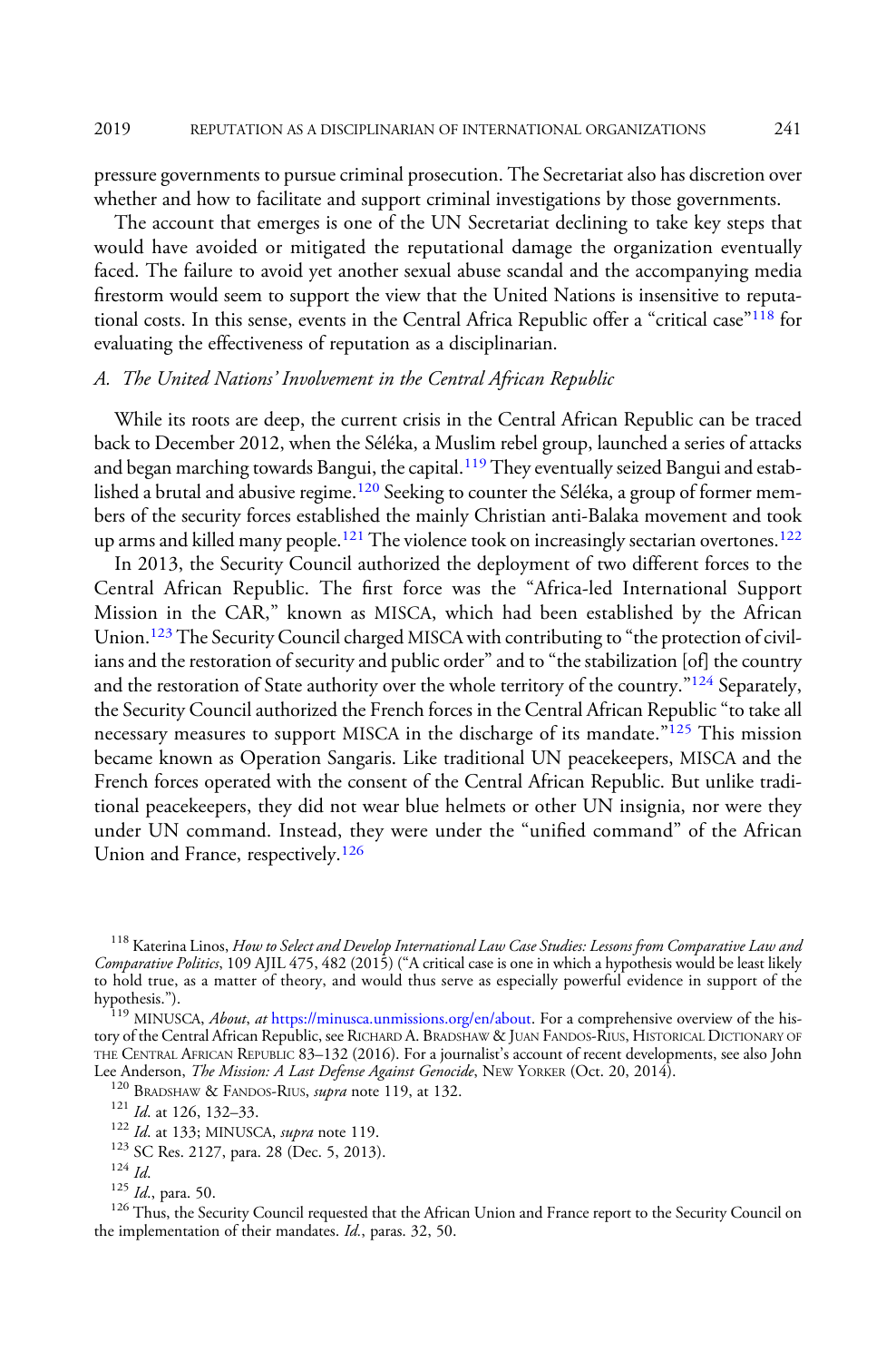Although MISCA and the French forces had some early successes, the situation on the ground in the Central African Republic deteriorated.<sup>127</sup> In January 2014, a high-level UN official warned that "the seeds are there, for a genocide," elaborating that the Central African Republic "has all the elements that we have seen elsewhere, in places like Rwanda and Bosnia."<sup>128</sup> The secretary-general recommended replacing MISCA and the French forces with a UN peacekeeping force, on the theory that such a force would be better suited than the French and African Union forces "to address the deep-rooted nature of the complex crisis now unfolding in the Central African Republic."<sup>129</sup> The Security Council implemented this recommendation, establishing the MINUSCA peacekeeping force to replace MISCA in September 2014.<sup>130</sup>

In May 2014—while the French and MISCA forces were still on the ground in the Central African Republic, and before the MINUSCA forces were constituted—UN officials in Bangui heard from the head of a local NGO that some foreign military troops had subjected children to sexual acts in exchange for food or money in the vicinity of the nearby M'Poko Internally Displaced Persons Camp.<sup>131</sup> Between May 19 and June 24, Gallianne Palayret, a human rights officer temporarily deployed to the UN office in Bangui, together with the UN International Children's Emergency Fund (UNICEF) protection officers, interviewed six children, all boys between eight and eleven years old.<sup>132</sup> Three boys told Palayret that they had performed oral sex on French Sangaris soldiers in exchange for food and money.<sup>133</sup> A fourth boy, nine years old, told her that he was about to do the same but stopped after being seen by another child, who alerted others.<sup>134</sup> The fifth and sixth boys interviewed said they had witnessed other boys perform oral sex in exchange for food or money.<sup>135</sup> The sixth boy, eleven years old, also reported that two of those boys had also been raped on other occasions.<sup>136</sup>

A leaked copy of Palayret's interview notes—coupled with an account of the organization's lackadaisical response to the allegations—formed the core of Sandra Laville's article in The Guardian, published at the end of April 2015.<sup>137</sup> According to Laville's news story, the only person against whom the organization moved forcefully was Anders Kompass, the whistleblower who brought the allegations to the attention of the French government.<sup>138</sup>

 $^{127}$  UN Secretary-General, Report of the Secretary-General on the Central African Republic, para. 35, UN Doc.  $S/2014/142$  (Mar. 3, 2014).

<sup>128</sup> Emmanuel Braun & Tom Miles, "Seeds of Genocide" in Central African Republic, U.N. Warns, REUTERS (Jan.

17, 2014), *at* [http://www.reuters.com/article/us-centralafrican-idUSBREA0G02520140117.](http://www.reuters.com/article/us-centralafrican-idUSBREA0G02520140117)<br><sup>129</sup> Report of the Secretary-General on the Central African Republic, *supra* note 127, para. 55.<br><sup>130</sup> SC Res. 2146, paras. 20–21 (A

<sup>131</sup> CAR Panel Report, *supra* note 33, at 17.<br><sup>132</sup> Id.; Nick Cumming-Bruce, *U.N. Official Says French Learned Early of Abuse*, N.Y. TIMES (Oct. 15, 2015), *at* [http://www.nytimes.com/2015/10/15/world/africa/un-of](http://www.nytimes.com/2015/10/15/world/africa/un-official-says-french-learned-early-of-abuse.html)ficial-says-french-learned-early-of-abuse.html.<br><sup>133</sup> CAR Panel Report, *supra* note 33, at 17.<br><sup>134</sup> Id

<sup>135</sup> Id.<br><sup>136</sup> Id.<br><sup>137</sup> See supra note 1.<br><sup>138</sup> Id.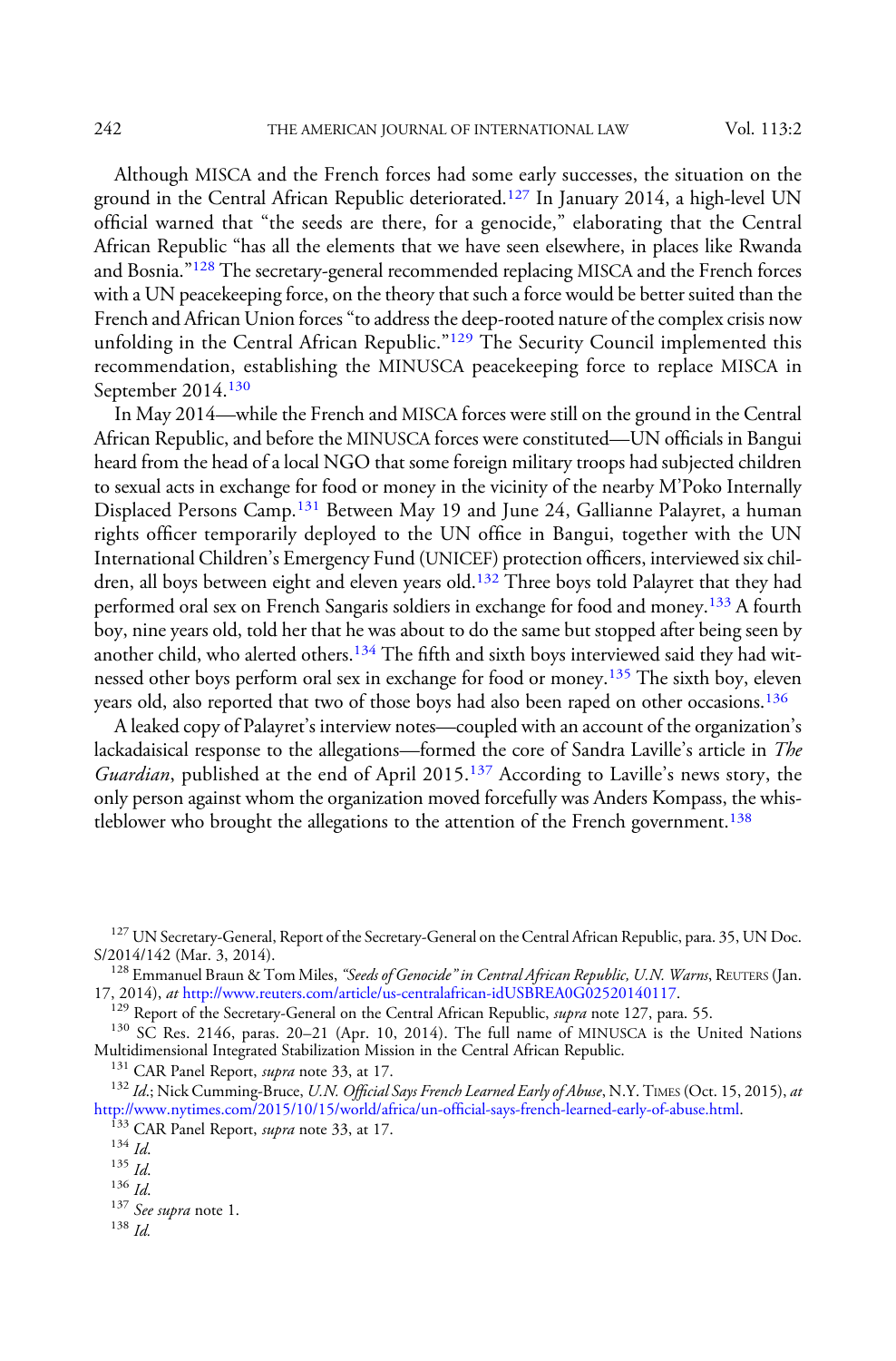Two months later, Secretary-General Ban Ki-moon appointed an independent panel to review the United Nations' response to the allegations against the Sangaris.<sup>139</sup> The panel report (hereinafter CAR Panel Report), released in December 2015, excoriated the United Nations' handling of the allegations:

[I]nformation about the Allegations was passed from desk to desk, inbox to inbox, across multiple United Nations offices, with no one willing to take responsibility to address the serious human rights violations. . . . The welfare of the victims and the accountability of the perpetrators appeared to be an afterthought, if considered at all. Overall, the response of the UN was fragmented and bureaucratic, and failed to satisfy the core mandate of the United Nation to address human rights violations.<sup>140</sup>

Meanwhile, the allegations did not lead to any prosecutions in French courts. In December 2015, four French soldiers were formally detained and interrogated.<sup>141</sup> Just over a year later, a panel of French judges made a preliminary decision not to seek charges against the Sangaris soldiers accused of sexually abusing children.<sup>142</sup> In January 2018, magistrates in France closed the investigations and dismissed any prospect of a trial, citing insufficient evidence.<sup>143</sup>

Separate from these allegations against the French Sangaris, once MINUSCA was established, the United Nations faced a separate crisis involving sexual violence by UN peacekeepers in the Central African Republic. That there was a problem—and that its severity was unusual—was revealed little by little. After *The Guardian* story broke, the United Nations became more forthcoming about additional allegations. During the summer of 2015, the press covered news of allegations against peacekeepers in the Central African Republic, some but not all of which involved sexual violence.<sup>144</sup>

On August 12, Babacar Gaye, the special representative for the secretary-general in the Central African Republic and the head of the MINUSCA office in Bangui, resigned at the

<sup>139</sup> UN Press Release, Secretary-General Appoints Independent Review Panel on UN Response to Allegations of Sexual Abuse by Foreign Military Forces in Central African Republic, UN Press Release SG/SM/16864-SG/A/1578 (June 22, 2015), *at* https://www.un.org/press/en/2015/sgsm16864.doc.htm.

<sup>140</sup> CAR Panel Report, *supra* note 33, at 2.<br><sup>141</sup> Angelique Chrisafis, *French Soldiers Interrogated in Child Sex Abuse Inquiry*, GUARDIAN (Dec. 8, 2015).<br><sup>142</sup> Benoît Morenne, *No Charges in Sexual Abuse Case Involvin* at [https://www.nytimes.com/2017/01/06/world/africa/french-peacekeepers-un-sexual-abuse-case-central-afri](https://www.nytimes.com/2017/01/06/world/africa/french-peacekeepers-un-sexual-abuse-case-central-african-republic.html)[can-republic.html](https://www.nytimes.com/2017/01/06/world/africa/french-peacekeepers-un-sexual-abuse-case-central-african-republic.html).<br><sup>143</sup> Child Rape Allegations Against French Troops in C.A.R. Dismissed, AFRICANEWS (Jan. 15, 2018), at [http://](http://www.africanews.com/2018/01/15/child-rape-allegations-against-french-trooops-in-car-dismissed)

[www.africanews.com/2018/01/15/child-rape-allegations-against-french-trooops-in-car-dismissed](http://www.africanews.com/2018/01/15/child-rape-allegations-against-french-trooops-in-car-dismissed).<br><sup>144</sup> *UN Mission in Central African Republic Opens Investigation into Sexual Abuse Claims*, UN NEWS CENTRE

(June 4, 2015), at <https://www.un.org/apps/news/story.asp?NewsID=51057> (acknowledging the UN office in Bangui received an allegation that a peacekeeper had engaged in "sexual abuse of an underage person"); AFP, New Child Sex Abuse Claims Target UN Peacekeepers in Central African Republic, TELEGRAPH UK (June 24, 2015), at [http://www.telegraph.co.uk/news/worldnews/africaandindianocean/centralafricanrepublic/11695311/](http://www.telegraph.co.uk/news/worldnews/africaandindianocean/centralafricanrepublic/11695311/New-child-sex-abuse-claims-target-UN-peacekeepers-in-Central-African-Republic.html) [New-child-sex-abuse-claims-target-UN-peacekeepers-in-Central-African-Republic.html](http://www.telegraph.co.uk/news/worldnews/africaandindianocean/centralafricanrepublic/11695311/New-child-sex-abuse-claims-target-UN-peacekeepers-in-Central-African-Republic.html) (describing new allegations that UN peacekeepers had sexually abused street children in Bangui); Somini Sengupta, *Police Officer* With U.N. Force in Central African Republic Is Accused of Rape, N.Y. TIMES (Aug. 11, 2015), at [https://www.](https://www.nytimes.com/2015/08/12/world/africa/police-officer-with-un-force-in-central-african-republic-is-accused-of-rape.html) nytimes.com/2015/08/12/world/africa/police-offi[cer-with-un-force-in-central-african-republic-is-accused-of](https://www.nytimes.com/2015/08/12/world/africa/police-officer-with-un-force-in-central-african-republic-is-accused-of-rape.html)[rape.html](https://www.nytimes.com/2015/08/12/world/africa/police-officer-with-un-force-in-central-african-republic-is-accused-of-rape.html) (describing Amnesty International report that accused UN police from Cameroon and Rwanda of indiscriminately firing at civilians in Bangui and of raping a twelve-year-old girl).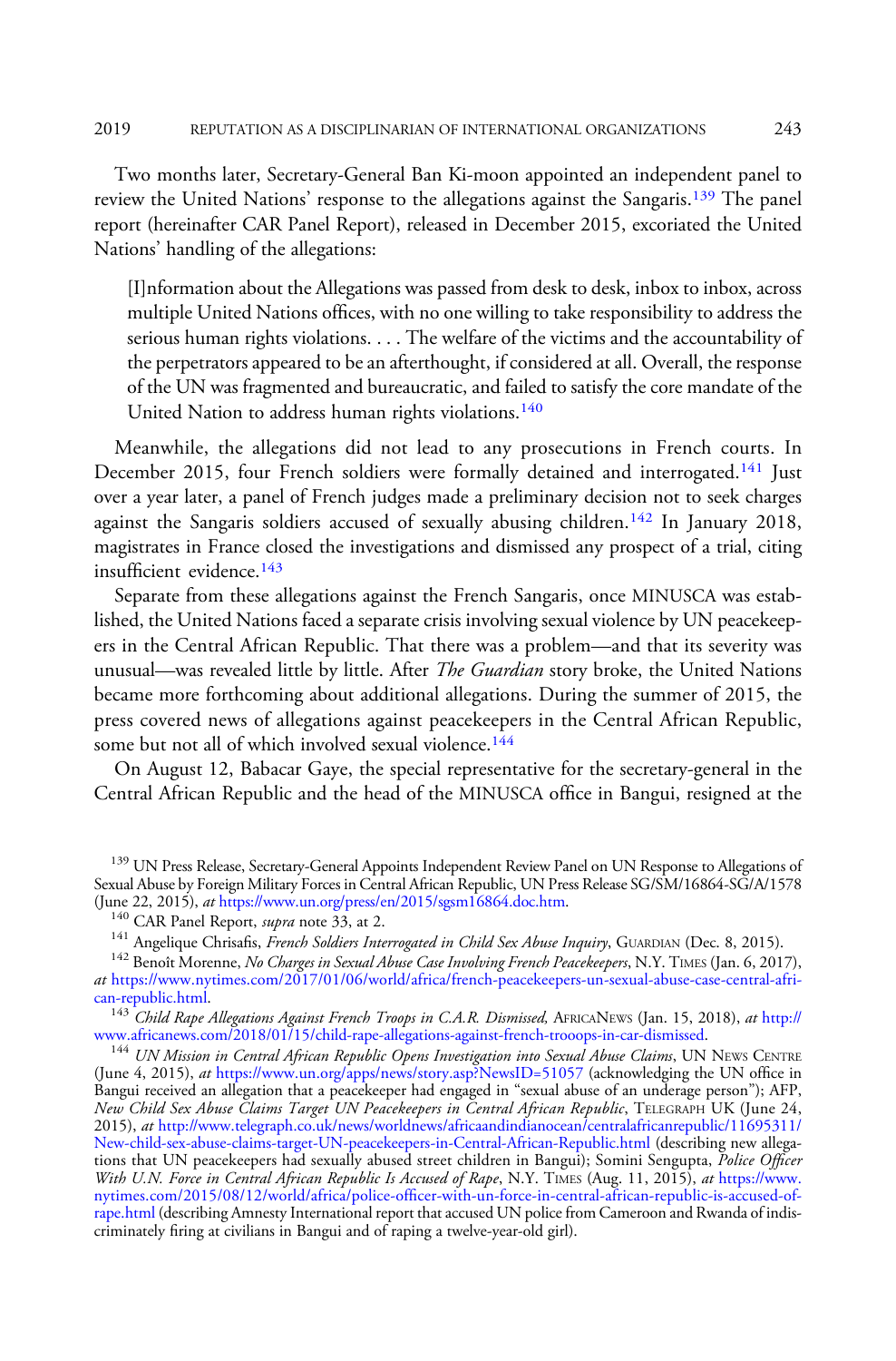request of the secretary-general.<sup>145</sup> The UN spokesperson explained that the request was "based on the repeated number of cases of sexual abuse and misconduct that have taken place in the Central African Republic."<sup>146</sup> The spokesperson provided no further detail, but described the resignation as "unprecedented," $147$  relating that he had not seen anything like it during his fifteen years at the United Nations.<sup>148</sup>

Within days of Gaye's resignation, still more rape allegations against MINUSCA peacekeepers were reported.<sup>149</sup> The United Nations did not directly identify the nationalities of the accused, but a UN spokesperson indicated that the rapes took place in a market town where peacekeepers from the Democratic Republic of Congo (DRC) had been serving.<sup>150</sup>

It later became clear that including troops and police from the DRC in MINUSCA was quite controversial within the UN Secretariat from the beginning because a UN report authored by the secretary-general had identified the armed forces of the DRC (FARDC) among parties that "recruit and use children" and that "commit rape and other forms of sexual violence against children."<sup>151</sup> Although some UN officials objected, the Secretariat ultimately made the decision to include in MINUSCA an infantry battalion and a formed police unit from the DRC.<sup>152</sup>

Subsequent developments revealed that concerns about the DRC troops and police were warranted. On January 8, 2016, the UN spokesperson announced that a contingent from the DRC currently deployed in MINUSCA would be "repatriated without replacement."<sup>153</sup> Although the United Nations did not acknowledge it immediately, it later became clear that the DRC's deficient response to numerous sexual violence allegations prompted the repatriation.<sup>154</sup>

<sup>146</sup> UN Press Release, Daily Press Briefing by the Office of the Spokesperson for the Secretary-General (Aug. 12, 2015), *at* https://www.un.org/press/en/2015/db150812.doc.htm.

2015), and the senal of the senal of the senal of the senal of Rape in Central African Republic, N.Y. TIMES (Aug. 19, 2015), at  $^{149}$  Somini Sengupta, *3 Peacekeepers Accused of Rape in Central African Republic*, N.Y. T [https://www.nytimes.com/2015/08/20/world/africa/3-peacekeepers-accused-of-rape-in-central-african-republic.](https://www.nytimes.com/2015/08/20/world/africa/3-peacekeepers-accused-of-rape-in-central-african-republic.html)

[html](https://www.nytimes.com/2015/08/20/world/africa/3-peacekeepers-accused-of-rape-in-central-african-republic.html).<br><sup>150</sup> Id. 151 UN Secretary-General, Children and Armed Conflict, Annex I, UN Doc. A/68/878-S/2014/339 (May 15, 2014). Somini Sengupta, U.N. Officials Warned That Congolese Soldiers Were Linked to Rape, N.Y. TIMES (Mar. 17, 2016), at [https://www.nytimes.com/2016/03/18/world/africa/un-of](https://www.nytimes.com/2016/03/18/world/africa/un-officials-warned-that-congolese-soldiers-were-linked-to-rape.html)ficials-warned-that-congolese-soldiers-were-<br>linked-to-rape.html.

 $^{152}$  UN Secretary-General, Report of the Secretary General on the Situation in the Central African Republic,<br>UN Doc. S/2014/857 (Nov. 28, 2014).

UN Doc. S/2014/857 (Nov. 28, 2014).<br><sup>153</sup> UN Press Release, Daily Press Briefing by the Office of the Spokesperson for the Secretary-General (Jan. 8, 2016), at <http://www.un.org/press/en/2016/db160108.doc.htm> (citing lack of progress in meeting UN requirements for "equipment, vetting and preparedness").

<sup>154</sup> UN Secretary-General, Special Measures for Protection from Sexual Exploitation and Sexual Abuse, para. 25, UN Doc. A/70/729 (Feb. 16, 2016) (providing data on allegations of sexual exploitation and abuse from January 1 to December 31, 2015) [hereinafter 2016 SEA Report]; Somini Sengupta, U.N. Officials Warned That Congolese Soldiers Were Linked to Rape, N.Y. TIMES (Mar. 17, 2016), at [https://www.nytimes.com/2016/](https://www.nytimes.com/2016/03/18/world/africa/un-officials-warned-that-congolese-soldiers-were-linked-to-rape.html) 03/18/world/africa/un-offi[cials-warned-that-congolese-soldiers-were-linked-to-rape.html](https://www.nytimes.com/2016/03/18/world/africa/un-officials-warned-that-congolese-soldiers-were-linked-to-rape.html); Anthony Banbury, Opinion, I Love the U.N., but It Is Failing, N.Y. TIMES (Mar. 18, 2016), at [https://www.nytimes.com/2016/](https://www.nytimes.com/2016/03/20/opinion/sunday/i-love-the-un-but-it-is-failing.html) [03/20/opinion/sunday/i-love-the-un-but-it-is-failing.html.](https://www.nytimes.com/2016/03/20/opinion/sunday/i-love-the-un-but-it-is-failing.html)

<sup>&</sup>lt;sup>145</sup> Full Transcript of Secretary-General's Remarks to Press on the Central African Republic (Aug. 12, 2015), at [https://www.un.org/sg/en/content/sg/press-encounter/2015-08-12/full-transcript-secretary-generals-remarks-](https://www.un.org/sg/en/content/sg/press-encounter/2015-08-12/full-transcript-secretary-generals-remarks-press-central)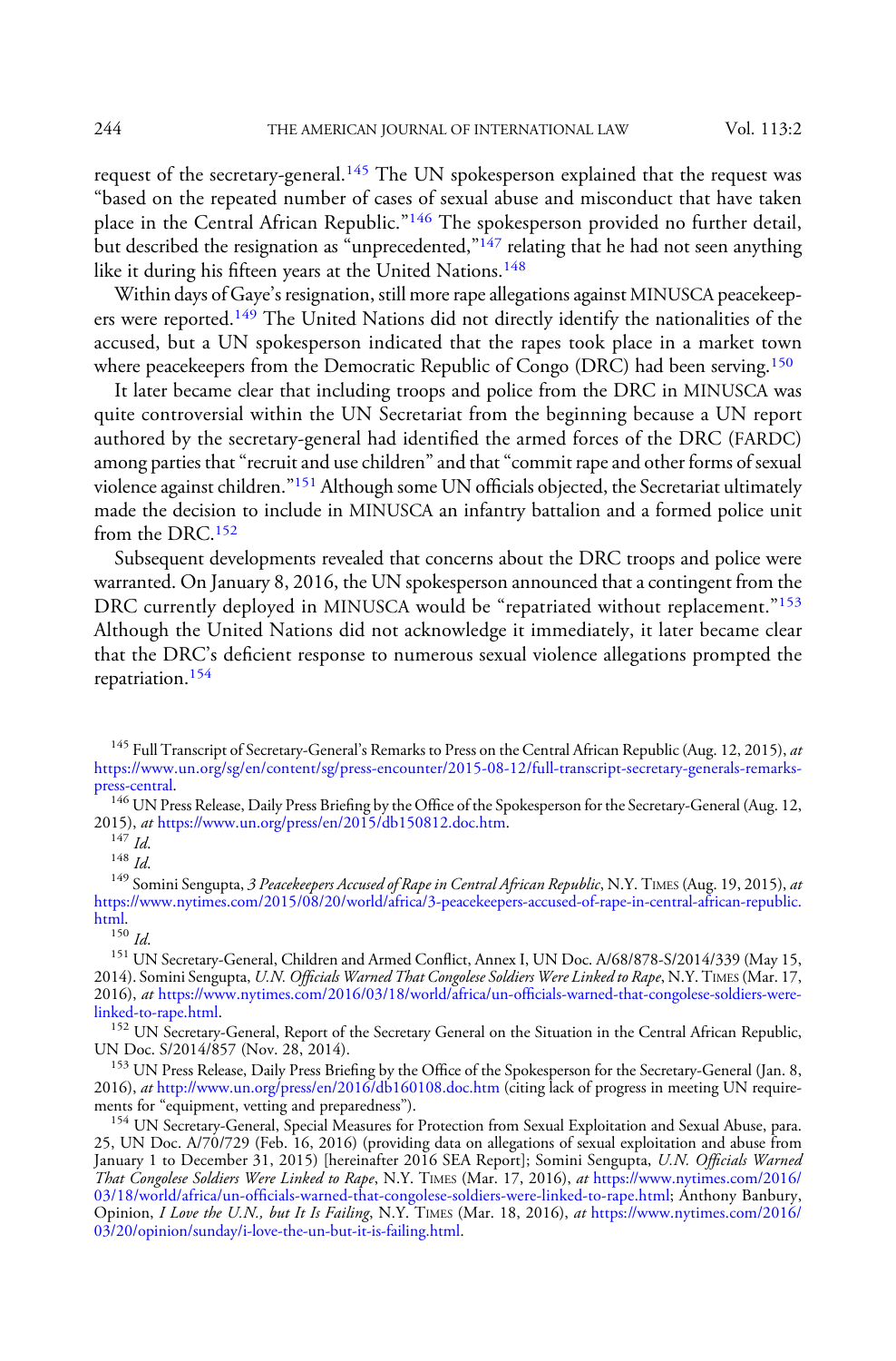#### 2019 REPUTATION AS A DISCIPLINARIAN OF INTERNATIONAL ORGANIZATIONS 245

#### B. Reputational Multiplicities and the UN's Response to Developments in the Central African Republic

The reputational damage inflicted on the United Nations in the wake of revelations concerning the Sangaris and UN peacekeepers in the Central African Republic was hardly unpredictable. So why run the risk of such grave damage to the organization by sitting on the allegations against the Sangaris and by accepting peacekeepers from the DRC in light of their military's abysmal track record on sexual violence—a fact publicized by the United Nations itself?<sup>155</sup> Reputational multiplicities can help to explain actions or policies on the part of certain UN officials that initially appear somewhat puzzling.

#### 1. Initial handling of the allegations against the Sangaris

Once the United Nations office in Bangui learned about the allegations against the French soldiers, it did not act quickly to escalate the matter within the United Nations. The CAR Panel Report faulted Renner Onana, who was at the time the head of the Human Rights and Justice Section of the MINUSCA office in Bangui.<sup>156</sup> The Report criticized Onana's failure to take urgent action to halt further abuse, to identify the perpetrators, and to ensure that they were held accountable.<sup>157</sup> Rather than pulling fire alarms and insisting that the allegations get high-level attention, the Report said, Onana downplayed the allegations. He never wrote a report focused specifically on the allegations; instead, Onana included descriptions of them in two other reports where they did not obviously belong.<sup>158</sup>

The CAR Panel Report suggests two motivations for Onana's handling of the allegations. When he first shared news of the allegations with Gaye in May 2014, Onana expressed his concern that "disclosure of the Allegations would seriously harm the mission and destroy the trust of the local population in the international forces."<sup>159</sup> Onana was thinking of the organization's reputation in the eyes of the community in which the United Nations was operating. Of course, the "local population" that Onana had in mind implicitly excluded the victims of the Sangaris soldiers and those who are close to them. Their estimation of the United Nations was surely not improved by downplaying or ignoring the allegations. One might also criticize Onana for misjudging how to best preserve the organization's reputation in the broader local community. Efforts to protect reputation require predictions about how others will react, and those predictions will not always be correct. In this case, forthrightly acknowledging the allegations—and focusing on an appropriate response, including care for the victims and investigation of the

soldiers for MINUSCA, and in a report on a comprehensive report on human rights violations committed by all foreign forces in the Central African Republic, and noting that the latter was never even finalized).<br><sup>159</sup> *Id.* at 61.

<sup>&</sup>lt;sup>155</sup> See supra note 151.

<sup>&</sup>lt;sup>156</sup> Colum Lynch, *The U.N. Official Who Blew the Lid off Central African Republic Sex Scandal Vindicated*, FOR. POL'<sup>Y</sup> (Dec. 17, 2015), at [http://foreignpolicy.com/2015/12/17/the-u-n-of](http://foreignpolicy.com/2015/12/17/the-u-n-official-who-blew-the-lid-on-central-african-republic-sex-scandal-vindicated)ficial-who-blew-the-lid-on-central[african-republic-sex-scandal-vindicated.](http://foreignpolicy.com/2015/12/17/the-u-n-official-who-blew-the-lid-on-central-african-republic-sex-scandal-vindicated) The CAR Panel Report concluded that Onana had abused his authority. CAR Panel Report, *supra* note 33, at 7.<br><sup>157</sup> CAR Panel Report, *supra* note 33, at 7.<br><sup>158</sup> Id. at 32–35, 52–54 (describing how Onana included the allegations in a report about re-hatting MISCA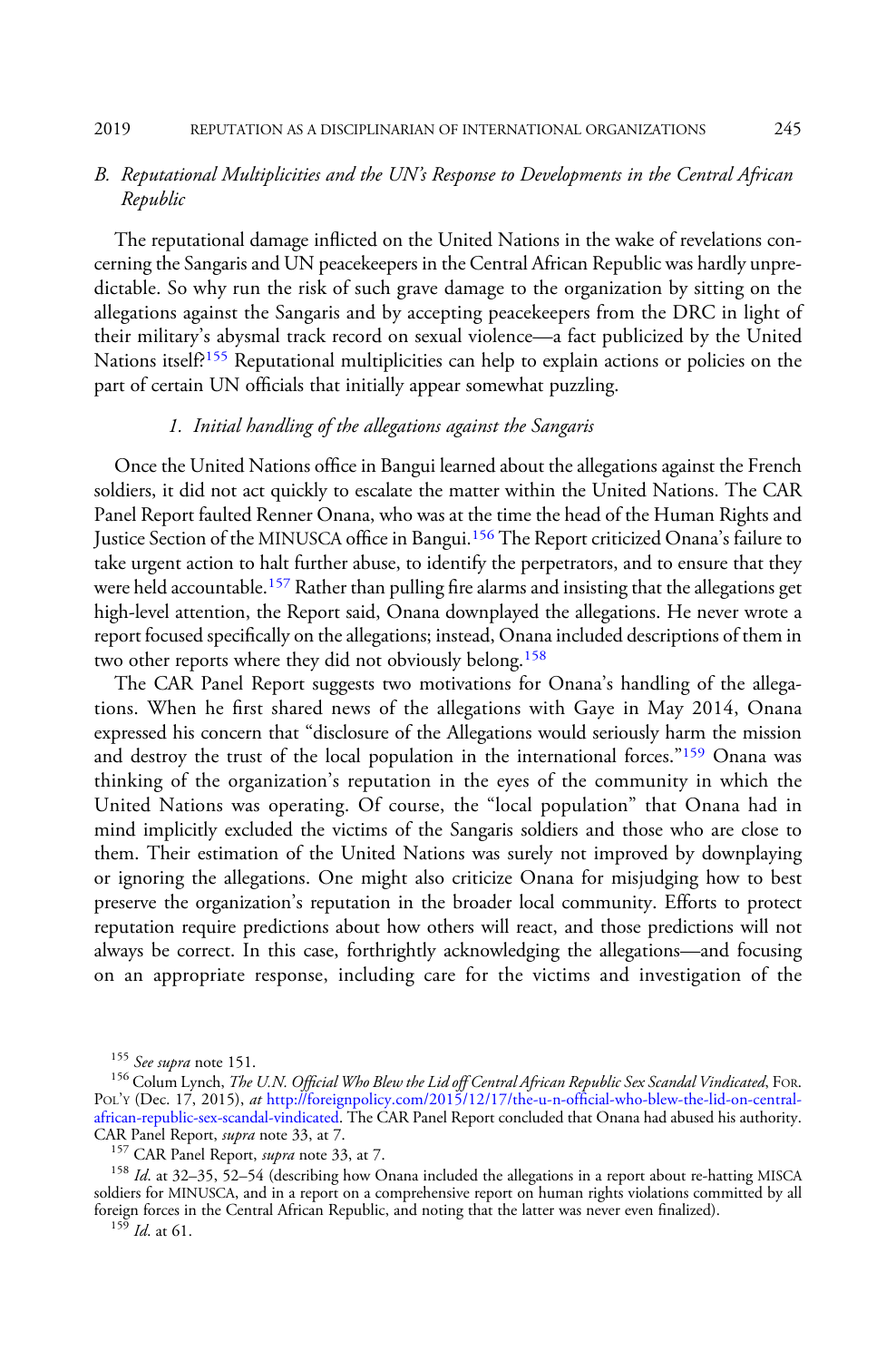perpetrators—may have been the best way to show respect for the local community and to regain some good will.<sup>160</sup>

Second, Onana explained in his statement to the panel that he considered the allegations extremely politically sensitive because of his personal experience, just two months prior, dealing with allegations of human rights violations involving MISCA forces from Chad.<sup>161</sup> At the end of March 2014, Chadian soldiers that were part of MISCA had fired on a crowd in the suburb of Begoua, allegedly killing twenty-four people and injuring about one hundred.<sup>162</sup> Some reports indicated that the soldiers had fired indiscriminately and without provocation.<sup>163</sup> The Chadian government was furious when the United Nations publicly addressed the allegations, and painted itself as the victim of a "gratuitous and malicious campaign."<sup>164</sup> Within a week, the Chadian government announced that it was withdrawing eight hundred troops from the Central African Republic.<sup>165</sup> That withdrawal had serious practical consequences: Chadian troops had been instrumental in helping to evacuate Muslims threatened by violence in the country.<sup>166</sup> Onana worried that the French government might react in a similar way to news of the allegations against the Sangaris.<sup>167</sup> Finding replacements would have been especially difficult because, for troops not under UN command, the organization usually takes a"costs lie where they fall"approach—that is, the expenses for such missions are typically borne by the participating member states.<sup>168</sup>

In short, Onana viewed the allegations as potentially threatening the United Nations' relationship with the French government. Put another way, Onana saw a risk to the organization's reputation for cooperativeness with a state that was a supplier of key resources in the Central African Republic—and also a permanent member of the Security Council. And a damaged relationship with France could threaten the effectiveness of the peace operation on the ground. On this point too, Onana may have misjudged the reaction of the French government. Gallianne Palayret, who sought a meeting with the French forces after concluding the first interview, described their reaction in positive terms, saying they took the allegations seriously.<sup>169</sup> Later, when Anders Kompass shared the allegations with high-level French

<sup>160</sup> *Cf.* Daugirdas 2019, *supra* note 14 (quoting an NGO advocate criticizing the United Nations' handling of the cholera outbreak in Haiti saying: "The way to contribute to public anger is to lie.").

<sup>161</sup> CAR Panel Report, *supra* note 33, at 51–52.<br><sup>162</sup> UN Press Release, Press Briefing Note on Central African Republic, Spokesperson for the UN High Commissioner for Human Rights: Cécile Pouilly (Apr. 1, 2014), at [http://www.ohchr.org/EN/NewsEvents/](http://www.ohchr.org/EN/NewsEvents/Pages/DisplayNews.aspx?NewsID=14466)<br>Pages/DisplayNews.aspx?NewsID=14466.

<sup>163</sup> Id.<br><sup>164</sup> Steve Niko & Krista Larson, *Chad Pulls Troops from Central Africa; Decries Scrutiny After Peacekeepers Fired into Crowd*, BOSTON GLOBE (Apr. 4, 2014).<br><sup>165</sup> Id.

166 Id.<br><sup>167</sup> CAR Panel Report, *supra* note 33, at 51–52.<br><sup>168</sup> See, e.g., SC Res. 1264, para. 9 (Sept. 15, 1999) ("stresses that the expenses for the force will be borne by the participating Member States concerned"). See generally LAURENCE BOISSON DE CHAZOURNES, INTERACTIONS<br>BETWEEN UNIVERSAL AND REGIONAL INTERNATIONAL ORGANIZATIONS (2017).

 $^{169}$  Envoyé spécial : Viols en Centrafrique: l'armée savait-elle plus tôt qu'elle ne le dit?, FRANCE 2 (Oct. 2, 2015), at [https://www.francetvinfo.fr/replay-magazine/france-2/envoye-special/video-envoye-special-centrafrique-scan](https://www.francetvinfo.fr/replay-magazine/france-2/envoye-special/video-envoye-special-centrafrique-scandale-dans-l-armee-francaise_1108137.html)[dale-dans-l-armee-francaise\\_1108137.html](https://www.francetvinfo.fr/replay-magazine/france-2/envoye-special/video-envoye-special-centrafrique-scandale-dans-l-armee-francaise_1108137.html) [hereinafter France 2 Envoyé spécial]; *see also* Nick Cumming-Bruce, U.N. Official Says French Learned Early of Abuse, N.Y. TIMES (Oct. 14, 2015), at [https://www.nytimes.com/2015/](https://www.nytimes.com/2015/10/15/world/africa/un-official-says-french-learned-early-of-abuse.html) 10/15/world/africa/un-offi[cial-says-french-learned-early-of-abuse.html.](https://www.nytimes.com/2015/10/15/world/africa/un-official-says-french-learned-early-of-abuse.html) For a discussion of subsequent events, see infra Part III.D.2.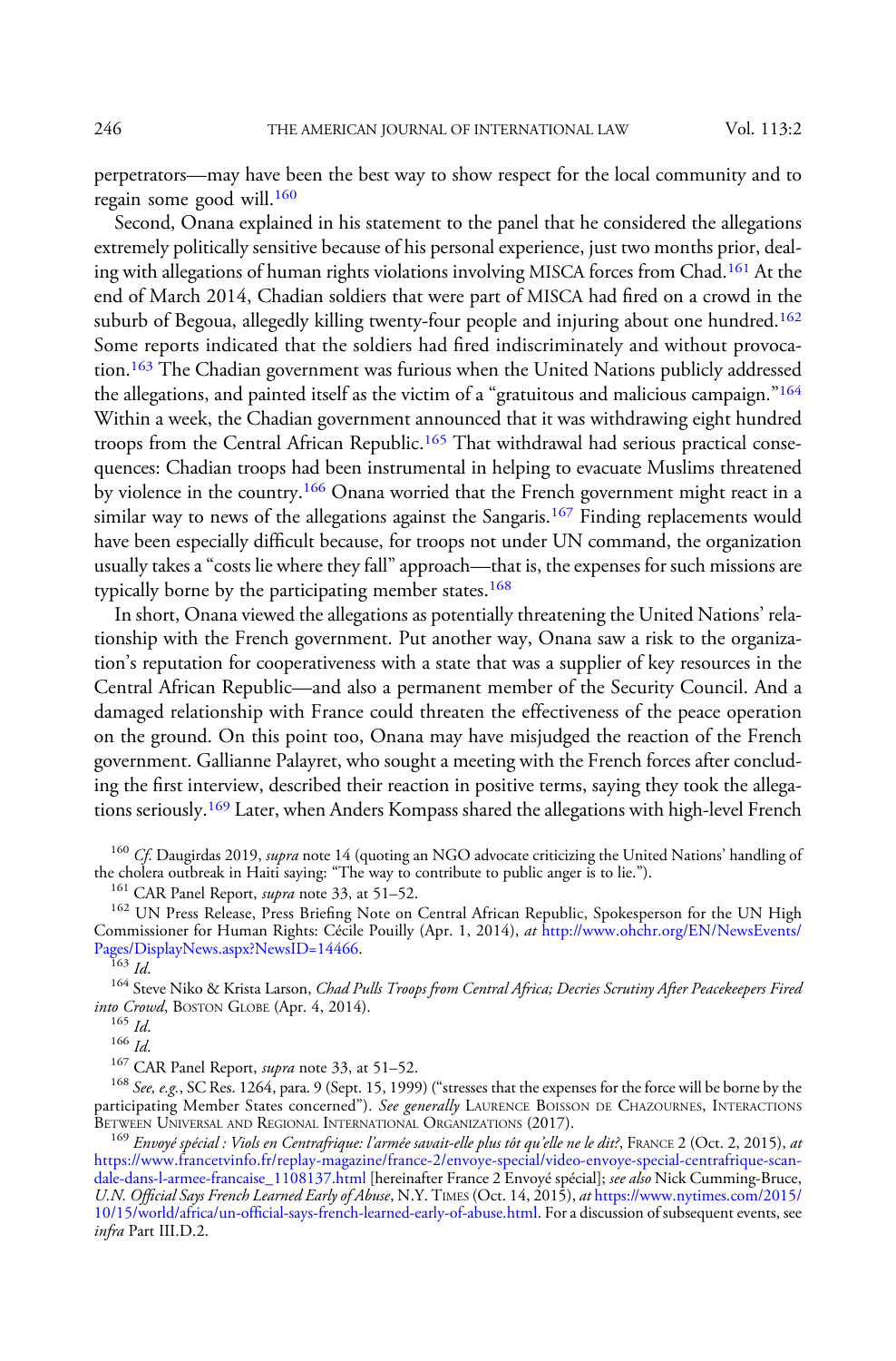diplomats in Geneva and New York, the French government immediately sent a team of investigators to the Central African Republic.<sup>170</sup> After the story in *The Guardian*, then-French President Francois Hollande said: "If some soldiers have behaved badly, I will show no mercy."<sup>171</sup> A joint statement from the foreign and defense ministries underscored this view: "The defence ministry has taken and will take all necessary measures to ensure the truth comes out. . . . If proved true, it will ensure that the toughest sanctions are imposed on those responsible for what would be a terrible breach of the values of a soldier."<sup>172</sup> In a subsequent statement, Hollande acknowledged that France's own reputation was on the line:

We cannot—and I cannot—accept the least stain on the reputation of our armed forces —that is to say, on the reputation of France. It would be the honor of France that would be engaged, and that is why the greatest commitment to the truth and against impunity must be expressed today by the head of state personally.<sup>173</sup>

These public reactions suggest that the allegations did not threaten the relationship between the United Nations and France, as Onana feared. Hollande's comments about France's reputation are particularly telling. He clearly perceived a risk to the country's reputation—but the source of the reputational damage would be the impunity of the perpetrators.

Of course, at the time that Onana was acting, he did not know how the French would react. In his response to the external panel report, Onana suggested that his desire to avoid a confrontation with the French government was not idiosyncratic; in fact, he maintained such a view was widespread within the United Nations, and an important reason for the organization's desultory response to the allegations against the Sangaris:

Rather than scapegoat [me] for failure to act, I strongly ascribe this to a system failure, given that nobody from the [head of mission] to NY and Geneva wanted to take the full responsibility for necessary action for fear that the allegations involved a powerful P5 member of the [Security Council].<sup>174</sup>

This apparent organizational imperative to maintain a reputation for cooperativeness with member states aligns with the micro-level incentives that individual UN employees face. Picking fights with member states is not generally a good way for UN officials to advance their careers within the organization.<sup>175</sup> Individual officials may be particularly reluctant

<sup>&</sup>lt;sup>170</sup> CAR Panel Report, *supra* note 33, at 46.<br><sup>171</sup> Angelique Chrisafis & Sandra Laville, *Hollande: No Mercy Over Claims French Soldiers Abused Children in* CAR, GUARDIAN (Apr. 30, 2015), at [https://www.theguardian.com/world/2015/apr/30/hollande-no-mercy-over](https://www.theguardian.com/world/2015/apr/30/hollande-no-mercy-over-allegations-of-child-abuse-in-car-by-french-soldiers)[allegations-of-child-abuse-in-car-by-french-soldiers.](https://www.theguardian.com/world/2015/apr/30/hollande-no-mercy-over-allegations-of-child-abuse-in-car-by-french-soldiers)<br><sup>172</sup> Sandra Laville, *France Promises to Act After Leaked UN Report Says Its Soldiers Abused Children*, GUARDIAN

<sup>(</sup>Apr. 29, 2015), *at* https://www.theguardian.com/world/2015/apr/29/france-promises-act-leaked-un-report-sol-<br>diers-child-abuse-claims.

 $^{173}$  Centrafrique: <<*l'honneur de la France serait engagé>> déclare François Hollande*, LIBÉRATION (Apr. 2, 2016), at [https://www.liberation.fr/planete/2016/04/02/centrafrique-l-honneur-de-la-france-serait-engage](https://www.liberation.fr/planete/2016/04/02/centrafrique-l-honneur-de-la-france-serait-engage-declare-francois-hollande_1443536)[declare-francois-hollande\\_1443536](https://www.liberation.fr/planete/2016/04/02/centrafrique-l-honneur-de-la-france-serait-engage-declare-francois-hollande_1443536) (translated by the author).

<sup>&</sup>lt;sup>174</sup> Comments of the Head of the Human Rights & Justice Section, MINUSCA, CAR Panel Report, *supra* note 33, at Appendix C.1, at para. 21.

<sup>&</sup>lt;sup>175</sup> Cf. Mac Darrow & Louise Arbour, The Pillar of Glass: Human Rights in the Development Operations of the United Nations, 103 AJIL 446, 453 (2009) ("[F]or a resident coordinator to be... declared persona non grata, that is, asked by the government to leave the country . . . is no badge of honor. To the contrary, experience shows that losing favor with the host government may retard senior officers'career prospects and, in some cases, undermine or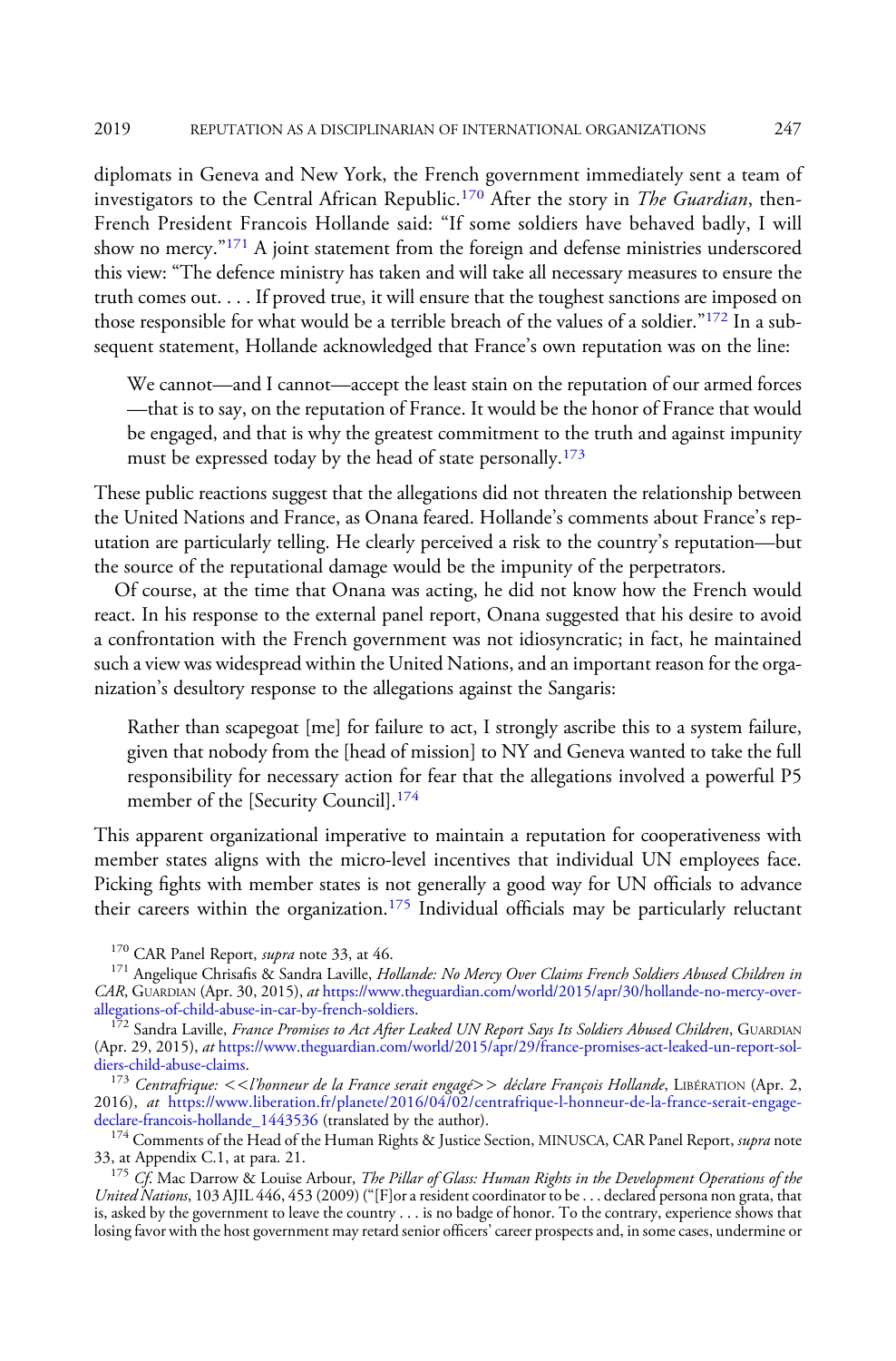to provoke such confrontations in cases where they deem the allegations not very serious.<sup>176</sup>

There was, however, one high-level official who was willing to publicly criticize the French government's handling of the allegations against the Sangaris—the UN High Commissioner for Human Rights, Zeid Ra'ad Zeid Al-Hussein. Shortly after *The Guardian* story was published, Al-Hussein gave a press conference during which he repeatedly asked why France had not investigated its own soldiers in the months before the United Nations' own investigation:

How is it that nobody knew about these abuses between December and May [when the alleged conduct occurred]? . . . If you have a fever for five months, you don't need a doctor to come in at the fifth month to tell you you're not well.<sup>177</sup>

Al-Hussein may have been more willing than other UN officials to confront the French government because of his particular position. The UN High Commissioner is selected for his or her expertise and commitment to human rights.<sup>178</sup> Al-Hussein saw his willingness to confront member states as central to fulfilling his obligations. In December 2017, he announced that he would not seek a second term, explaining that doing so "in the current geopolitical context . . . might involve bending a knee in supplication; muting a statement of advocacy; lessening the independence and integrity of my voice  $\dots$ ."<sup>179</sup> In reputational terms, Al-Hussein appeared to focus on his personal reputation and that of his office rather than the United Nations in its entirety.

A focus on the mission—and by extension the reputation—of a particular unit rather than the organization as a whole can also help to explain the reluctance of individuals within the Office of the High Commissioner for Human Rights (OHCHR) to aid French investigators once they arrived in Bangui. Whether the perpetrators of sexual violence face criminal prosecution and punishment is a central question for evaluating the United Nations' overall handling of allegations of sexual violence. But it is less central to the mission and culture of OHCHR, whose officials focus more on protecting victims and harbor significant doubts about the sincerity and quality of member states' criminal investigations. The OHCHR officials who spoke with the members of the Panel repeatedly emphasized the principle of "do no harm," and the victims' and witnesses' rights to privacy, confidentiality, and informed

delay the implementation of the UN projects in the country concerned."); see also supra notes 69-71 (addressing how individual reputations relate to organizational reputation).

<sup>&</sup>lt;sup>176</sup> The literature on rape perception identifies some of the factors that may cause individuals to blame victims or to exonerate perpetrators—and therefore not take allegations seriously. See, e.g., Amy Grubb & Emily Turner, Attribution of Blame in Rape Cases: A Review of the Impact of Rape Myth Acceptance, Gender Role Conformity and Substance Use on Victim Blaming, 17 AGGRESSION & VIOLENT BEHAV. 443 (2012); Irina Anderson, What Is a Typical Rape? Effects of Victim Participant Gender in Female and Male Rape Perception, 46 BRIT. J. SOC. PSYCH.<br>225 (2007).

<sup>&</sup>lt;sup>177</sup> Somini Sengupta, U.N. Official Accuses France of Delays in Child Sexual Abuse Case, N.Y. TIMES (May 9, 2015), at [https://www.nytimes.com/2015/05/09/world/africa/un-of](https://www.nytimes.com/2015/05/09/world/africa/un-official-accuses-france-of-delays-in-child-sexual-abuse-case.html)ficial-accuses-france-of-delays-in-child-sex-

<sup>&</sup>lt;sup>178</sup> GA Res. 48/141, para. 2(a) (Dec. 20, 1993).<br><sup>179</sup> Somini Sengupta & Nick Cumming-Bruce, *Zeid Ra'ad al-Hussein, Top Human Rights Official, Won't Seek a* Second Term, N.Y. TIMES (Dec. 20, 2017), at [https://www.nytimes.com/2017/12/20/world/un-human-rights-al](https://www.nytimes.com/2017/12/20/world/un-human-rights-al-hussein.html)[hussein.html](https://www.nytimes.com/2017/12/20/world/un-human-rights-al-hussein.html).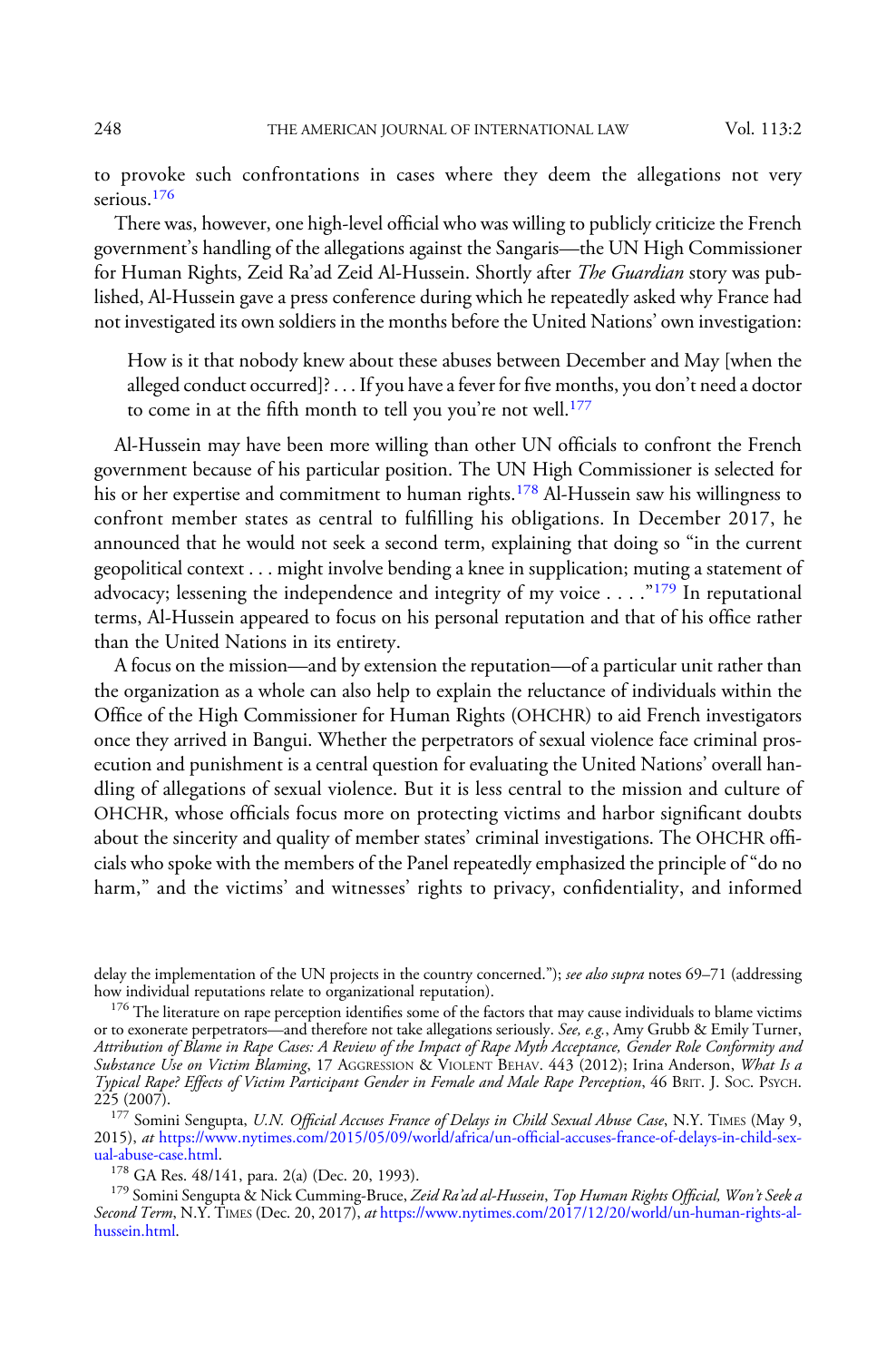consent.<sup>180</sup> Al-Hussein even suggested that there were *no* circumstances in which it would have been appropriate for Kompass to share with French diplomats the names of the alleged victims because it was "virtually impossible" for those children to provide their prior informed consent to sharing such information.<sup>181</sup> Along similar lines, Renner Onana, the head of the MINUSCA Human Rights and Justice Office, suggested that the French investigators who arrived in August 2014, were decidedly unwelcome. He described the investigators as "endanger[ing]" the victims and "severely compromis[ing]" the efforts that his office and UNICEF had made to protect them.<sup>182</sup> Onana did not elaborate, so it is unclear whether there are particular features of the investigation or simply the very fact of it that he found troubling. The point stands, though, that there is some tension between OHCHR's focus on protecting victims and the broader organization's interest in ensuring that perpetrators of sexual violence do not evade accountability through national criminal justice proceedings.

#### 2. Accepting troops from the DRC

The importance to the United Nations overall of maintaining a cooperative relationship with key member states also featured in the decision by the UN Secretariat to accept peacekeepers from the DRC notwithstanding the known risks associated with those troops. To start, when the Security Council created MINUSCA, it specifically asked the Secretariat "to include in MINUSCA as many MISCA military and police personnel as possible and in line with United Nations standards."<sup>183</sup> Troops from the DRC were participating in MISCA. Categorically excluding DRC troops from MINUSCA would have put the organization (and individual officials) in a position of snubbing a member state, and perhaps subjected it to complaints that the Secretariat was disregarding the Security Council's specific instructions.

For the Secretariat, another challenge to implementing the Security Council's resolution was simply finding enough soldiers to do the job—and finding them quickly. As reported by the press:

Hervé Ladsous, the United Nations' under secretary general for peacekeeping, said he was aware of the risks of deploying the battalion from the Democratic Republic of Congo, but he was also under orders from the Security Council to mobilize a large, robust force to prevent mass atrocities in the Central African Republic. . . .

"In peacekeeping, the hard reality is that there is a constant tension between the need to deploy peacekeepers quickly to stabilize a fragile situation and the requirement to ensure that only the highest quality troops are sent to implement our mandated tasks," Mr. Ladsous said in an email. "The U.N. has no forces of its own, and is dependent on the member states to provide professional forces at a high state of readiness."<sup>184</sup>

<sup>&</sup>lt;sup>180</sup> See, e.g., Comments of the High Commissioner for Human Rights, CAR Panel Report, *supra* note 33, at Appendix C.5, at 2; id. at 60.

<sup>&</sup>lt;sup>181</sup> Id. at Appendix C.5, at 2.<br><sup>182</sup> Id. at Appendix C.1, para. 14 & final observation iv.<br><sup>183</sup> SC Res. 2149, para. 22 (Apr. 10, 2014).<br><sup>184</sup> Sengupta, *supra* note 151.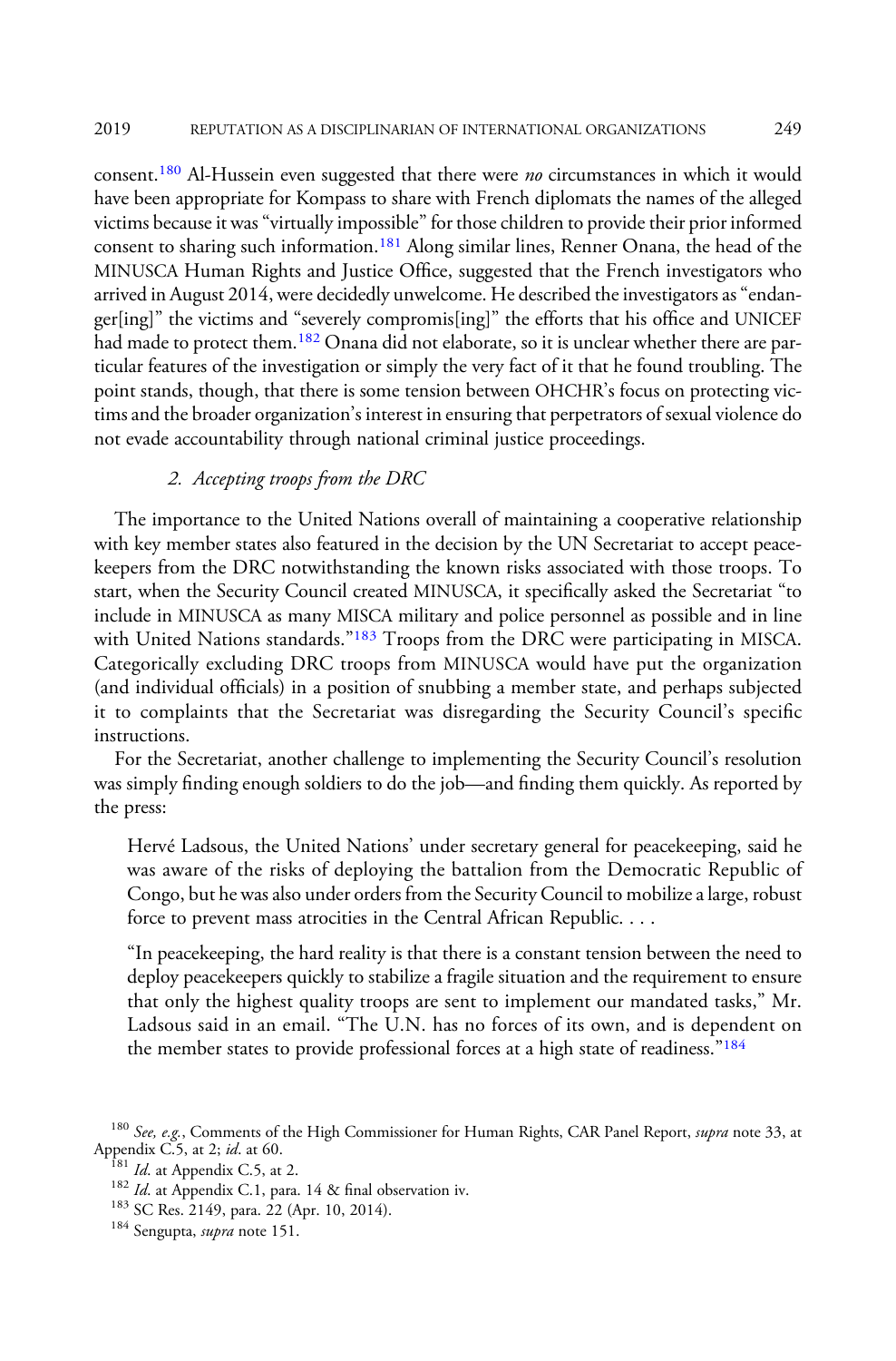Similar concerns delayed the repatriation of the DRC contingent. After the repatriation decision in January 2017, "Mr. Ladsous insisted that they remain for more than a month, arguing that the risk of violence around the Central African Republic's February election was too high to pull out an entire battalion."<sup>185</sup>

In general, finding the peacekeeping troops to implement the mandates that the Security Council writes is a difficult job for the Secretariat. In recent decades, as peacekeeping missions have grown more numerous and less safe, the job has become even harder. The countries that participate in peacekeeping missions receive financial compensation for personnel and equipment at rates set by the General Assembly, but this compensation is not enough to close the gap between supply and demand for peacekeepers. Unlike the salary scales for UN officials, which are designed to make those jobs attractive and competitive across the entire world, the reimbursement rates for peacekeepers are set at a fairly low level: for example, troop-contributing countries are reimbursed at a rate of \$1,410 per soldier per month.<sup>186</sup> Some poorer states may realize financial gains from supplying peacekeepers. For wealthier member states, however, these rates mean that supplying peacekeepers necessarily involves a sizeable in-kind voluntary contribution.

The pressure to meet the demand for peacekeepers, coupled with the desire to avoid confrontation with member states, has sometimes caused the organization to accept troop and police contingents that fail to meet the United Nations' own standards.<sup>187</sup> Parfait Onanga-Anyanga, who replaced Babacar Gaye as the head of the UN mission in the Central African Republic, gave an interview shortly after the repatriation of the DRC contingent. Describing the MINUSCA troops, Onanga-Anyanga was unusually blunt. He said:"We inherited troops that we cannot call troops. I realized that what was sent here was trash."<sup>188</sup>

UN officials are usually much more restrained in their public comments because they recognize that their actions and comments affect not only on the United Nations' reputation, but also the reputations of UN member states.<sup>189</sup> It is embarrassing for troop-contributing countries to be associated with poor discipline or misconduct generally—and all the more so to be associated with sexual exploitation and abuse.<sup>190</sup> The desire to avoid such reputational harm can inhibit states from contributing personnel in the first place.<sup>191</sup> It can also cause

<sup>185</sup> Id.<br><sup>186</sup> UN Peacekeeping, *Deployment and Reimbursement, at* https://peacekeeping.un.org/en/deployment-and-<br>reimbursement.

[reimbursement](https://peacekeeping.un.org/en/deployment-and-reimbursement).<br><sup>187</sup> See, e.g., Chuck Call & Michael Barnett, *Looking for a Few Good Cops: Peacekeeping, Peacebuilding, and* CIVPOL,6INT'<sup>L</sup> PEACEKEEPING 43, 51 (1999) ("Even the common, basic requirements of being able to drive a

vehicle and to speak the language of the mission are not consistently met.").<br><sup>188</sup> Kevin Sieff, *"Sometimes When I'm Alone with My Baby, I Think About Killing Him. He Reminds Me of the<br><i>Man Who Raped Me*," WASH. POST (Feb

<sup>189</sup> See, e.g., William Branigin, Tarnishing U.N.'s Image in Cambodia, WASH. POST, Oct. 29, 1993, at A33 (after describing numerous misdeeds of Bulgarian peacekeepers deployed to Cambodia, closing with quotation from a UN spokesperson who said that while the Bulgarian peacekeepers had "behave[d] in a way that would make all of

us blush," repatriating the unit was out of the question because "[i]t would be a terrible insult").<br><sup>190</sup> See, e.g., comments by Egypt during the Security Council debate leading to the adoption of Security Council Resolution 2272: "Egypt believes that cases of sexual exploitation and abuse should not be used as a tool to attack troop-contributing countries or their reputation, or to undermine the significant sacrifice they are undertaking to re-establish peace and security for civilians." UN SCOR, 71st Sess., 7642d mtg., at 10, UN Doc. S/PV.7642 (Mar. 10, 2016).

<sup>191</sup> See also Alex J. Bellamy & Paul D. Williams, Explaining the National Politics of Peacekeeping Contributions, in PROVIDING PEACEKEEPERS: THE POLITICS, CHALLENGES, AND FUTURE OF UNITED NATIONS PEACEKEEPING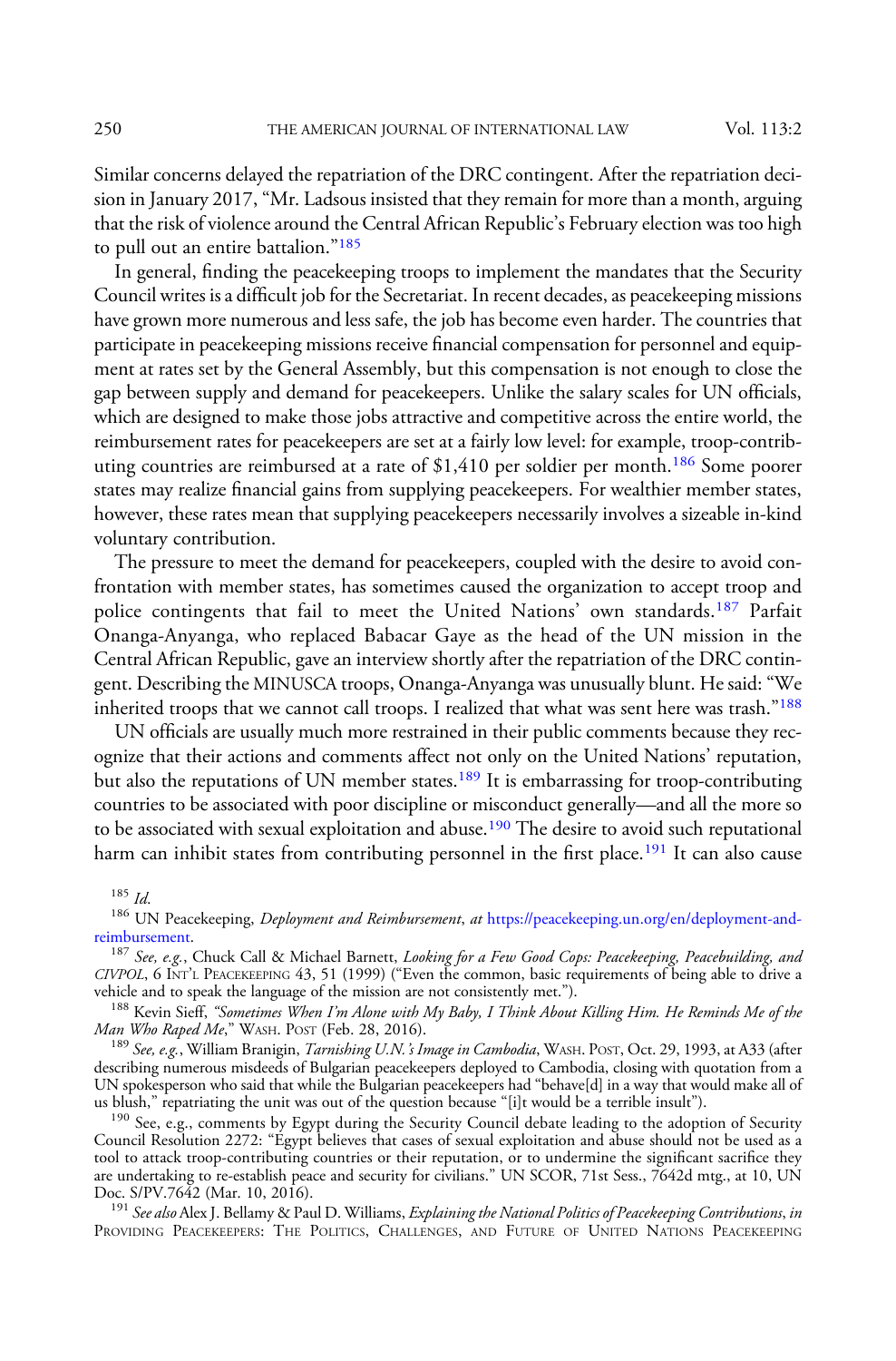states to withdraw troops that they have already contributed.<sup>192</sup> Finally, it can affect which UN policies states choose to support. At the 2016 Security Council meeting that led to a resolution on sexual exploitation and abuse, the United States proposed text that endorsed repatriation and replacement of all military and formed police units where the contributing country failed to investigate allegations of sexual exploitation and abuse and hold perpetrators accountable.<sup>193</sup> The Egyptian representative objected on the grounds that this provision would "allow taking arbitrary and unobjective decisions" that would "tarnish the reputation of troop-contributing countries."<sup>194</sup> In the end, an amendment he proposed failed to pass, and the text proposed by the United States was adopted.<sup>195</sup> The Egyptian representative emphasized, though, that in the General Assembly, where troop-contributing countries have more influence, that resolution "never would have been adopted."<sup>196</sup>

This basic dynamic—an international organization overlooking instances where member states have not complied with the organization's own rules or demands in order to keep resources flowing—can be found outside the United Nations as well. Take the World Bank, for example. Its loans to member states typically come with strings: there are various conditions that member states agree to satisfy before the Bank will extend the loans. At least historically, the Bank would often overlook violations of those and terms and conditions.<sup>197</sup> A key reason was the desire to retain a cooperative relationship with interest-paying borrowing states to ensure that they keep borrowing—and thereby supply funds for the Bank's ongoing operations.<sup>198</sup>

In reputational terms, both of these examples highlight just how much care international organizations will take to retain reputations for cooperativeness with and responsiveness to a key audience: those states that provide essential resources to the organization.

#### C. Problematic Responses: Zero Tolerance as an Empty Gesture?

The dynamics between the United Nations and countries that supply troops for UN peace operations suggest that, when it comes to efforts to address sexual violence by UN peacekeepers and others implementing UN mandates, the United Nations faces the kinds of

CONTRIBUTIONS 417, 420 (Alex J. Bellamy & Paul D. Williams eds., 2013) (identifying "the potential for peacekeeping to damage the national reputation" as a political factor inhibiting participation in peacekeeping); Jonah Victor, African Peacekeeping in Africa: Warlord Politics, Defense Economics, and State Legitimacy, 4 J. PEACE RES. 217 (2010) (evaluating participation of African states in peacekeeping operations in Africa, and finding that states that are poorer, with lower state legitimacy and lower political repression, participate more often in regional

<sup>&</sup>lt;sup>192</sup> See, e.g., Chris McGreal, Stop Protecting Peacekeepers Who Rape, Ban Ki-moon Tells UN Member States, GUARDIAN (Sept. 17, 2015), at [https://www.theguardian.com/world/2015/sep/17/stop-protecting-peacekeep](https://www.theguardian.com/world/2015/sep/17/stop-protecting-peacekeepers-who-rape-ban-ki-moon-tells-un-member-states)[ers-who-rape-ban-ki-moon-tells-un-member-states](https://www.theguardian.com/world/2015/sep/17/stop-protecting-peacekeepers-who-rape-ban-ki-moon-tells-un-member-states) ("Some countries, notably Nigeria, Rwanda and India, have threatened to pull their troops out of peacekeeping if they are exposed publicly on abuses, sexual and otherwise."). For a parallel example involving a threat to withhold funding if the secretary-general included Saudi Arabia in a report documenting abuses of children during armed conflict, see Colum Lynch, U.N. Chief Says He Went Soft on Saudi Arabia and Allies to Avoid Aid Cut, FOR. POL'<sup>Y</sup> (June 9, 2016), at [https://foreignpolicy.com/2016/06/09/u](https://foreignpolicy.com/2016/06/09/u-n-chief-says-he-went-soft-on-saudi-arabia-and-allies-to-avoid-aid-cut)[n-chief-says-he-went-soft-on-saudi-arabia-and-allies-to-avoid-aid-cut](https://foreignpolicy.com/2016/06/09/u-n-chief-says-he-went-soft-on-saudi-arabia-and-allies-to-avoid-aid-cut).<br><sup>193</sup> SC Res. 2272, para. 2 (Mar. 11, 2016).<br><sup>194</sup> UN SC, 7643d Mtg., Mar. 11, 2016, UN Doc. S/PV.7643, at 2.

<sup>&</sup>lt;sup>195</sup> Id.<br><sup>196</sup> Id.<br><sup>197</sup> NGAIRE WOODS, THE GLOBALIZERS 4 (2006); WEAVER, *supra* note 64, at 58–59. <sup>198</sup> See supra notes 63–64 and accompanying text.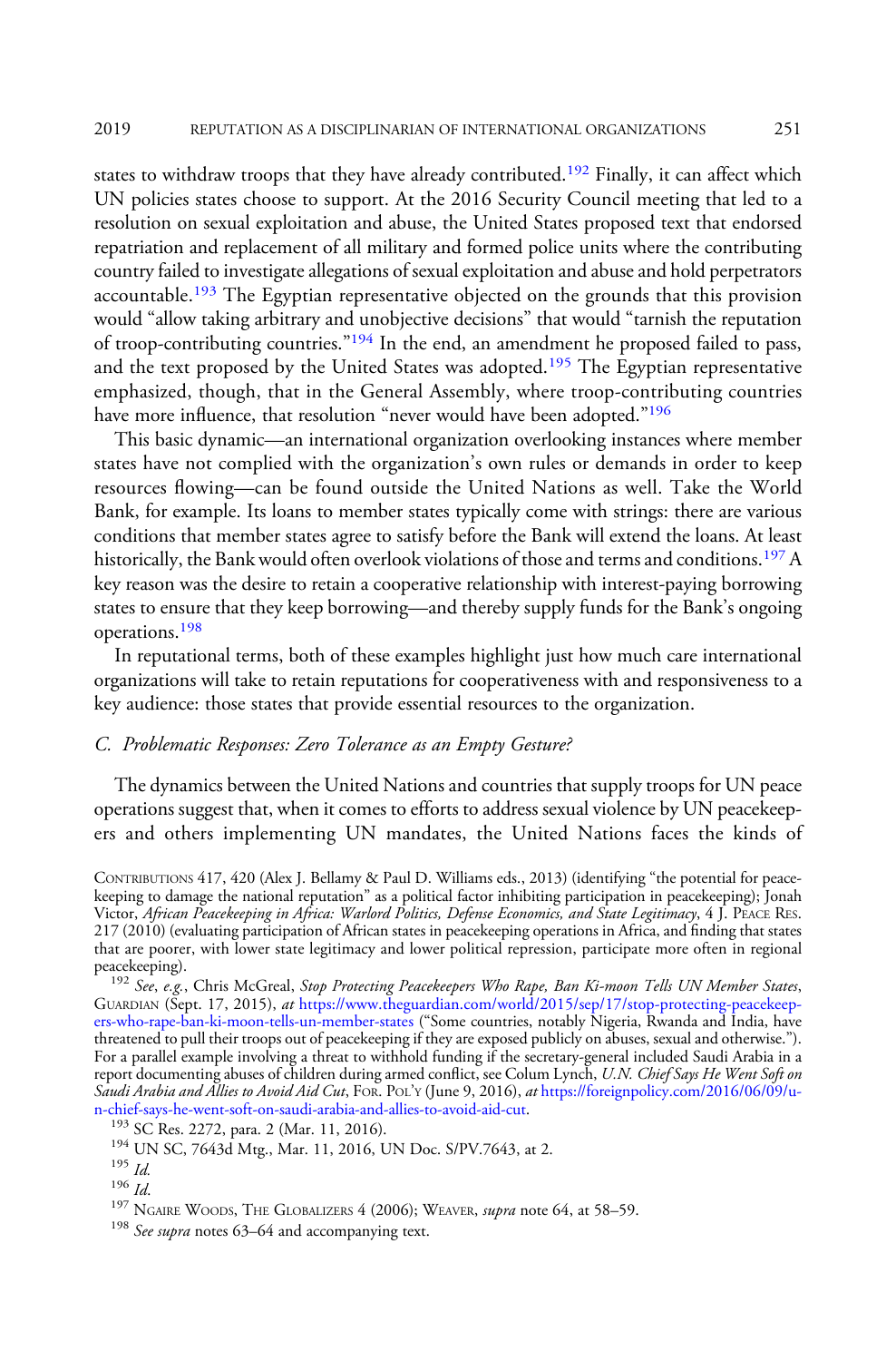contradictory institutional pressures that may make symbolic or cosmetic approaches especially tempting. This section reviews the development and evolution the United Nations'zero tolerance policy" regarding sexual exploitation and abuse in 2005, nearly a decade before the allegations against the Sangaris surfaced.<sup>199</sup> Kofi Annan promulgated this policy in response to revelations of sexual exploitation and prostitution in UN refugee camps in Guinea, Liberia, and Sierra Leone following the leak of a report prepared for the Office of the UN High Commissioner for Refugees (UNHCR) in 2002.<sup>200</sup> Michael Lipson has argued that the United Nations' response to these revelations was a manifestation of organized hypocrisy: in his view, the adoption of the policy, coupled with a handful of statements expressing outrage, constituted a deliberate substitute for real changes.<sup>201</sup> The CAR Panel Report is similarly dismissive of the zero-tolerance policy, declaring that it "has had little effect"<sup>202</sup> If the zero-tolerance policy was an empty gesture, perhaps the United Nations' mishandling of sexual violence in the Central African Republic is the expected result.

This section questions that characterization. Lipson is surely right that the conflicting demands and multiple audiences the United Nations faces may make a purely symbolic response tempting. A closer look at the aftermath of that policy's adoption suggests, however, that classifying an organization's response as either symbolic or sincere is not so easy. Steps that might be written off as symbolic may in fact be positive incremental steps that are necessary but, by themselves, insufficient to address the problem.

To see why, it is necessary first to take a closer look at the problem that prompted the adoption of the zero-tolerance policy. After the report became public, UNHCR enlisted the United Nations' Office of Internal Oversight Services (OIOS) to verify the information it contained.<sup>203</sup> After an in-depth investigation,<sup>204</sup> the team issued a final report substantiating a handful of allegations of sexual abuse and exploitation against a UN volunteer, a UN peacekeeper, and some NGO staff members who worked in the refugee camps. Notably, the investigative team concluded that "[t]he evidence did not substantiate any of the cases involving regular United Nations staff members."<sup>205</sup>

In light of these findings, the zero-tolerance policy may well appear poorly targeted to address the problem. After all, the policy focuses on UN officials, making clear that acts of sexual exploitation and sexual abuse constitute serious misconduct and are "therefore grounds for serious disciplinary measures, including summary dismissal."<sup>206</sup> The zero-tolerance policy does address UN peacekeepers, stating that "United Nations forces conducting operations under United

Report].<br><sup>201</sup> Lipson, *supra* note 95, at 10, 18.<br><sup>202</sup> CAR Panel Report, *supra* note 33, at 16.<br><sup>203</sup> OIOS West Africa Report, *supra* note 200, at 7.<br><sup>204</sup> OIOS established an investigative team comprised professional and human rights specialists, translators, and a pediatric trauma specialist. Over a period of six months, the investigators observed camp activities in the three countries and conducted nearly three hundred individual interviews.  $I\bar{d}$ . at 6, 14.<br><sup>205</sup> *Id.* at 11.

<sup>&</sup>lt;sup>199</sup> UN Secretary-General's Bulletin, Special Measures for Protection from Sexual Exploitation and Sexual Abuse, UN Doc. ST/SGB/2003/13 (Oct. 9, 2003) [hereinafter SEA Bulletin]

<sup>&</sup>lt;sup>200</sup> See, e.g., Audrey Gillan & Peter Moszynski, Aid Workers in Food for Child Sex Scandal, GUARDIAN (Feb. 27, 2002); see also Rep. of the Off. of Internal Oversight Servs. on the Investigation into Sexual Exploitation of Refugees by Aid Workers in West Africa, UN Doc. A/57/465 (Oct. 11, 2002) [hereinafter OIOS West Africa

 $206$  SEA Bulletin, *supra* note 199, sec. 3.2(a).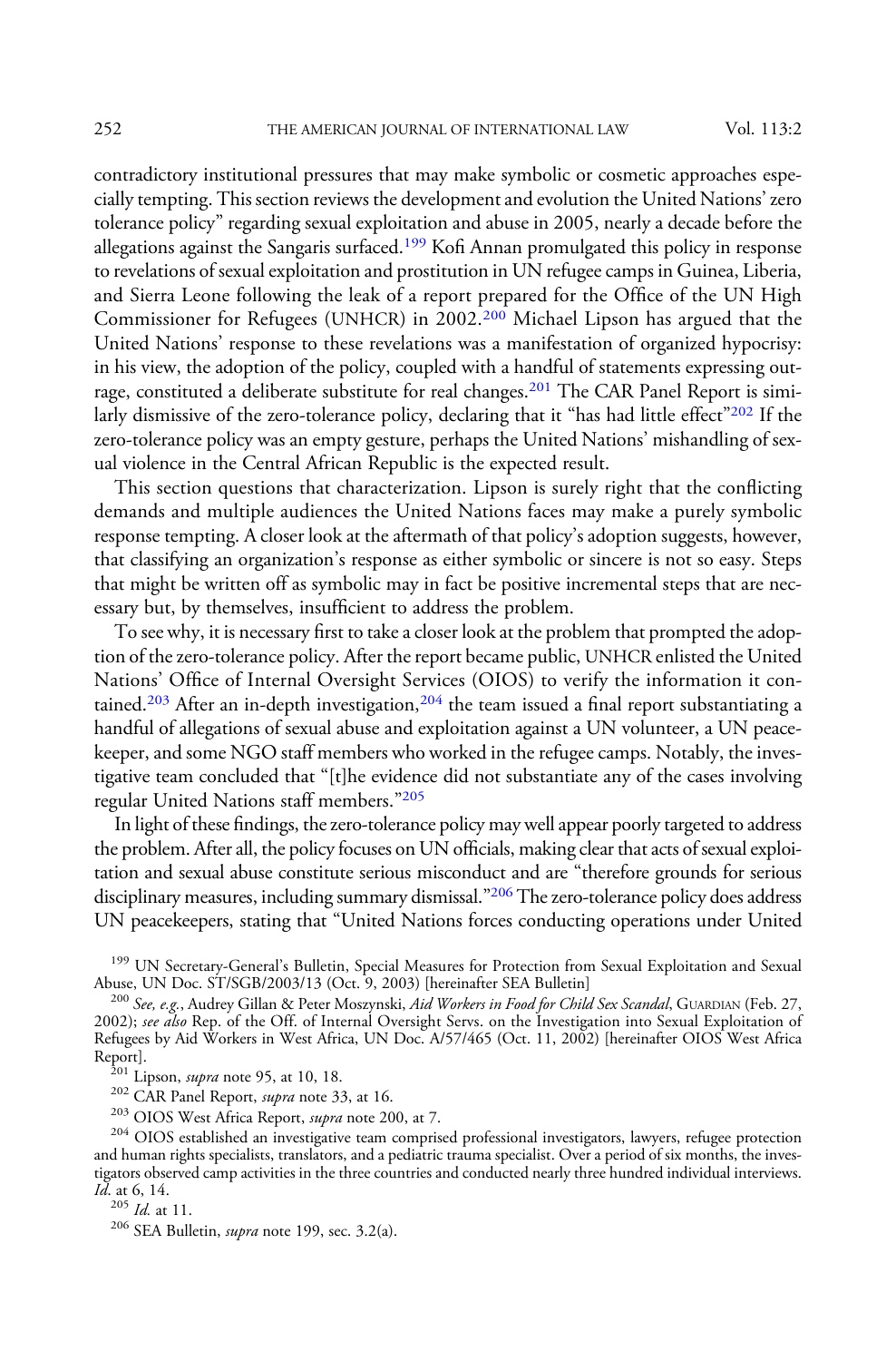Nations command and control are prohibited from committing acts of sexual exploitation and sexual abuse . . . . "207 But this provision initially had limited efficacy. In 2005, following media reports that UN peacekeepers in the Democratic Republic of the Congo were sexually exploiting and abusing Congolese women and girls, then the secretary-general appointed Prince Zeid Ra'ad Zeid Al-Hussein (who would later become the High Commissioner for Human Rights) to write a comprehensive report.<sup>208</sup> Among other things, Al-Hussein's report pointed out that the zero-tolerance policy's provision regarding peacekeepers was not legally binding: "Rules can be made binding on military members of contingents only with the agreement of and action by the troop-contributing country concerned."<sup>209</sup> The troop-contributing countries had not agreed to make them binding—indeed, they had not even been asked to do so.

Even taking these features of the zero-tolerance policy into account, it is possible to cast the zero-tolerance policy in a more positive light than Lipson does. The individuals who have engaged (or may in the future engage) in sexual violence and exploitation while implementing UN policies or mandates hold a range of positions within or relationships to the United Nations. From the victim's perspective, "it is immaterial whether the perpetrator was wearing a blue helmet or not. In either case, there has been a betrayal of trust by the very person who has been authorized by the UN to protect civilians."<sup>210</sup> But from the perspective of the United Nations, these differences do matter because the organization's legal authority and practical control over individuals varies. As a legal and bureaucratic matter, the organization cannot ignore the differences among these categories, which contribute to the complexity of the task the United Nations faces in effectively confronting sexual violence by UN-affiliated individuals.

Considering this context, then, the zero-tolerance policy might be characterized as an important and necessary first step—though one that does not supply a comprehensive solution. Adopting a policy that applies to UN officials is a sensible place to start. After all, among the individuals who may engage in sexual violence while implementing UN mandates, the United Nations has the most authority and control over its own officials. The General Assembly and the UN secretary-general are in a position to set the terms, conditions, and standards of their employment, and the secretary-general is authorized to enforce them by imposing disciplinary measures on any staff members who engage in misconduct.<sup>211</sup> Under these circumstances, it would have been strange for the United Nations not to clarify the standards that apply to its own officials when trying to address the issue of sexual exploitation and abuse more generally.

When it comes to UN peacekeepers, the critique of the zero-tolerance policy as cosmetic or symbolic has greater force. But in the years that followed, the General Assembly and the UN Secretariat took the necessary steps to legally apply the prohibition on sexual exploitation and

<sup>&</sup>lt;sup>207</sup> Id., sec. 2.2. <sup>208</sup> Letter Dated 24 March 2005 from the Secretary-General to the President of the General Assembly, UN Doc. *A/59/710* (Mar. 24, 2005).

<sup>&</sup>lt;sup>209</sup> Zeid Ra'ad Zeid Al-Hussein (Permanent Rep. of Jordan), A Comprehensive Strategy to Eliminate Future Sexual Exploitation and Abuse in United Nations Peacekeeping Operations, 12, UN Doc. A/59/710 (Mar. 24, 2005) [hereinafter 2005 SEA Report].

<sup>&</sup>lt;sup>210</sup> CAR Panel Report, *supra* note 33, at 4.<br><sup>211</sup> UN Secretary-General's Bulletin, Staff Regulations and Rules of the United Nations, Art. X, Regulation 10.1, UN Doc. ST/SGB/2017/1 (Dec. 30, 2016).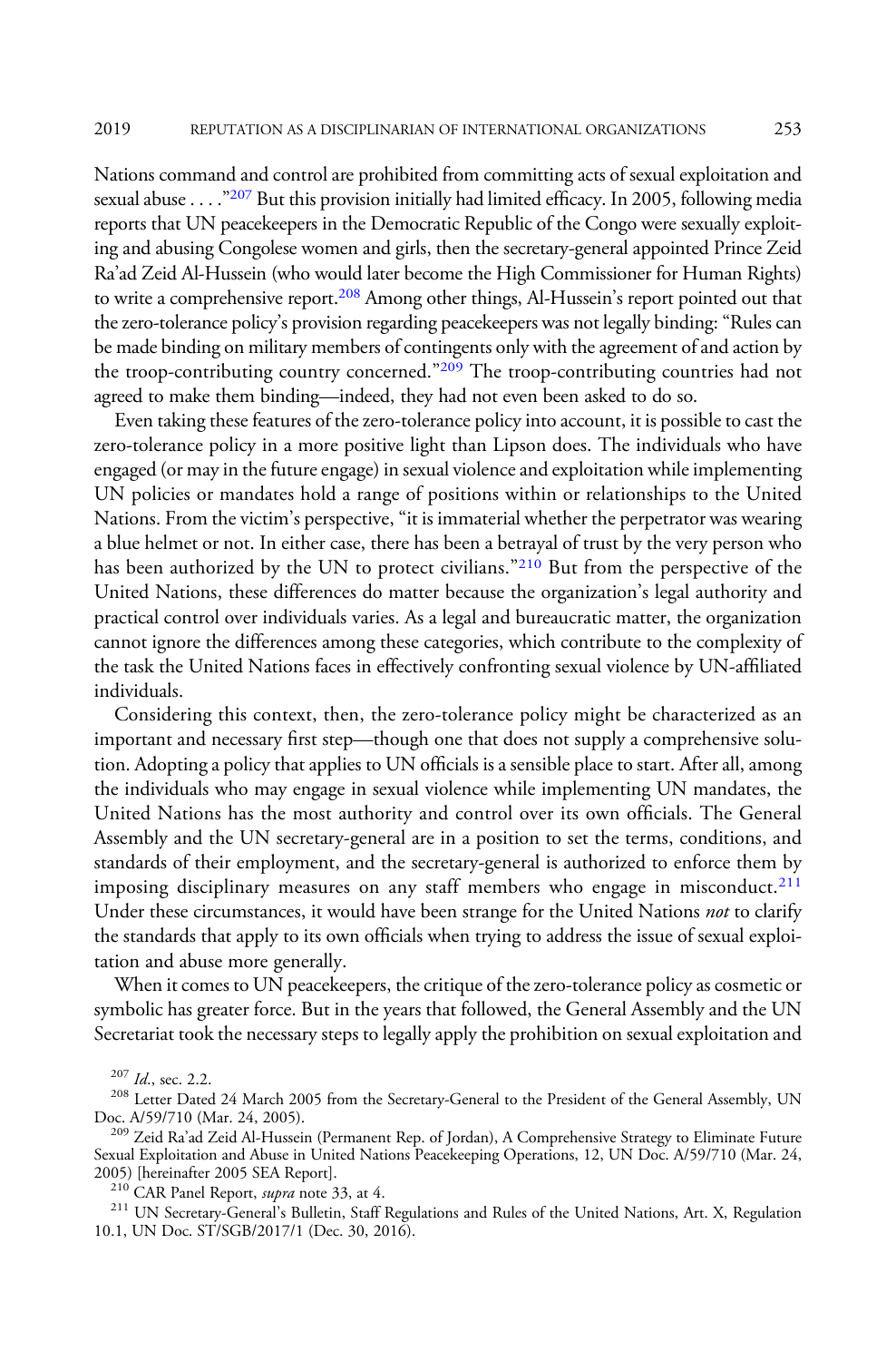abuse to UN peacekeepers. Within two years of Al-Hussein's report, the General Assembly had implemented his recommendation to revise the model memorandum of understanding (MOU) between the United Nation and troop-contributing countries so that it would incorporate the zero-tolerance policy.<sup>212</sup> By 2009, the UN Department of Peacekeeping Operations reported that all existing MOUs had been amended to reflect the revised model MOU.213

Notably, at that point, the zero-tolerance policy still did not apply to troops that were not under UN command. It was only after the incidents in the Central African Republic became widely known that UN bodies focused on applying the zero-tolerance policy to non-UNcommand troops. In 2016, the General Assembly adopted a resolution endorsing uniform standards and reaffirming that "all categories of personnel in United Nations peacekeeping operation must be held to the same standard of conduct so as to preserve the image, credibility, impartiality and integrity of the United Nations  $\ldots$ ."<sup>214</sup> To apply the zero-tolerance policy to non-UN-command troops, the Security Council must become involved. And in the secretary-general's 2017 report on sexual exploitation and sexual abuse, he urged the Security Council to do exactly that when drafting mandates for non-UN forces.<sup>215</sup>

To be sure, articulating a zero-tolerance policy and ensuring that it applies to all individuals involved in peace operations is only one facet of a comprehensive approach to addressing sexual violence perpetrated by UN-affiliated individuals. Many other policies and procedures (for example, those governing prevention, complaints, investigation, reporting, and victim support) need to be developed—and they also need to be implemented. But focusing on the basic step of articulating and applying the zero-tolerance policy highlights some of the complexities that the United Nations faces when it comes to establishing and carrying out a comprehensive set of policies to address sexual violence by UN-affiliated individuals. There are clear temptations to opt for symbolic fixes—but classifying the zero-tolerance policy as symbolic or genuine is difficult.

#### D. Problematic Responses: Suppressing Information About Sexual Violence in the Central African Republic?

As explained in Part II, the value of a good reputation to international organizations, combined with available tools for suppressing information, may make it tempting to suppress or conceal damaging information. Over the years, NGOs, UN officials, and academic commentators have decried the "culture of silence" that pervades the United Nations when it comes to sexual violence and other kinds of abuse and exploitation perpetrated by UN-affiliated individuals.<sup>216</sup> Parfait Onanga-Anyanga, having replaced Babacar Gaye as the head of the UN

<sup>216</sup> See, e.g., Geoffrey York, Failure to Act on Sex Abuse by UN Peacekeepers Undermines Missions: Dallaire, GLOBE & MAIL (CANADA) (May 14, 2015) (quoting Roméo Dallaire, who commanded the beleaguered UN peacekeeping

<sup>&</sup>lt;sup>212</sup> 2005 SEA Report, *supra* note 209, at 13; GA Res. 61/267B (July 24, 2007); UN GAOR, Report of the Special Committee on Peacekeeping Operations and its Working Group, General Assembly Official Records, 61st<br>Sess., Supp. No. 19, UN Doc. A/61/19/Rev.1, Annex.

<sup>&</sup>lt;sup>213</sup> UN Secretary-General, Special Measures for Protection from Sexual Exploitation and Sexual Abuse, para.<br>23, UN Doc. A/63/720 (Feb. 17, 2009).

<sup>&</sup>lt;sup>214</sup> See GA Res. 70/286, para. 74 (June 17, 2016). <sup>215</sup> Report of the Secretary-General, Special Measures for Protection from Sexual Exploitation and Abuse: A New Approach, at para. 61, UN Doc. A/71/818 (Feb. 28, 2017)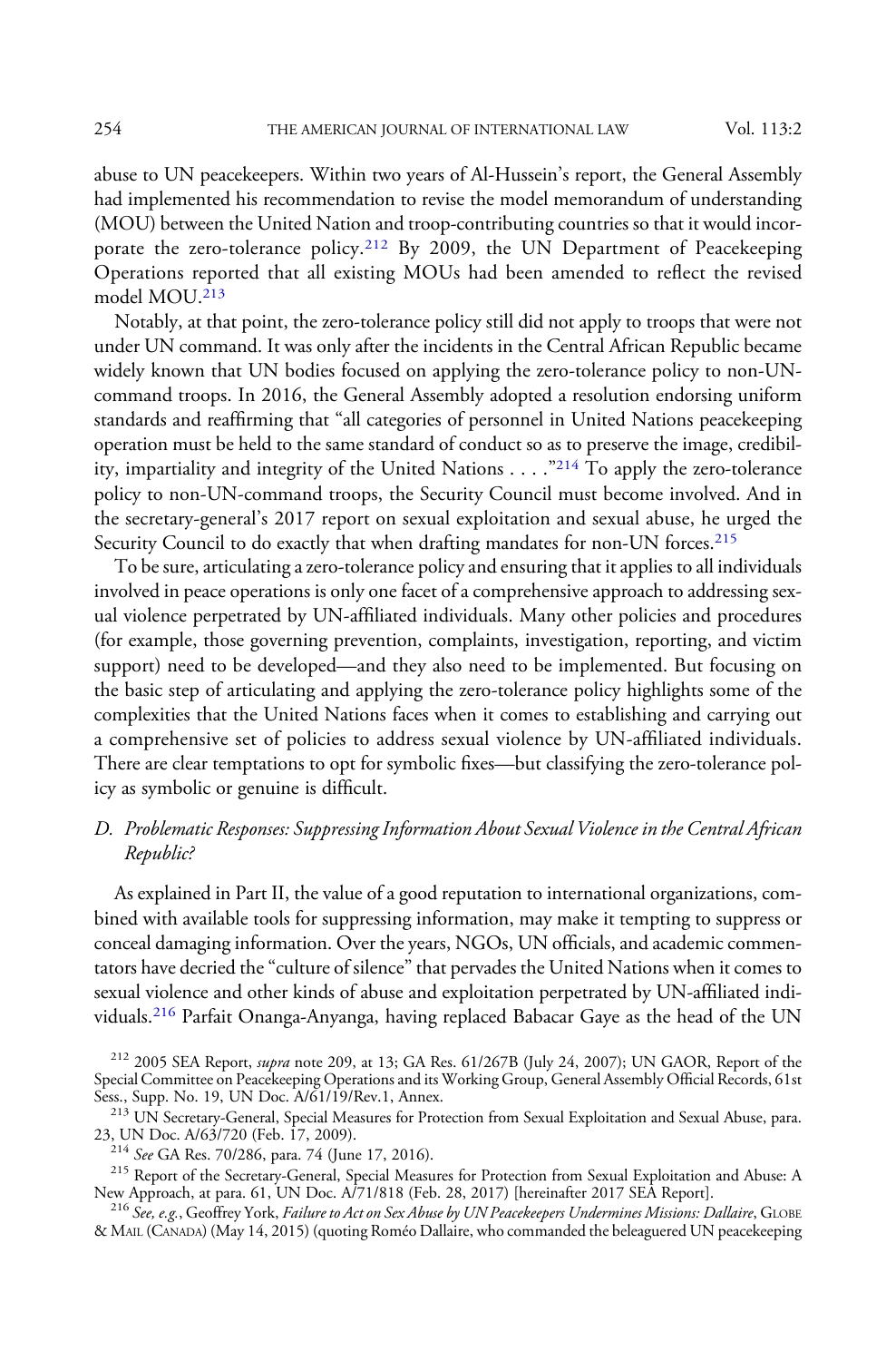Mission in the Central African Republic, repeated over and over that the "days of silence are over" when it comes to sexual exploitation and abuse<sup>217</sup>—suggesting that days of silence had indeed preceded. Recall too that *The Guardian* news article that broke the story of the allegations against the Sangaris described Anders Kompass as a whistleblower who faced disciplinary proceedings for his singular willingness to take the allegations seriously.<sup>218</sup> Subsequent press coverage likewise referred to Kompass as a"whistleblower" who suffered retaliation after "leaking" information about the allegations against the French forces.<sup>219</sup>

A closer look reveals no indications of the starkest methods that one might imagine to hide derogatory information—shutting down investigations or shredding documents in order to keep people outside of the United Nations from learning about the allegations. But it does expose deliberate choices to leave some stones unturned and to exclude information from public reports. Perhaps more surprisingly, there are some indications that the Secretariat downplayed some exculpatory information about its handling of the allegations against the Sangaris.

#### 1. Investigations, public reports, and the whistleblower

A first question is how UN officials in Bangui reacted to the initial allegations against the Sangaris. One possibility would be to simply ignore them. But, as described above, they did not. Instead, Renner Onana immediately authorized an investigation<sup>220</sup>—though he "warned [the interviewers] about the sensitivity of this investigation and the deflagration that this investigation will create."<sup>221</sup> The CAR Panel Report pointed out that Onana could have done more: some of the children who were interviewed described other child victims.222 No UN officials tried to identify, speak with, or provide services to those other child victims.<sup>223</sup> There may be room to criticize Onana's actions—but there is no indication in the CAR Report, other UN documents, or subsequent press reports that the organization willfully blinded itself to avoid learning about the allegations.

Second, there is the issue of whether and how information about the allegations against the Sangaris was made public. In 2014, as various individuals and offices within the Secretariat learned about the allegations, two regular reports offered possible vehicles for making the public aware of the allegations. Neither clearly required information about these allegations. One

force in Rwanda during the 1994 genocide, using the phrase), at [https://www.theglobeandmail.com/news/](https://www.theglobeandmail.com/news/national/canadians-join-campaigners-calling-for-end-to-un-peacekeeper-sex-abuse/article24420285)<br>national/canadians-join-campaigners-calling-for-end-to-un-peacekeeper-sex-abuse/article24420285.

<sup>&</sup>lt;sup>217</sup> Parfait Onanga-Anyanga, Opinion, How the U.N. Is Countering Child Sex Abuse by Its Troops, NEWSWEEK (Mar. 30, 2016), at <http://www.newsweek.com/how-un-countering-child-sex-abuse-troops-442315> ("I make one point in all my conversations, whether with our military and police or with representatives of local populations: the days of silence are over.").<br><sup>218</sup> See Laville, *supra* note 1.<br><sup>219</sup> See, e.g., Colum Lynch, *Exclusive: U.N. Drops Leak Investigation into Human Rights Official in CAR Sex* 

Scandal, FOR. POL'<sup>Y</sup> (Jan. 15, 2016), at [http://foreignpolicy.com/2016/01/15/kompass-zeid-high-commis-](http://foreignpolicy.com/2016/01/15/kompass-zeid-high-commissioner-sex-scandal-peacekeepers-exclusive-u-n-drops-leak-investigation-into-human-rights-official-in-car-sex-scandal)[sioner-sex-scandal-peacekeepers-exclusive-u-n-drops-leak-investigation-into-human-rights-of](http://foreignpolicy.com/2016/01/15/kompass-zeid-high-commissioner-sex-scandal-peacekeepers-exclusive-u-n-drops-leak-investigation-into-human-rights-official-in-car-sex-scandal)ficial-in-car-sex[scandal;](http://foreignpolicy.com/2016/01/15/kompass-zeid-high-commissioner-sex-scandal-peacekeepers-exclusive-u-n-drops-leak-investigation-into-human-rights-official-in-car-sex-scandal) Agence France-Presse, Whistleblower Who Exposed Food-for-Sex Child Sex Among Peacekeepers Resigns Over UN "Impunity," TELEGRAPH (June 7, 2016), at [https://www.telegraph.co.uk/news/2016/06/07/whistleblower](https://www.telegraph.co.uk/news/2016/06/07/whistleblower-who-exposed-food-for-child-sex-among-peacekeepers)[who-exposed-food-for-child-sex-among-peacekeepers.](https://www.telegraph.co.uk/news/2016/06/07/whistleblower-who-exposed-food-for-child-sex-among-peacekeepers)<br><sup>220</sup> CAR Panel Report, *supra* note 33, at Appendix. C.1 at para. 9.<br><sup>221</sup> Id. at Annex B, Comments of Head of the Human Rights & Justice Section, MINUSCA, para. 9.<br><sup>222</sup>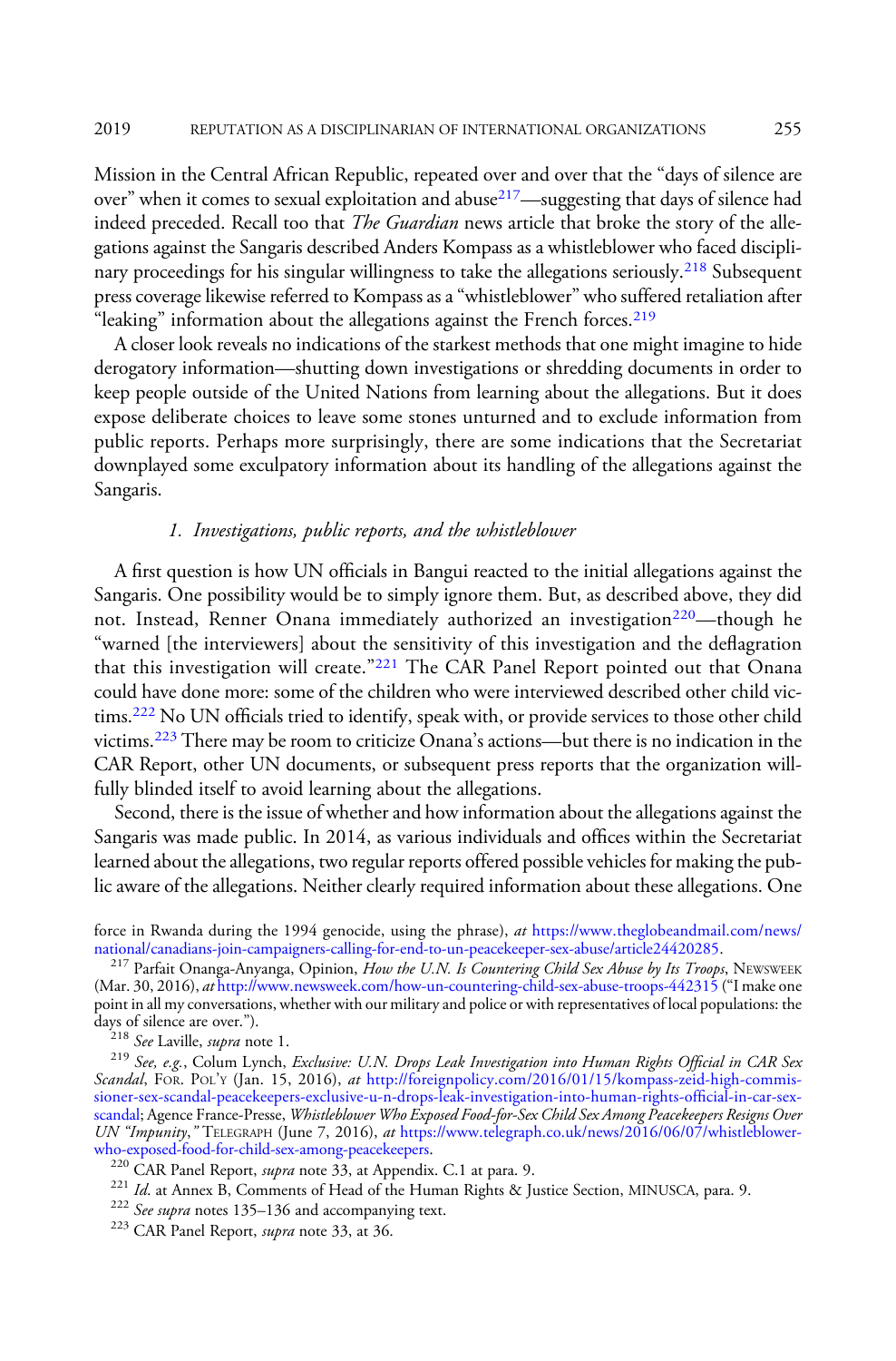was the annual report by the secretary-general on sexual exploitation and abuse.<sup>224</sup> But these reports—which the secretary-general had been producing since 2003—did not at that time include information about allegations against forces like the Sangaris that were not under UN command.<sup>225</sup> The other report was the secretary-general's annual report on children and armed conflict. The secretary-general started generating these reports in 2005, following the Security Council's request that he establish a monitoring and reporting mechanism on children and armed conflict.<sup>226</sup> The reports address six grave violations of humanitarian law, including rape and other forms of sexual violence, when committed by any party to an armed conflict, including "state armed forces, paramilitaries, [and] non-state armed groups."<sup>227</sup> According to the CAR Panel Report, after internal debates about whether Sangaris forces were appropriately characterized as a party to an armed conflict, the decision was made to exclude information about the allegations against the Sangaris.<sup>228</sup> Whether to characterize peacekeepers and others tasked with implementing peace operations as parties to an armed conflict is a genuinely difficult and controversial question.<sup>229</sup> The view that the allegations against the Sangaris do not fit the monitoring and report mechanism criteria is plausible as a legal matter. For that reason, the initial decision to exclude the Sangaris allegations does not, by itself, indicate a desire to suppress damaging information.

The publication of *The Guardian* story on April 29, 2015<sup>230</sup> marks an inflection point when it comes to the United Nations' actions and incentives to publicly release information about sexual violence allegations against various individuals implementing UN mandates. Until that point, downplaying information about such allegations might have appeared conducive to protecting the organization's reputation. But once the story broke, the risks associated with further efforts to hide information became significantly greater.<sup>231</sup> Indeed, after the newspaper story was published, the United Nations became significantly more forthcoming about allegations of sexual violence, exploitation, and abuse in the Central African

<sup>224</sup> These reports are produced pursuant to GA Res. 57/306 (May 22, 2003).<br><sup>225</sup> In June 2016, the UN General Assembly adopted a resolution that requested the secretary-general to "to include in future reports [on sexual exploitation and abuse] information on allegations of sexual exploitation and abuse by non-United Nations forces operating under a Security Council Mandate." GA Res. 70/286, para. 82 (July 8, 2016). The 2017 report on SEA included those allegations for the first time. *See* 2017 SEA Report, *supra* note 215.<br><sup>226</sup> SC Res. 1612, paras. 2–3 (July 26, 2005).

<sup>227</sup> OFFICE OF THE SPECIAL REPRESENTATIVE OF THE SECRETARY-GENERAL FOR CHILDREN AND ARMED CONFLICT, MONITORING AND REPORTING MECHANISM (MRM) ON GRAVE VIOLATIONS AGAINST CHILDREN IN SITUATIONS OF ARMED CONFLICT, FIELD MANUAL, at 15–16 (2014), *available at [http://www.mrmtools.org/mrm/](http://www.mrmtools.org/mrm/files/MRM_Field_5_June_2014.pdf)files/*<br>MRM\_Field\_5\_June\_2014.pdf.

<sup>228</sup> CAR Panel Report, *supra* note 33, at 38.  $\frac{229}{229}$  The question is both controversial and important because the answer, among other things, determines whether peacekeepers can be lawful targets. See, e.g., D.W. BOWETT, UNITED NATIONS FORCES: A LEGAL STUDY 484–516 (1964); Dietrich Schindler, United Nations Forces and International Humanitarian Law, in STUDIES AND ESSAYS ON INTERNATIONAL HUMANITARIAN LAW AND RED CROSS PRINCIPLES 521 (Christopher Swinarski ed., 1984); Christopher Greenwood, Protection of Peacekeepers: The Legal Regime, 7 DUKE J. COMP. & INT'L L. 185 (1996); Brian D. Tittemore, Belligerents in Blue Helmets: Applying International Humanitarian Law to United Nations Peace Operations, 33 STAN. J. INT'<sup>L</sup> L. 61 (1997); Devon Whittle, Peacekeeping in Conflict: The Intervention Brigade, MONUSCO, and the Application for International Humanitarian Law to United Nations

<sup>230</sup> Laville, *supra* note 1.<br><sup>231</sup> Daugirdas 2019, *supra* note 14 (identifying a similar inflection point in connection with the United Nations' response to the cholera outbreak in Haiti).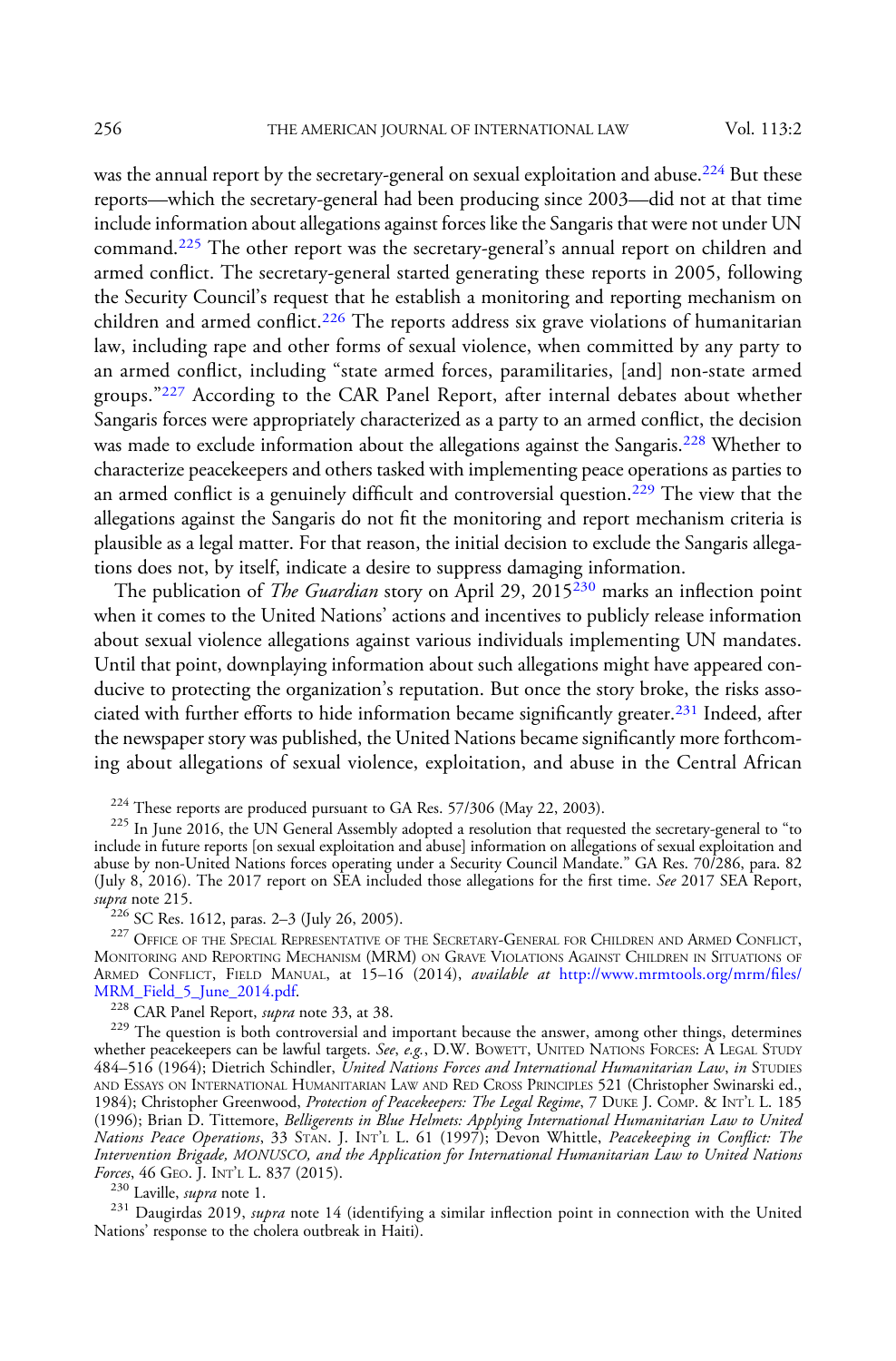Republic and also more generally. Most significantly, Secretary-General Ban Ki-moon commissioned the CAR Panel Report. In June 2015, the United Nations reversed course on what information belonged in the monitoring and report mechanism reports and started including allegations against both peacekeepers and non-UN command forces.<sup>232</sup>

Likewise, in the months that followed the publication of *The Guardian* story, the United Nations started to share more information about new allegations with the media.<sup>233</sup> The Secretariat has since taken further steps to make at least some types of information publicly available more quickly. Most significantly, the Secretariat now makes available online "near real-time information on allegations received as well as updates to previously reported allegations, going back to 2015.<sup>"234</sup> This website includes allegations against UN officials and UN peacekeepers, both military and police, though allegations against non-UN command forces are excluded.<sup>235</sup> At least with respect to allegations of sexual violence against these categories of actors, the United Nations has established policies to mandate disclosure.

Third, there is the apparent whistleblower—Anders Kompass, who was at the time the director of a division within the UN Office of the High Commissioner for Human Rights. Although Kompass's disclosures pre-dated *The Guardian* article, his story does not neatly fit the narrative of an international organization seeking to punish an official who exposed to the public evidence that his organization has engaged in wrongdoing.

According to the CAR Panel Report, on July 23, 2014, exactly one month after Palayret's interviews were completed, Kompass told the deputy representative of the French mission in Geneva about the allegations.<sup>236</sup> The French representative asked for a copy of the interview notes, and Kompass provided them a few days later without making any modifications or redactions.<sup>237</sup> These communications constitute the "leaking" for which Kompass was later suspended and investigated. According to subsequent press reports, "sources close to the case" said that Kompass passed the document to the French authorities "because of the UN's failure to take action to stop the abuse."<sup>238</sup>

To start, it is odd to characterize Kompass's sharing of the allegations with the French government as "leaking" because he did not make the information available to the public. According to the CAR Panel Report, some OHCHR staff believed that, by sharing the

<https://conduct.unmissions.org/sea-subjects>.<br><sup>236</sup> CAR Panel Report, *supra* note 33, at 65.<br><sup>237</sup> Id. <sup>238</sup> Laville, *supra* note 1.

<sup>&</sup>lt;sup>232</sup> UN Secretary-General, Children and Armed Conflict, para. 44, UN Doc. A/69/926-S/2015/409 (June 5, 2015); UN Secretary-General, Children and Armed Conflict, para. 43, UN Doc. A/70/836-S/2016/360 (Apr. 20,

 $^{233}$  See supra notes 144, 149-150 (newspaper stories that rely in part on information provided by official UN sources).

 $^{234}$  United Nations, Conduct in UN Field Missions: Sexual Exploitation and Abuse, Table of Allegations, at <https://conduct.unmissions.org/table-of-allegations>; see also 2017 SEA Report, supra note 215, para. 70 ("[T]he global public has long become accustomed to learning of serious social transgressions through news outlets in addi-<br>tion to official sources. The United Nations must responsibly and regularly make use of respected news out the service of greater transparency and accountability. My Spokesperson will establish a system to ensure that appropriate facts regarding credible reports of sexual exploitation and abuse are publicly and regularly released to the media, as standard practice.").<br><sup>235</sup> United Nations, Conduct in UN Field Missions: Sexual Exploitation and Abuse, Alleged Perpetrators, *at*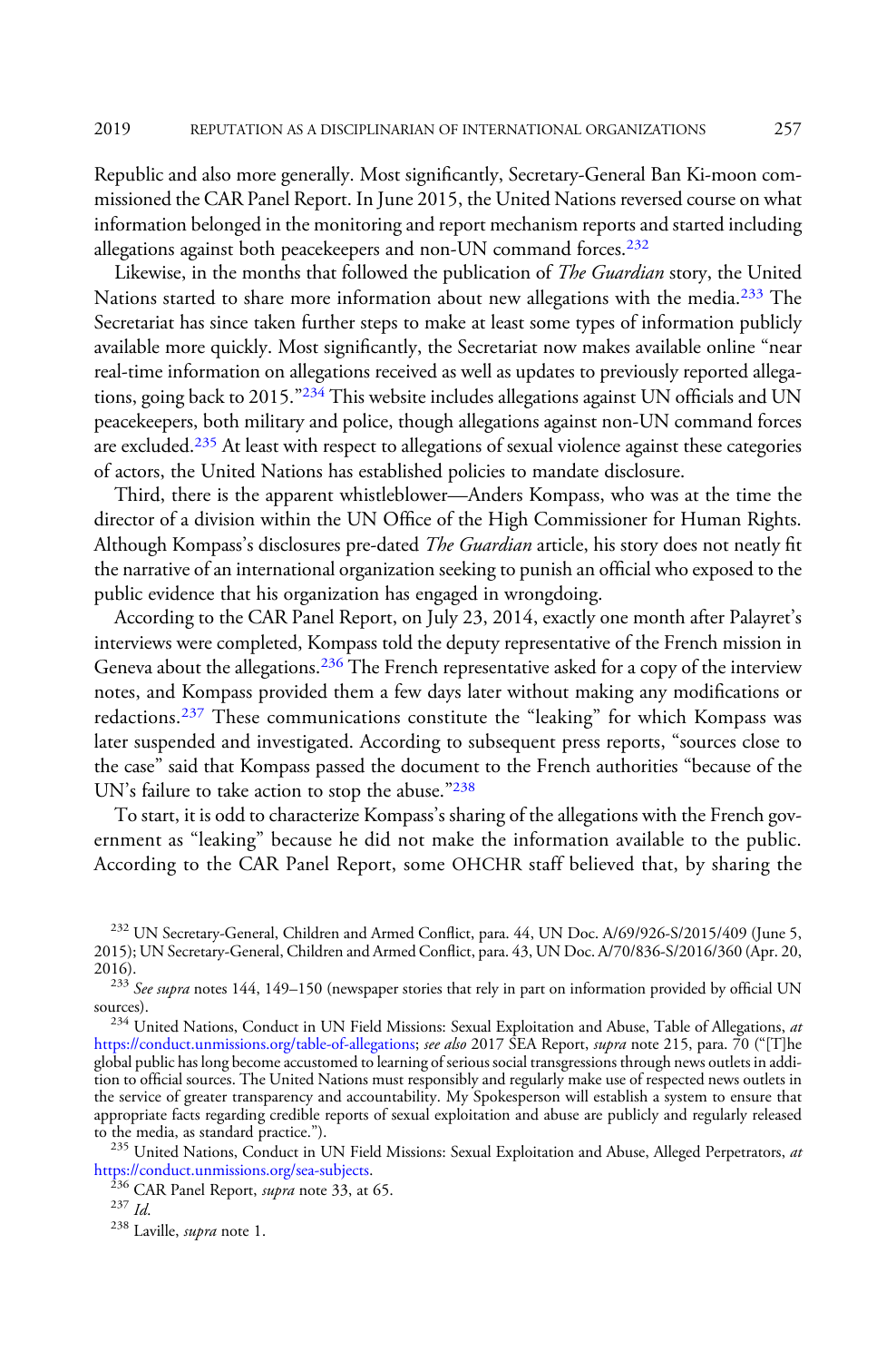allegations in this way, Kompass was simply doing his job.<sup>239</sup> That is also how the French government understood Kompass's communication: the French responded with a formal diplomatic note thanking him for bringing the allegations to the government's attention.<sup>240</sup> In other words, this reaction suggests that the French government did not view Kompass as making a secret, unauthorized disclosure of adverse information about the United Nations.

In any case involving claims of whistleblower retaliation, there are competing accounts of the motivation for penalizing the employee making a disclosure. According to Kompass's boss —Al-Hussein, the High Commissioner for Human Rights—the problem was not Kompass's desire for a robust response to the allegations against the Sangaris soldiers.<sup>241</sup> Instead, Al-Hussein told the CAR Panel, two aspects of Kompass's disclosure troubled him. First, he (and some other staff in OHCHR) believed that Kompass had, on more than one occasion, shared sensitive information with a member state in order to curry favor and support for a promotion.<sup>242</sup> The second issue was that Kompass had flouted norms regarding confidentiality when he shared with the French government an unredacted copy of the notes that included names and other identifying information about the child victims and witnesses.<sup>243</sup>

Even if the response to Kompass's disclosure is not a classic case of retaliation against a whistleblower, it still serves as a cautionary tale about the consequences to UN officials of taking forceful action on the basis of ambiguous authority—even in a situation where the action in question had a "significant and positive effect,"<sup>244</sup> that is, it prompted French authorities to launch a criminal investigation. The United Nations' internal investigation eventually cleared Kompass of all charges.<sup>245</sup> Nevertheless, his widely publicized experience may reinforce preexisting incentives that exist for UN officials to avoid taking risks.<sup>246</sup>

#### 2. A twist: Downplaying exculpatory information?

This final subsection returns to the French government's handling of the allegations during the period after Kompass shared Palayret's interview notes and before *The Guardian*'s exposé was published—that is, between July 2014 and April 2015. As noted above, when Palayret initially shared information about the allegations with the French military in Bangui, she

 $244$  CAR Panel Report, *supra* note 33, at 69.

<sup>245</sup> Sandra Laville, UN Whistleblower Who Exposed Sexual Abuse by Peacekeepers is Exonerated, GUARDIAN (Jan.18, 2016), at [https://www.theguardian.com/world/2016/jan/18/un-whistleblower-who-exposed-sexual-](https://www.theguardian.com/world/2016/jan/18/un-whistleblower-who-exposed-sexual-abuse-by-peacekeepers-is-exonerated)

<sup>246</sup> Darrow & Arbour, supra note 175, at 452 ("The troubling reality is that the United Nations internal incentives, accountability systems, and support structures do not generally tend to encourage courageous positions. . . . To the contrary, the more discernible tendency has been toward risk aversion.").

<sup>&</sup>lt;sup>239</sup> CAR Panel report, *supra* note 33, at 66.<br><sup>240</sup> *Id.* at 57, n. 239 & Appendix A, para. 26.<br><sup>241</sup> *Id.* at Appendix C.5, at 3.<br><sup>242</sup> Starting in the fall of 2015, Kompass was under investigation for sharing informati these reasons. The investigation did not substantiate this claim, but some of Kompass's colleagues continued to believe that this personal agenda motivated his disclosures to both Morocco and France. Id., Appendix C.5, at 1–2; Colum Lynch, Exclusive: U.N. Drops Leak Investigation into Human Rights Official in CAR Sex Scandal, FOR. POL'Y, at [http://foreignpolicy.com/2016/01/15/kompass-zeid-high-commissioner-sex-scandal-peacekeep](http://foreignpolicy.com/2016/01/15/kompass-zeid-high-commissioner-sex-scandal-peacekeepers-exclusive-u-n-drops-leak-investigation-into-human-rights-official-in-car-sex-scandal)[ers-exclusive-u-n-drops-leak-investigation-into-human-rights-of](http://foreignpolicy.com/2016/01/15/kompass-zeid-high-commissioner-sex-scandal-peacekeepers-exclusive-u-n-drops-leak-investigation-into-human-rights-official-in-car-sex-scandal)ficial-in-car-sex-scandal. Ironically, Kompass was accused of trying to curry favor with the French government by sharing exactly the same information that Kompass's colleagues in Bangui viewed as radioactive.<br><sup>243</sup> See supra notes 180–182.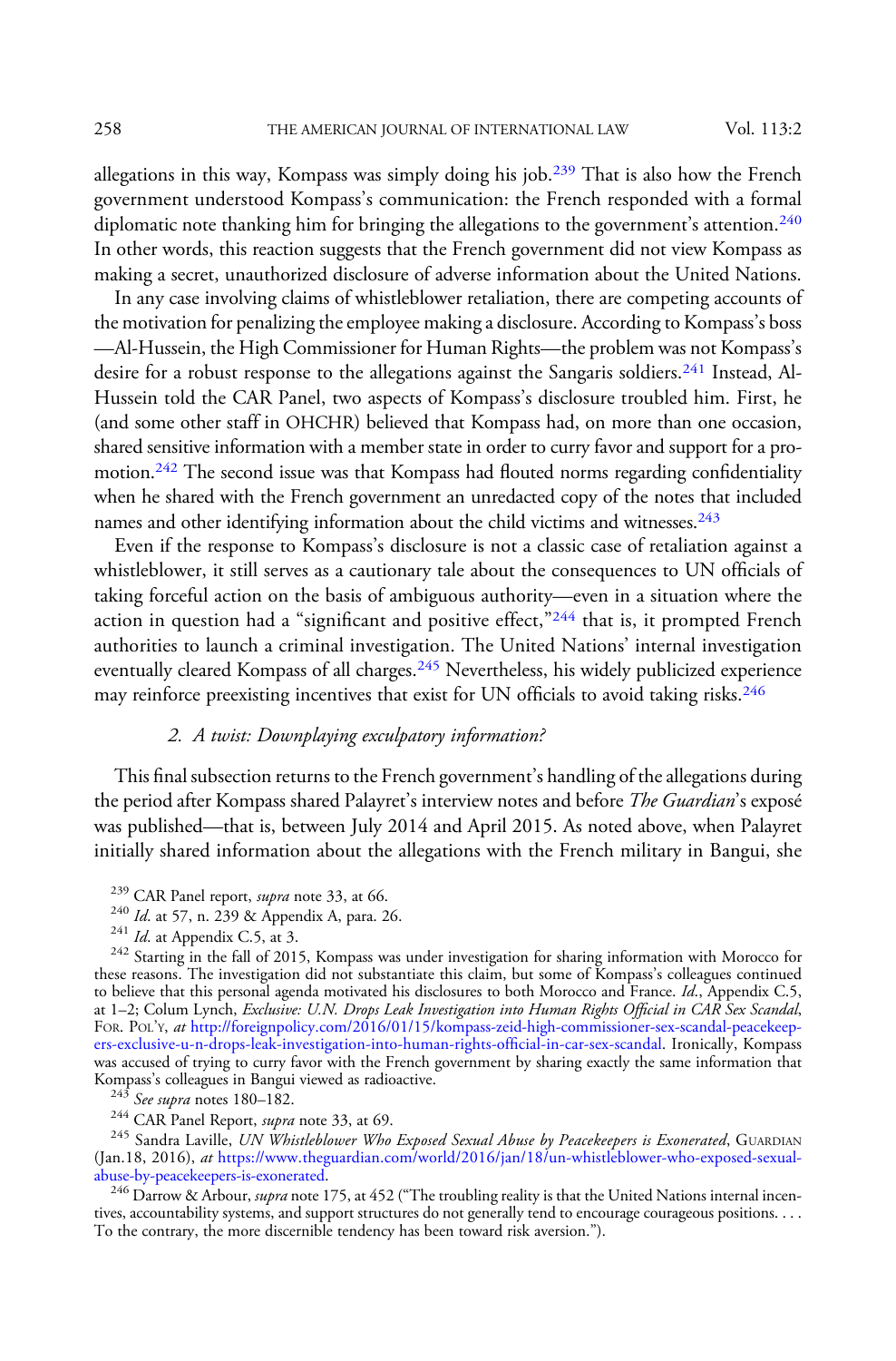described their reaction in positive terms.<sup>247</sup> Likewise, after diplomats in Geneva and New York learned of the allegations, the French government dispatched investigators to Bangui immediately and the public prosecutor's office in Paris opened a preliminary inquiry.<sup>248</sup> After *The Guardian* story became public, then-President Hollande likewise took a strong stand against impunity.<sup>249</sup>

In between, though, relatively little happened. The French investigators dispatched to Bangui in August 2014 did not interview any of the children making allegations during that initial trip.<sup>250</sup> Nor did the prosecutor's office take any apparent steps to interview possible perpetrators until after *The Guardian* story broke.<sup>251</sup> The public prosecutor in Paris launched a formal investigation into the allegations on May 7, 2015, shortly after The Guardian story was published.<sup>252</sup> The prosecutor's office suggested that the United Nations was to blame for its inactivity up to that point, explaining that the prosecutor wanted first to interview Palayret, but "the international institution refused to lift its immunity, preferring instead to respond to a written questionnaire."<sup>253</sup>

The French prosecutor's suggestion that that the United Nations inappropriately impeded its own investigation does not withstand scrutiny, however. The United Nations does have comprehensive immunities, but those immunities did not pose an obstacle to Palayret's cooperation with the investigation. In a press conference the next day, the spokesperson for the UN secretary-general explained that the request to lift immunity was a red herring:

[T]here was no need to lift immunity because this cooperation would be done on a voluntary basis without any prejudice to the investigation . . . to our immunities. . . . [T]he issue of immunity, I think, is one that is not always fully grasped by those that don't cover the UN on a regular basis. The UN lifts the immunities of its staff members in a number of cases when they need to testify in front of judges, in front of courts. We do that. The immunity is not there to stand in the way of justice being served. At this point, if there's no need to lift the immunity, it's not lifted. If there is a need to lift the immunity to provide testimony before a judge or a court in a legal proceeding, it is studied. It is very often done.<sup>254</sup>

Even more importantly, however, it is not at all clear why the prosecutor's office insisted on interviewing Palayret before proceeding with the investigation. After all, the office already had in its possession Palayret's unredacted interview notes, which included details about both the children she interviewed and about the alleged perpetrators—including information about

 $^{253}$  Labbé, *supra* note 248 (translated by the author).

<sup>254</sup> UN Press Release, Daily Press Briefing by the Office of the Spokesperson for the Secretary-General (May 8, 2015), at <https://www.un.org/press/en/2015/db150508.doc.htm> (ellipses in original). This description accords with the United Nations' standard practices. See THE CONVENTIONS ON THE PRIVILEGES AND IMMUNITIES OF THE UNITED NATIONS AND Its SPECIALIZED AGENCIES:ACOMMENTARY 92–93 (August Reinisch ed., 2016).

<sup>&</sup>lt;sup>247</sup> See supra note 169.<br><sup>248</sup> See supra note 170; Chine Labbé, *Information judiciaire sur des soldats français en Centrafrique*, REUTERS<br>FRANCE (May 7, 2015), *at* http://fr.reuters.com/article/idFRKBN0NS1ED20150507.

<sup>&</sup>lt;sup>249</sup> See supra note 171.<br><sup>250</sup> France 2 Envoyé spécial, *supra* note 169; Labbé, *supra* note 248.<br><sup>251</sup> France 2 Envoyé spécial, *supra* note 169.<br><sup>252</sup> Labbé, *supra* note 248; Aurelien Breeden, *France Opens Criminal I*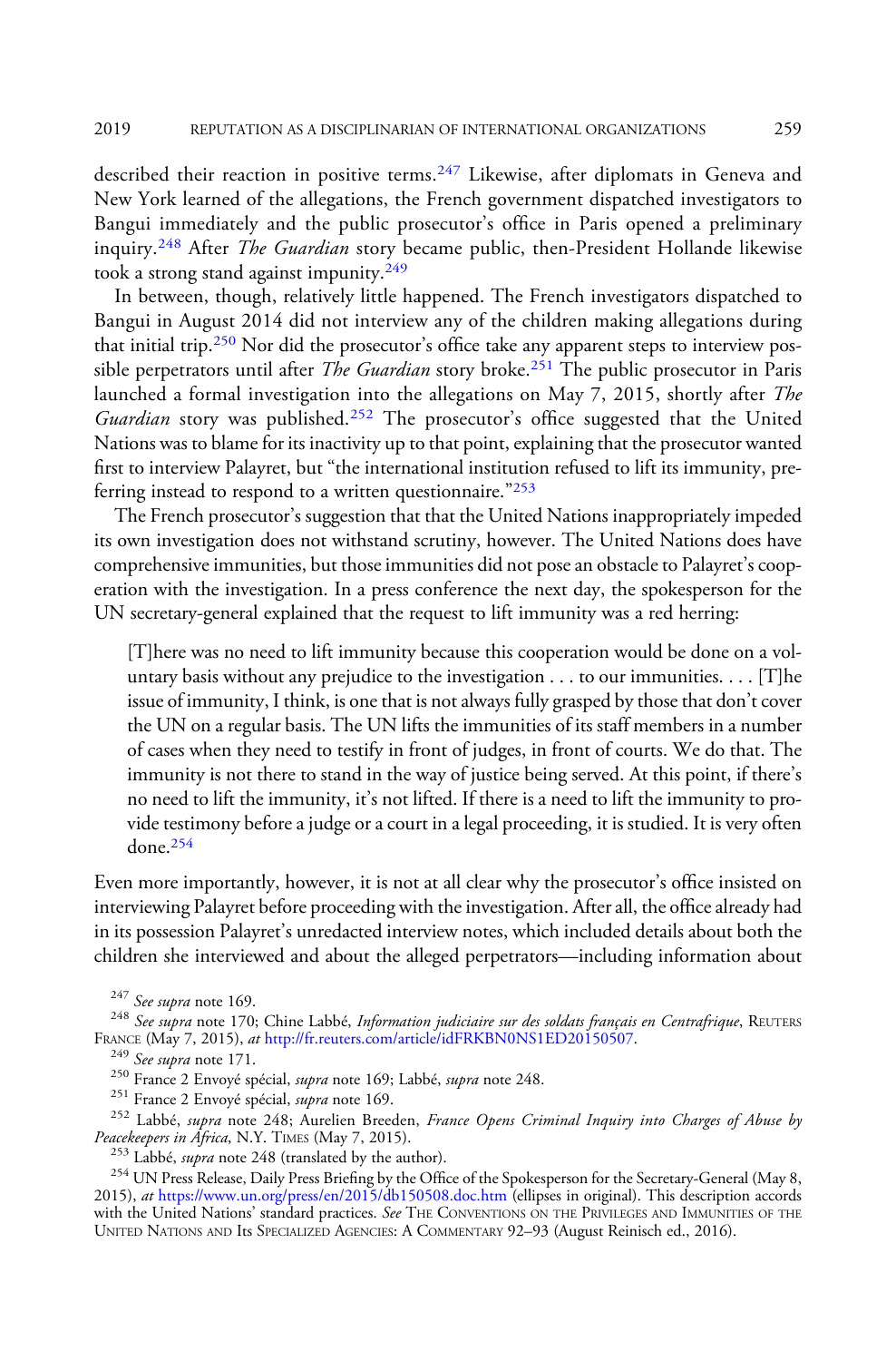their names, nicknames, tattoos, piercings, and distinctive jewelry.<sup>255</sup> The notes supplied many leads that the French investigators apparently declined to pursue until after The Guardian story broke.

To put it bluntly, the French scapegoated the United Nations for its own inaction. What is striking is that, apart from the single press conference quoted above, the United Nations did very little to protect its reputation by contradicting this narrative. Through its silence and passivity, the Secretariat seems even to have facilitated the shifting of blame from the French government to the United Nations.<sup>256</sup> Consider the CAR Panel Report's treatment of the issue. Echoing the public prosecutor's office, the report criticized the UN legal office for asserting immunity and declared that the office's "failure to give appropriate weight to the goal of accountability unnecessarily impeded the French investigation and may have resulted in the loss of relevant evidence."<sup>257</sup> The report further underscored the issue in its recommendations, encouraging the United Nations to "[a]dopt an approach to immunity that presumes cooperation and active participation of UN staff in accountability processes."<sup>258</sup> In his formal response to the CAR Report, the secretary-general did nothing to contest the characterization of immunity as an obstacle to the French investigation; instead, he wrote that he has"accepted and implemented the Panel's recommendation that the Organization adopt an approach to immunity that presumes the cooperation and active participation of United Nations staff in accountability processes."<sup>259</sup>

Here again, a reputational lens can explain what might initially seem puzzling: the United Nations downplayed information that might have mitigated some of the significant reputational damage that the organization incurred. The key is to break out the organization's multiple audiences. By highlighting the French investigators' failure to do more with the information they had at their disposal early on, the United Nations might have avoided some damage to its own reputation among the public. But doing so would simultaneously impair the organization's relationship with a powerful P-5 member. Whether by virtue of a calculated decision or not, the United Nations took the bullet.

The United Nations, like other international organizations, makes choices about what information to make available and what information to keep under wraps. In general, international organizations possess some important tools that allow them to suppress adverse information. And, in some instances, individual UN officials have some incentives to suppress adverse information. However, as the specific incidents reviewed in this section illustrate, the desire to protect the organization's reputation in the eyes of the public is only part of the story.

<sup>&</sup>lt;sup>255</sup> France 2 Envoyé spécial, supra note 169.

<sup>&</sup>lt;sup>256</sup> This is another example of the way that silence helps to shape reputations. *See supra* note 49.<br><sup>257</sup> CAR Panel Report, *supra* note 33, at 56.<br><sup>258</sup> Id. at 95.<br><sup>259</sup> Report of the Secretary General, Combating Sexu (June 23, 2016).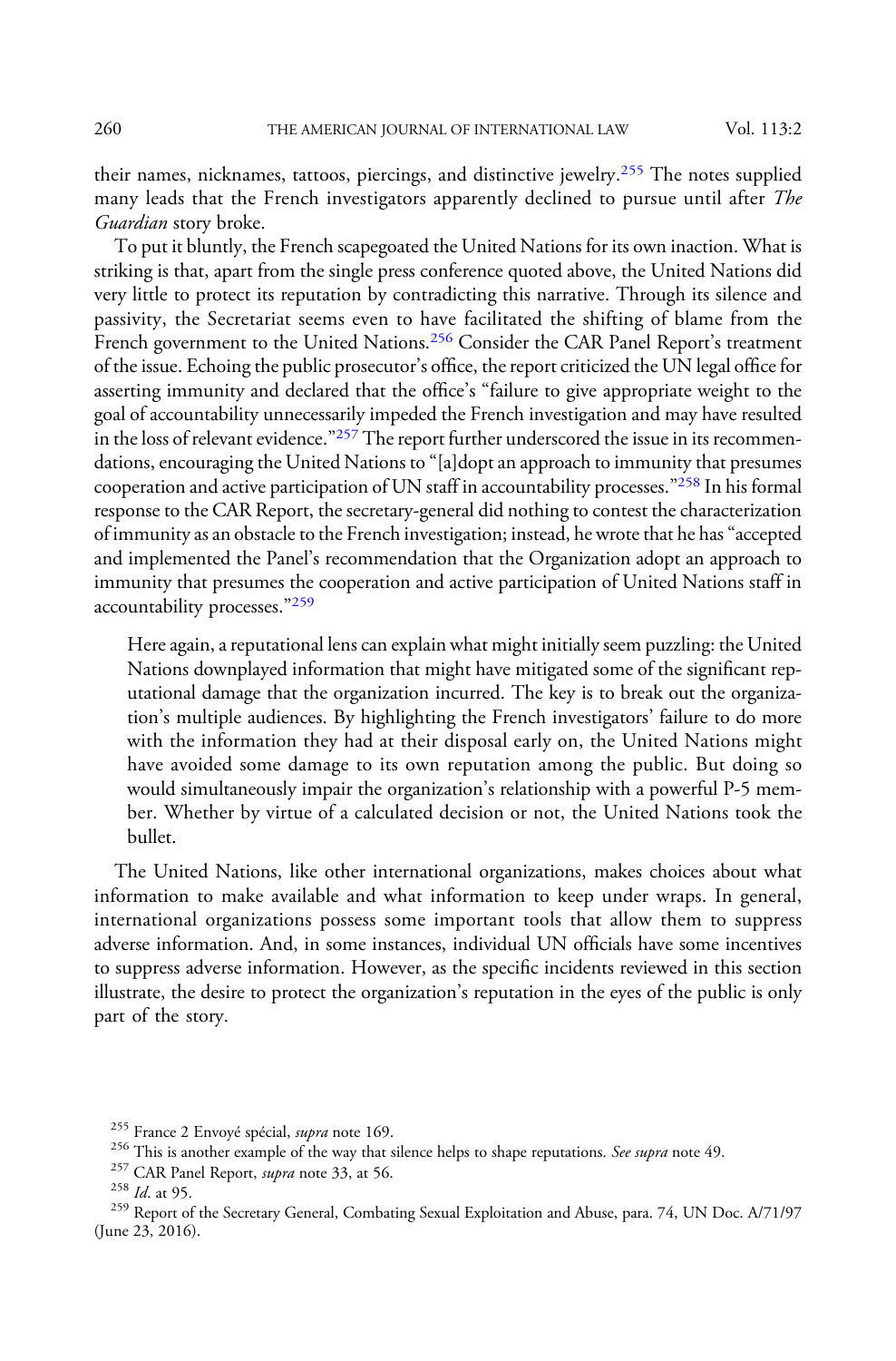#### 2019 REPUTATION AS A DISCIPLINARIAN OF INTERNATIONAL ORGANIZATIONS 261

#### E. The Missing Dimension of Reputation: The United Nations' Reputation for Compliance with Legal Obligations

Over and over again, UN secretaries-general have condemned sexual violence by UN peacekeepers and others tasked with implementing UN mandates, describing it as an urgent problem the organization must solve.<sup>260</sup> Notably, however, inside the United Nations—and to a large degree outside the United Nations as well—this discussion has not been framed in legal terms. On the one hand, this framing is not surprising: the United Nations' acts and omissions regarding sexual violence do not constitute a clear violation of international law for which the organization is responsible. On the other hand, the absence of a strong claim that the United Nations has violated international law—and the fact that its reputation for compliance with international law is not threatened—may help explain why reputational damage has not prompted a more dramatic response within the organization and from member states.

International organizations (like states) are responsible for violations of international law if two criteria are met: the organization's conduct—that is, its acts or omissions—(1) must be attributable to the organization, and  $(2)$  must constitute a violation of international law.<sup>261</sup> The International Law Commission's Draft Articles on the Responsibility of International Organizations (Draft Articles) specify the conduct that is attributable to international organizations. Such conduct includes the conduct of organs or agents of the organization; the conduct of organs and agents of a state that are placed at the disposal of an international organization, if the organization exercises effective control over that conduct; and conduct that is not otherwise attributable but is accepted or adopted by the organization as its own.<sup>262</sup>

Applying this framework to the sexual abuses by the French Sangaris is straightforward. There is little doubt that the allegations against the Sangaris describe serious violations of international law. But as a matter of international responsibility, their conduct is attributable to France, not to the United Nations.<sup>263</sup> As noted above, although they were in the Central African Republic pursuant to a UN mandate, the French troops were not under UN command.<sup>264</sup> The commentary to the Draft Articles explains that the articles do not expressly assert—although they do imply—"that conduct of military forces of States . . . is not attributable to the United Nations when the Security Council authorizes States . . . to take necessary measures outside a chain of command linking those forces to the United Nations."265

<sup>260</sup> For a sampling, see UN Press Release, Sexual Exploitation "Utterly Immoral," Completely at Odds with United Nations Mission, Says Secretary-General to New York Conference, UN Doc. SG/SM/10776-PKO/156 (Dec. 4, 2006), at <https://www.un.org/press/en/2006/sgsm10776.doc.htm> (Kofi Annan); Full Transcript of the Secretary-General's Remarks to Press on the Central African Republic, Aug. 12, 2015, at [https://www.un.org/sg/](https://www.un.org/sg/en/content/sg/press-encounter/2015-08-12/full-transcript-secretary-generals-remarks-press-central) [en/content/sg/press-encounter/2015-08-12/full-transcript-secretary-generals-remarks-press-central](https://www.un.org/sg/en/content/sg/press-encounter/2015-08-12/full-transcript-secretary-generals-remarks-press-central) (Ban Kimoon); Combating "Scourge" of Sexual Abuse Allegations Remains "Key" UN Priority, as 54 New Allegations

 $^{261}$  Draft Articles on the Responsibility of International Organizations with Commentaries, Art. 4, in Report of the International Law Commission on Its Sixty-third Session, UN Doc. A/66/10 (2011) [hereinafter Draft

Articles].<br><sup>262</sup> Id. Arts. 6, 7, 9.<br><sup>263</sup> Draft Articles on the Responsibility of States for Internationally Wrongful Acts, with Commentaries, Arts. 4<br>7, UN Doc. A/56/10 (2001).

 $264$  See supra notes 125–126 and accompanying text.

<sup>265</sup> Draft Articles, supra note 261, ch. II, cmt. (5).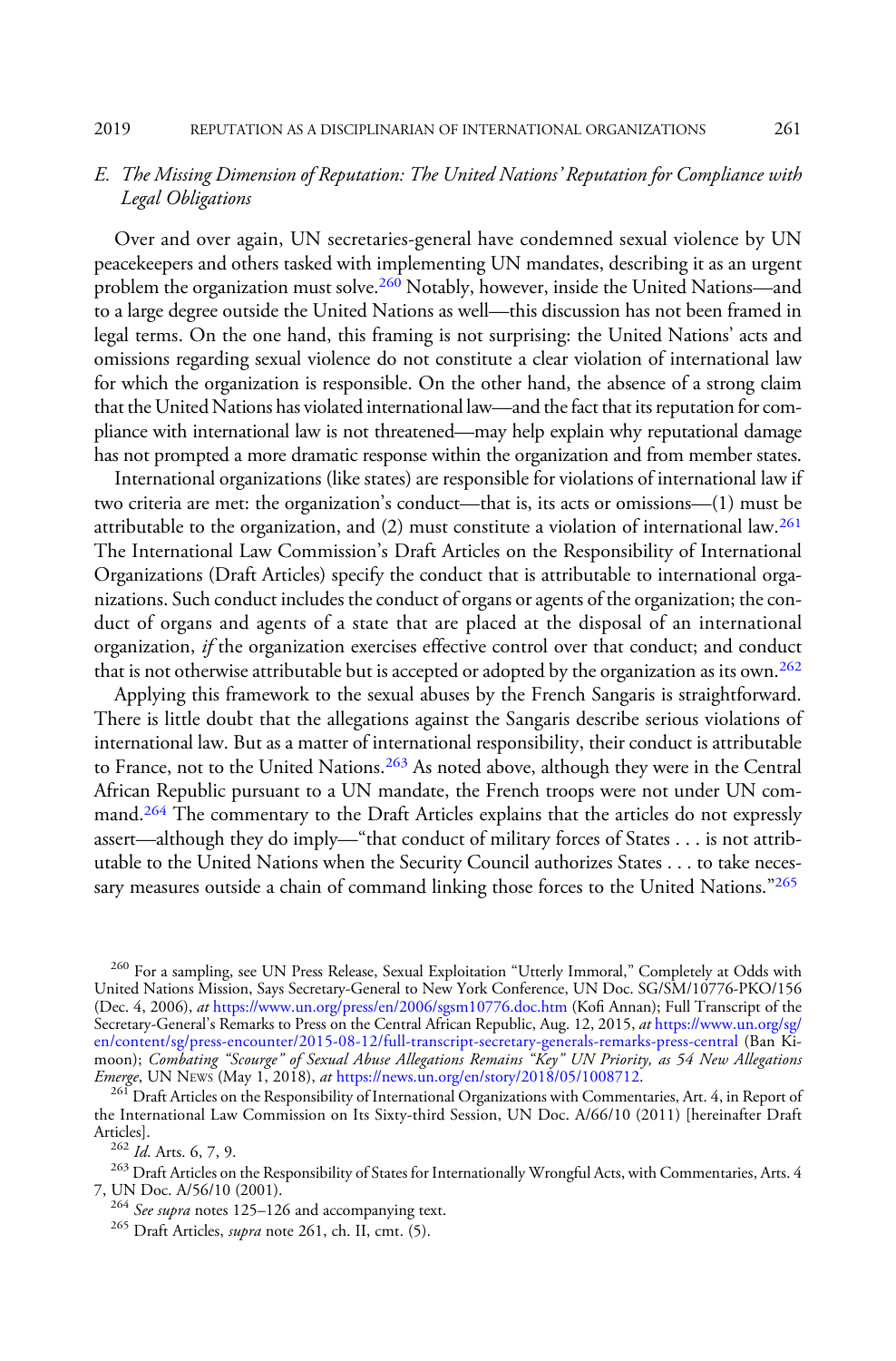262 THE AMERICAN JOURNAL OF INTERNATIONAL LAW Vol. 113:2

The analysis for UN peacekeepers participating in MINUSCA is a little less straightforward, but the result is the same: acts of sexual violence committed by the peacekeepers are not attributable to the United Nations. The key provision of the Draft Articles provides:

The conduct of an organ of a State or an organ or agent of an international organization that is placed at the disposal of another international organization shall be considered under international law an act of the latter organization if the organization exercises effective control over that conduct.<sup>266</sup>

In other words, attribution turns on the "factual control that is exercised over the specific conduct taken by the organ or agent placed at the receiving organization's disposal."267

As Tom Dannenbaum has persuasively argued, under the legal regime that currently governs the relationship between the United Nations and troop-contributing countries, it is the troop-contributing country that exercises "effective control" when UN peacekeepers perpetrate sexual violence.<sup>268</sup> To support this conclusion, Dannenbaum carefully considers both the formal legal relationship between the UN and the practical dynamics between them. Under the legal arrangements that govern peacekeeping, the United Nations is limited to exercising "operational control," which falls considerably short of "full command" and allocates decision making over key issues, including discipline and training, to national officials.<sup>269</sup> As a practical matter, the United Nations' control is limited even further: overt disobedience of UN commanders is not unheard of, and troop-contributing states exercise significant influence over the formulation and execution of peacekeeping missions.<sup>270</sup> Troop contributions are voluntary, and the "threat of withdrawal can be used as an ultimatum to resolve disputes over the direction of a mission or the specific situation of the national contingent." $271$ 

These conclusions do not end the inquiry about the legality of the United Nations' conduct, however. The United Nations could also incur international responsibility if it has violated international law by failing to do enough to prevent sexual violence to aid victims or to hold individual perpetrators accountable. As noted above, although UN secretaries-general have, on multiple occasions, insisted that the organization must do better along these dimensions, they have never suggested that the United Nations has a *legal* obligation to do so. The CAR Panel's report suggests that this view carries over to lower-level officials. Indeed, when it came to the allegations against the Sangaris, some UN officials went further. Not only did they lack a legal obligation to address the allegations against the Sangaris—but, they said, they believed they lacked the legal authority to do so. $272$ 

<sup>269</sup> *Id.* at 142–48.<br><sup>270</sup> *Id.* at 148–50.<br><sup>271</sup> *Id.* at 150; *see also supra* note 192 (describing such threats in relation to allegations of sexual violence).<br><sup>272</sup> CAR Panel Report, *supra* note 33, at 4 ("In the c UN staff, the human rights framework does not apply to allegations of sexual violence by peacekeepers. As a result, where there is an allegation that a peacekeeper not operating under UN command has sexually assaulted a civilian (and the SEA Policies do not apply), some UN staff take the view that the UN has no obligation, or indeed authority, to address the reported sexual violence.").

 $^{266}$  *Id.*, Art. 7.<br> $^{267}$  *Id.* Art. 7, cmt. (4).

<sup>&</sup>lt;sup>268</sup> Tom Dannenbaum, *Translating the Standard of Effective Control into a System of Effective Accountability*, 51<br>HARV. INT'L L.J. 113, 163 (2010)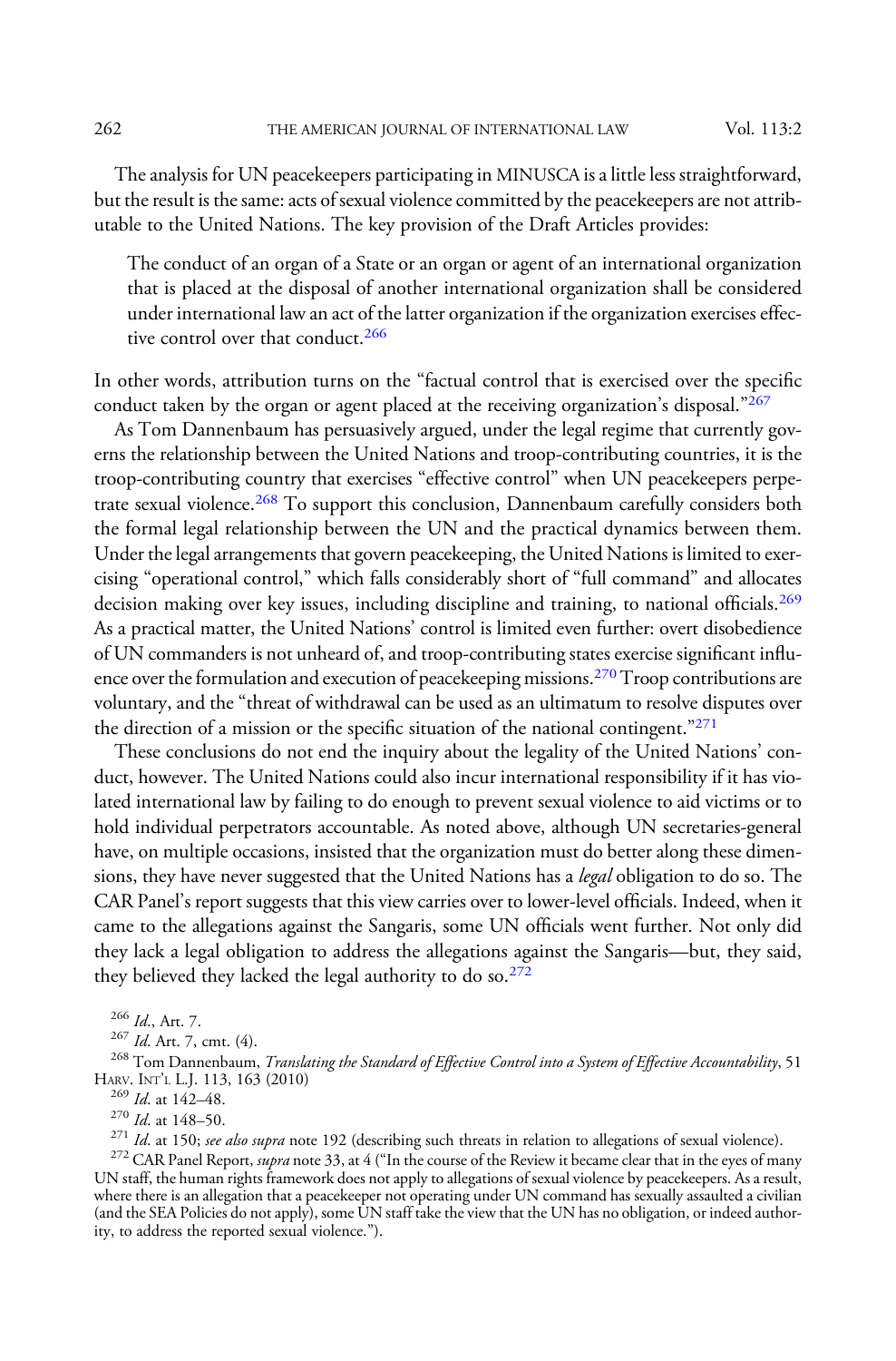Some external actors have argued that the United Nations does indeed have legal obligations when it comes to preventing and responding to allegations of sexual violence by UN peacekeepers or other soldiers under UN command. The CAR Panel Report suggested as much.<sup>273</sup> Separately, at least one NGO has argued that the United Nations has a due diligence obligation "to ensure that civilians in the host State are protected from criminal acts perpetrated by troop-contributing countries"—and incurs international responsibility when that obligation is breached.<sup>274</sup>

These arguments are not implausible, but they are not a slam-dunk either. There are two possible sources of such obligations. One is the UN Charter, which provides that the United Nations "shall promote . . . universal respect for, and observance of, human rights and fundamental freedoms for all without distinction as to race, sex, language, or religion."<sup>275</sup> The difficulty here is translating this general language into specific rules governing the organization's efforts to prevent and respond to acts of sexual violence. The other possible source of these obligations is customary international law. But here there is even more room for contestation—about whether customary international law binds international organizations at all, which human rights norms have customary law status, and how norms developed primarily to address the relationship between governments and individuals apply to international organizations.276

In sum, the United Nations' legal obligations have played a muted role to date in the organization's handling of sexual violence by the Sangaris and UN peacekeepers in the Central African Republic and elsewhere. This state of affairs is not set in stone, however. It is possible for international law—and by extension the United Nations' reputation for complying with it—to feature more prominently. A variety of mechanisms are available through which the United Nations could clarify its international obligations, including treaties and unilateral statements. $277$  The next Part considers these, as well as other possible mechanisms, to make reputation a more effective disciplinarian of international organizations.

 $^{274}$  REDRESS, Sexual Exploitation and Abuse in Peacekeeping Operations Report 37 (2017), available at [https://](https://redress.org/wp-content/uploads/2017/08/REDRESS-peacekeeping-report-English.pdf) [redress.org/wp-content/uploads/2017/08/REDRESS-peacekeeping-report-English.pdf.](https://redress.org/wp-content/uploads/2017/08/REDRESS-peacekeeping-report-English.pdf) <sup>275</sup> UN Charter Art. 55.

 $^{277}$  Nuclear Tests (Austl. v. Fr.), 1974 ICJ Rep. 253, 267 (Dec. 20) (holding that unilateral engagements can create binding international law commitments).

<sup>&</sup>lt;sup>273</sup> Id. at 38 ("When looking at the [UN's] human rights policy framework, it is clear that the UN has the responsibility to address acts of sexual violence as human rights violations and potential violations of international humanitarian law and international criminal law. This includes the obligation to investigate the incidents, report both internally and publicly on the violations, protect the victims and work to hold the perpetrators accountable.").

 $^{276}$  Compare Kristina Daugirdas, How and Why International Law Binds International Organizations, 57 HARV. INT'<sup>L</sup> L.J. 325 (2016) (arguing that customary international law and general principles do bind international organizations) *with* Jan Klabbers, *Sources of International Organizations' Law: Reflections on Accountability, in* THE OXFORD HANDBOOK ON THE SOURCES OF INTERNATIONAL LAW 987 (Samantha Besson & Jean d'Aspremont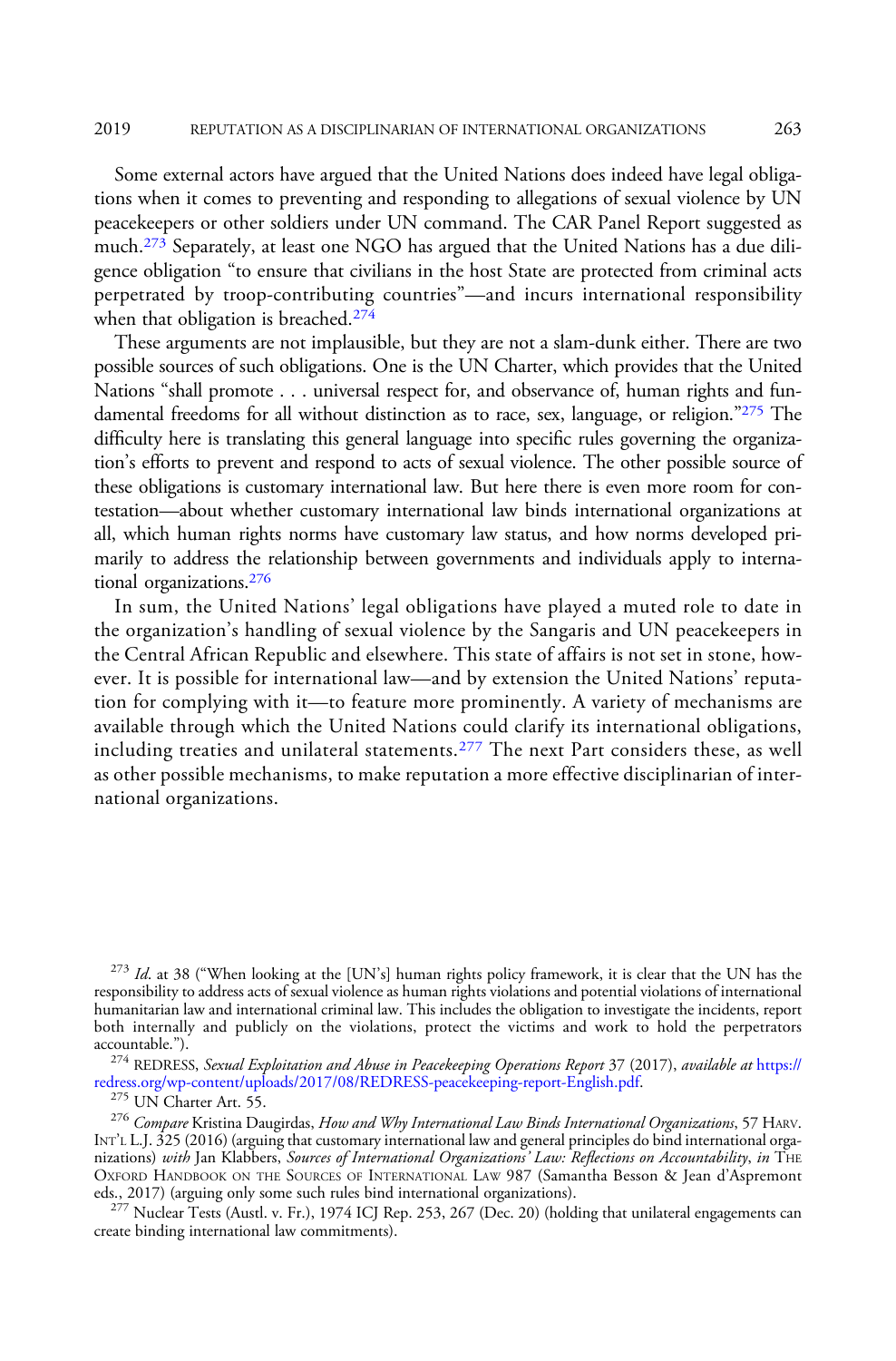#### IV. CAN REPUTATION BE A GOOD—OR A BETTER—DISCIPLINARIAN?

#### A. Two General Lessons

#### 1. Convergence About What Constitutes a Good Reputation

As this Article has shown, a key limitation of reputation as a disciplinarian is that reputations have multiple dimensions and organizations have multiple audiences. These multiplicities seriously complicate the pursuit of a "good" reputation. The implication is that reputation will be most effective as a disciplinarian when there is agreement within an international organization and among its various audiences about what constitutes a good reputation. Put another way, one key take-away from this analysis is that reputation will be most effective when the desire to maintain a good reputation does not tug organizations in conflicting directions.

For example, various reputational multiplicities converge (at least to some degree) when it comes to sound financial management—and more specifically avoiding corruption and abuse of organizational resources for private benefit. This issue received considerable attention in the early 2000s in connection with the United Nations' oil-for-food program. That program was designed to mitigate the effects on the civilian population of the comprehensive economic sanctions that the Security Council had imposed on Iraq by allowing the Iraqi government to sell some oil to purchase basic necessities. After allegations of abuses and mismanagement mounted in the press, former Secretary-General Kofi Annan appointed former Federal Research Bank Chair Paul Volcker to head an independent inquiry committee. That committee issued an interim report that cited "major failures to abide by UN procurement and contracting procedures in the oil-for-food program, and harshly criticized the program's former director."<sup>278</sup> Annan understood the threat the scandal posed to the organization and its reputation, saying: "For an organization like the UN, any hint of corruption and misbehaviour and that sort of disrespect for rules is harmful, and is dangerous and we cannot dismiss it, and we do take it seriously."<sup>279</sup> Volcker's later report found "no personal misconduct by the secretary-general" but nevertheless "faulted him for failing to prevent poor management and corruption in the program."<sup>280</sup> Annan resisted calls from some quarters for his resignation and completed his second term as secretary-general—but the incident continues to be prominently associated with his tenure.<sup>281</sup>

 $^{278}$  John R. Crook, Oil-for-Food Audits Released to U.S. Congress; Widened Congressional Probes of United Nations, 99 AJIL 495, 496 (2005).

<sup>&</sup>lt;sup>279</sup> United Nations Secretary-General, Unofficial Transcript of the Secretary-General's Press Encounter upon Arrival to UNHQ, Feb. 4, 2005, at [https://static.un.org/sg/en/content/sg/press-encounter/2005-02-04/unof](https://static.un.org/sg/en/content/sg/press-encounter/2005-02-04/unofficial-transcript-secretary-generals-press-encounter-upon)fi-<br>cial-transcript-secretary-generals-press-encounter-upon; see also supra note 26 and accompanying text.

 $^{280}$  John R. Crook, Further U.S. Reactions to Abuses in UN Oil-for-Food Program; U.S. Criminal Charges Against UN Officials, Others, 99 AJIL 904, 905 (2005). Volcker also faulted UN member states, particularly those on the Security Council, for turning a blind eye to extensive smuggling of Iraqi oil. Id.

<sup>&</sup>lt;sup>281</sup> See, e.g., Kofi Annan, U.N. Secretary General and Nobel Peace Prize Laureate, Dies at 80, Obituary, WASH. POST. (Aug. 18, 2018), at [https://www.washingtonpost.com/local/obituaries/ko](https://www.washingtonpost.com/local/obituaries/kofi-annan-former-un-secretary-general-dies-at-80/2018/08/18/12eed974-a2ce-11e8-83d2-70203b8d7b44_story.html)fi-annan-former-un-secretary[general-dies-at-80/2018/08/18/12eed974-a2ce-11e8-83d2-70203b8d7b44\\_story.html](https://www.washingtonpost.com/local/obituaries/kofi-annan-former-un-secretary-general-dies-at-80/2018/08/18/12eed974-a2ce-11e8-83d2-70203b8d7b44_story.html) (devoting several paragraphs to describing the oil-for-food scandal).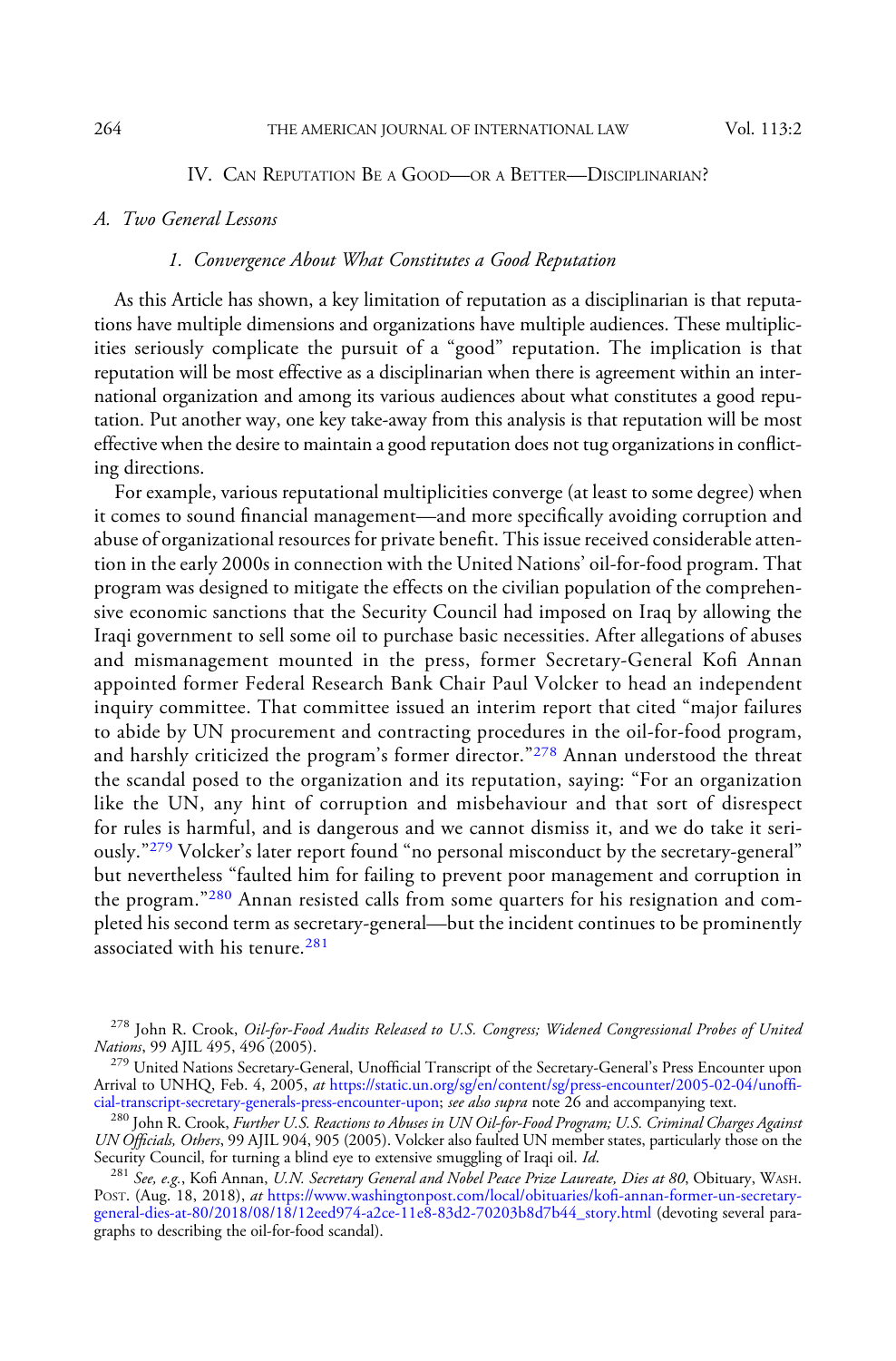#### 2019 REPUTATION AS A DISCIPLINARIAN OF INTERNATIONAL ORGANIZATIONS 265

In recent years, international organizations have adopted more robust rules and regulations concerning the proper control of funds and have developed independent audit mechanisms to enforce them.<sup>282</sup> A recent incident shows that—in at least some cases—international organizations have strong incentives to follow through when serious violations are identified. Recently, a UN audit found that Erik Solheim, who had been the executive director of the UN Environment Program (UNEP), had repeatedly violated internal rules regarding travel and had incurred half a million dollars in travel expenses in less than two years.<sup>283</sup> According to the press, the audit cited the "reputation risk" these violations posed to UNEP, especially in light of its work fighting climate change.<sup>284</sup> Several European member states publicly threatened to halt funding for UNEP until the issues regarding Solheim were resolved.<sup>285</sup> Finally, Solheim, a Norwegian national, lost the support of his own government.<sup>286</sup> Under these circumstances, asking for Solheim's resignation was an easy call for Secretary-General Guterres.<sup>287</sup> The action required to bolster the organization's reputation for morality and legality aligned with the action demanded by key member states.

All that said, examples of genuine convergence about what constitutes a good reputation and what steps are necessary to maintain it—are likely to be rather rare. Even when it comes to preventing and punishing corruption and financial mismanagement, disagreements are likely to emerge—and when they do, reputation's efficacy as a disciplinarian will diminish. Thus, even if an international organization's audiences agree that certain egregious forms of corruption or self-dealing are inappropriate and unacceptable, that agreement may dissipate when it comes to other examples. As Michael Johnston has put it, corruption is a "deeply normative concern": while corruption can be usefully defined as "the abuse of public roles or resources for private benefit," every one of those key terms—"abuse," "public," "private," and "benefit"—is subject to some degree of ambiguity and contestation in many societies.<sup>288</sup> The UN secretary-general and his counterparts in other organizations may have a difficult time firing officials who retain significant support among some member states—or when the seriousness of their wrongdoing is disputed. (Indeed, even when it came to oil-for-food, the reaction within member states varied quite significantly based on ideology and partisanship.<sup>289</sup>)

 $^{282}$  Jacob Katz Cogan, *Financing and Budgets, in* THE OXFORD HANDBOOK OF INTERNATIONAL ORGANIZATIONS 903, 917 (Jacob Katz Cogan, Ian Hurd & Ian Johnstone eds., 2016).

<sup>283</sup> Damian Carrington, *UN Environment Chief Resigns After Frequent Flying Revelations*, GUARDIAN (Nov. 20, 2018).<br>2018); Somini Sengupta, *U.N. Environment Envoy Quits After Audit of Expenses*, N.Y. TIMES (Nov. 20, 2018

<sup>284</sup> Carrington, *supra* note 283.<br><sup>285</sup> Id.<br><sup>286</sup> Nina Berglund, *Ousted Solheim Fires Back at UN*, NEWSINENGLISH.NO (Nov. 28, 2018), *at* [https://www.](https://www.newsinenglish.no/2018/11/28/ousted-solheim-fires-back-at-un) [newsinenglish.no/2018/11/28/ousted-solheim-](https://www.newsinenglish.no/2018/11/28/ousted-solheim-fires-back-at-un)fires-back-at-un (describing an article about Solheim's resignation<br>published in Aftenposten, a leading newspaper published in Norway).

<sup>287</sup> *Id*.; Carrington, *supra* note 283.<br><sup>288</sup> Michael Johnston, Syndromes of Corruption 10–13 (2005).<br><sup>289</sup> Compare Ian Williams, *The True UN Scandal: Who Pocketed the \$10 Billion for Iraq?*, 23 WORLD POL. J. 27 (2007) (suggesting that the conservative media made a mountain out of a molehill) with KENNETH ANDERSON, LIVING WITH THE UN 157 (2012) (citing the "widespread belief at the United Nations and among its elite constituents that it did nothing, or at any rate very little, wrong in the oil-for-food scandal, and this was a put-up job by the United States and the Bush administration").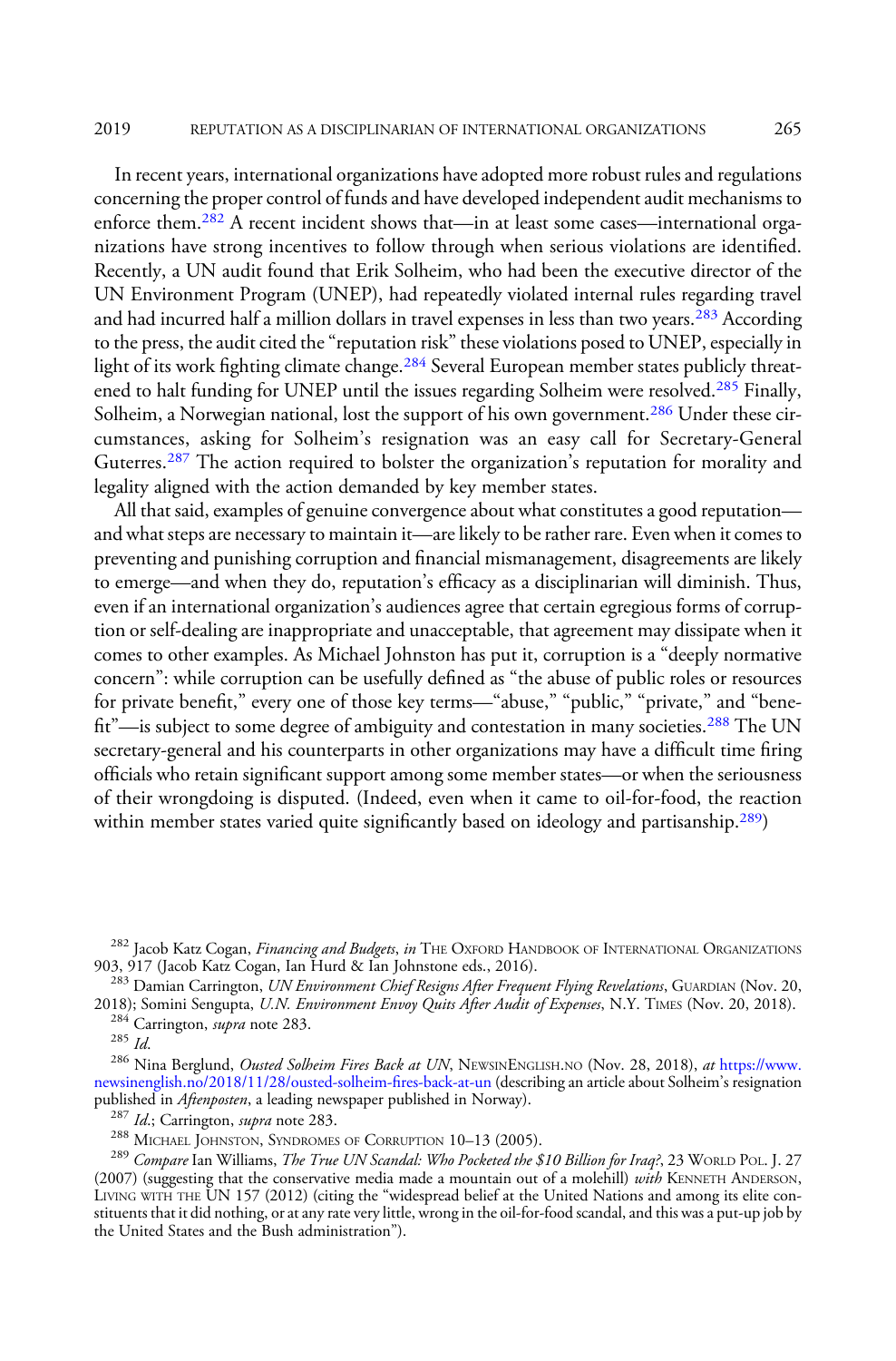#### 2. A Cautionary Note

A second lesson that emerges from this Article is that simply turning up the volume—seeking to make organizational reputation a more pressing concern—is not necessarily going to be helpful because efforts to preserve a good reputation are not always going to be salutary. Because reputations depend on others' perceptions, an instruction to pay more attention to reputation will not always have beneficial results. In particular, it can prompt efforts to tend to appearances instead of addressing the underlying reality, and thus create incentives to adopt only symbolic or cosmetic measures, or to suppress damaging information.

There is yet another reason why a greater focus on reputation might be problematic: it may make international organizations more risk averse. (Such risk aversion with respect to reputation is hardly unique to international organizations.<sup>290</sup>) Focusing more on reputation may mean focusing more on the possibility of failure—and it is not clear that doing so across-theboard would enhance decision making by international organizations, which are often tasked with trying to manage especially risky and dangerous situations.

To take just one example, Michael Barnett and Martha Finnemore scrutinized the work of the UN Secretariat in the months leading up to what is still considered one of the organization's biggest failures—its lack of forceful action to prevent genocide in Rwanda. Between April 6 and July 19, 1994, roughly 800,000 Rwandans were killed.<sup>291</sup> At the time, there was a small peacekeeping force of about 2,500 troops, known as UNAMIR, to help implement a previously negotiated ceasefire in the country.<sup>292</sup> Instead of ramping up its efforts, the Security Council wound them down, voting on April 21—as the genocide was underway —to reduce UNAMIR to 250 troops and to restrict its mandate to supporting the negotiation of a new ceasefire.<sup>293</sup> Barnett and Finnemore focus their attention not on the members of the Security Council, but rather on the UN Secretariat, observing that, "[d]uring these first critical weeks the Secretariat did little to discourage the emerging consensus in the Security Council in favor of withdrawal. It failed to recommend an intervention to protect civilians or even to lay one on the table for serious consideration."<sup>294</sup>

Barnett and Finnemore do not frame their analysis in terms of reputation. They focus instead on bureaucratic pathologies, and in particular the Secretariat's undue privileging of rules and procedures at the expense of the United Nations' overarching purposes. But their narrative account of decision making within the Secretariat can also be framed in reputational terms as an illustration about how concern about reputation can make organizations

<sup>291</sup> Report of the Independent Inquiry into the Actions of the United Nations During the 1994 Genocide in Rwanda, at 3, UN Doc. S/1999/1257 (Dec. 15, 1999).<br>
<sup>292</sup> SC Res. 872 (Oct. 5, 1993).<br>
<sup>293</sup> SC Res. 912 (Apr. 21,

<sup>&</sup>lt;sup>290</sup> Scholars of domestic bureaucracies have already noticed the ways that reputational concerns may reinforce organizational tendencies towards risk aversion. CARPENTER, supra note 13, at 67–68 (suggesting that regulators in national governments will be reluctant to make decisions that are costly to reverse—and observing more generally that "familiarity and predictability are all the more important to reputation-conscious regulators"); id. at 56–57 (explaining how some agencies have responded to reputational damage by seeking to diminish expectations about what they can be expected to accomplish). Private firms are sometimes also risk averse when it comes to their reputations. VOGEL, *supra* note 12, at 73 (noting that firms with highly visible brands—and in particular those that have been criticized by activists in the past—are highly risk-averse and engage in corporate social responsibility in order to avoid being singled out among their competitors).<br><sup>291</sup> Report of the Independent Inquiry into the Actions of the United Nations During the 1994 Genocide in

 $^{294}$  MICHAEL BARNETT & MARTHA FINNEMORE, RULES FOR THE WORLD 121 (2004).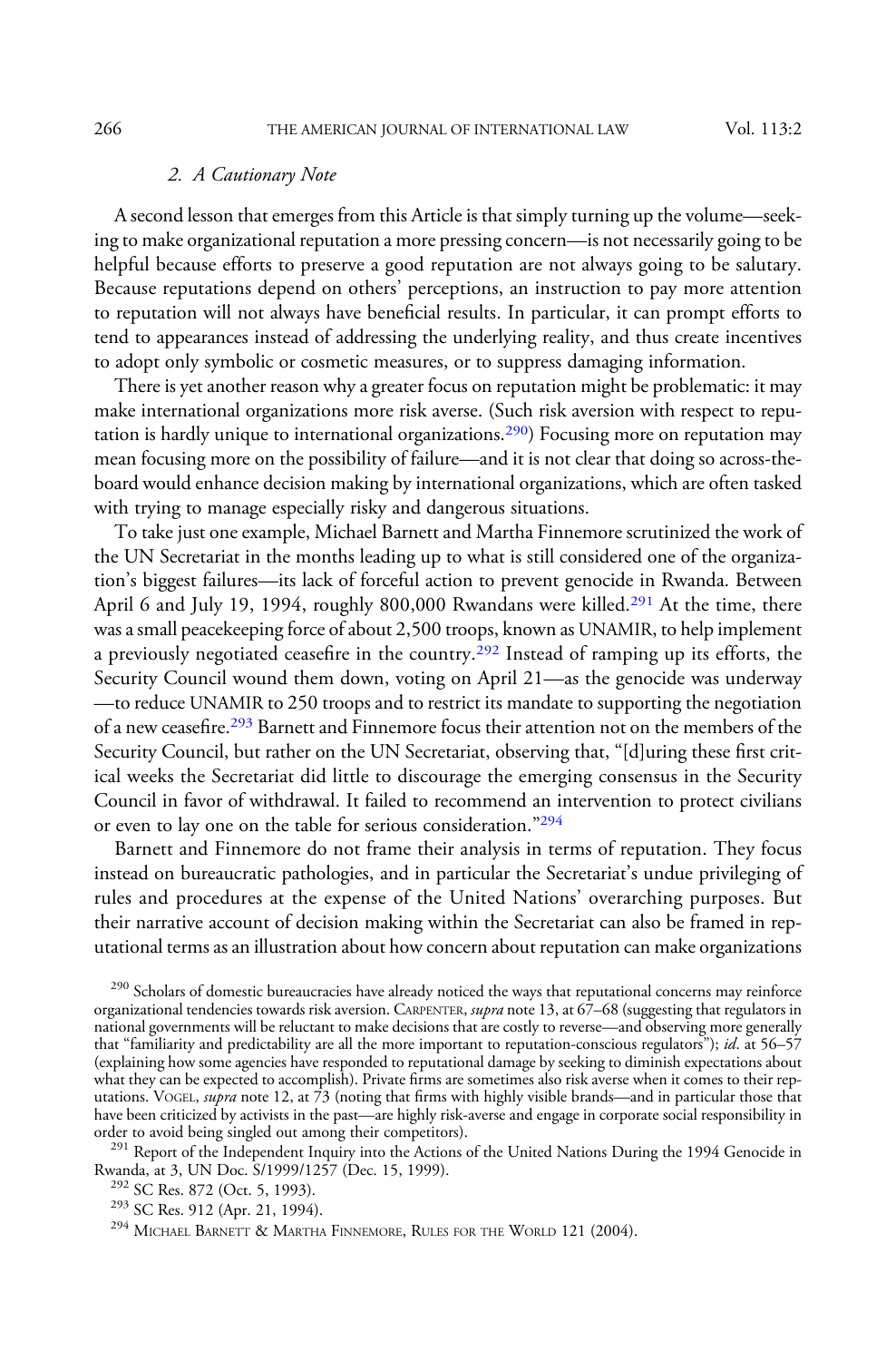excessively risk averse. In particular, Barnett and Finnemore describe an organization still reeling from a disaster in Somalia and desperate to avoid another failure.<sup>295</sup> As they explain, this fear colored the way the organization interpreted the information it was receiving from officials on the ground in Rwanda and the scope of the peacekeeping missions' mandate.<sup>296</sup>

In short, more concern about reputation is not always better. As a result, it may not be a good idea to instruct international civil servants to strive (more) to protect the reputation of the organization that employs them.<sup>297</sup> Another implication, addressed in more detail below, is that more transparency is not necessarily better. Disclosures of information can raise the reputational stakes for organizations, but not always in productive ways. A more nuanced analysis is needed—one that takes reputational dynamics into account. The next section considers what insights a reputational lens can offer for shaping UN policies related to sexual violence.

#### B. (Re-)Orienting Reputational Concerns

As Part III's case study of the Central African Republic demonstrates, when it comes to the issue of preventing and responding to sexual violence, reputational concerns pulled the United Nations in different directions. Among other things, the Secretariat had to contend with member states who were quite concerned about how the organization's acts or omissions would reflect on their own reputations.<sup>298</sup> This dynamic raises the question: is there a way to reorient reputational concerns to mitigate this tension between the organization and its member states? One promising reorientation is to focus on the way that states respond to allegations. Indeed, there already seems to be some support for this framing among UN member states and within the secretariat. As Isobel Coleman, former U.S. ambassador to the United Nations for Management and Reform put it, allegations should not be the source of dishonor for troop-contributing countries. Instead, "[t]he dishonor is not prosecuting credible allegations of sexual exploitation and abuse to restore integrity to peacekeeping."<sup>299</sup>

To see why such a reorientation would be helpful, consider the secretary-general's annual reports on sexual exploitation and abuse. The General Assembly has required the publication of these reports since 2003.<sup>300</sup> In general, information disclosure can heighten the salience of reputation in general—as well as the salience of particular dimensions of reputation. Thus, for example, the California Transparency in Supply Chains Act requires companies to disclose their efforts (or lack thereof) to ensure that their supply chains are free from slavery and human trafficking.<sup>301</sup> At least in theory, this law will encourage firms to take steps to supervise their supply chains, in part by making it easier for activists and NGOs to "exert reputational pressure as part of a campaign for better sourcing and human rights practices among

- 
- 
- 

<sup>&</sup>lt;sup>295</sup> *Id.* at 144.<br><sup>296</sup> *Id.* at 131, 134, 142, 144, 150.<br><sup>297</sup> For examples of such instructions, see *supra* note 32.<br><sup>298</sup> *See, e.g., supra* notes 189–196 and accompanying text.<br><sup>299</sup> Testimony of Isobel Coleman, th Do No Harm: Ending Sexual Abuse in United Nations Peacekeeping: Hearing Before the S. Comm. on Foreign Rel. 24, 114th Cong. (Apr. 13, 2016). This framing of the source of reputational harm tracks that articulated by former French President François Hollande. *See supra* note 173.<br><sup>300</sup> GA Res. 57/306, para. 12 (Apr. 15, 2003).<br><sup>301</sup> Chilton & Sarfaty, *supra* note 12, at 4.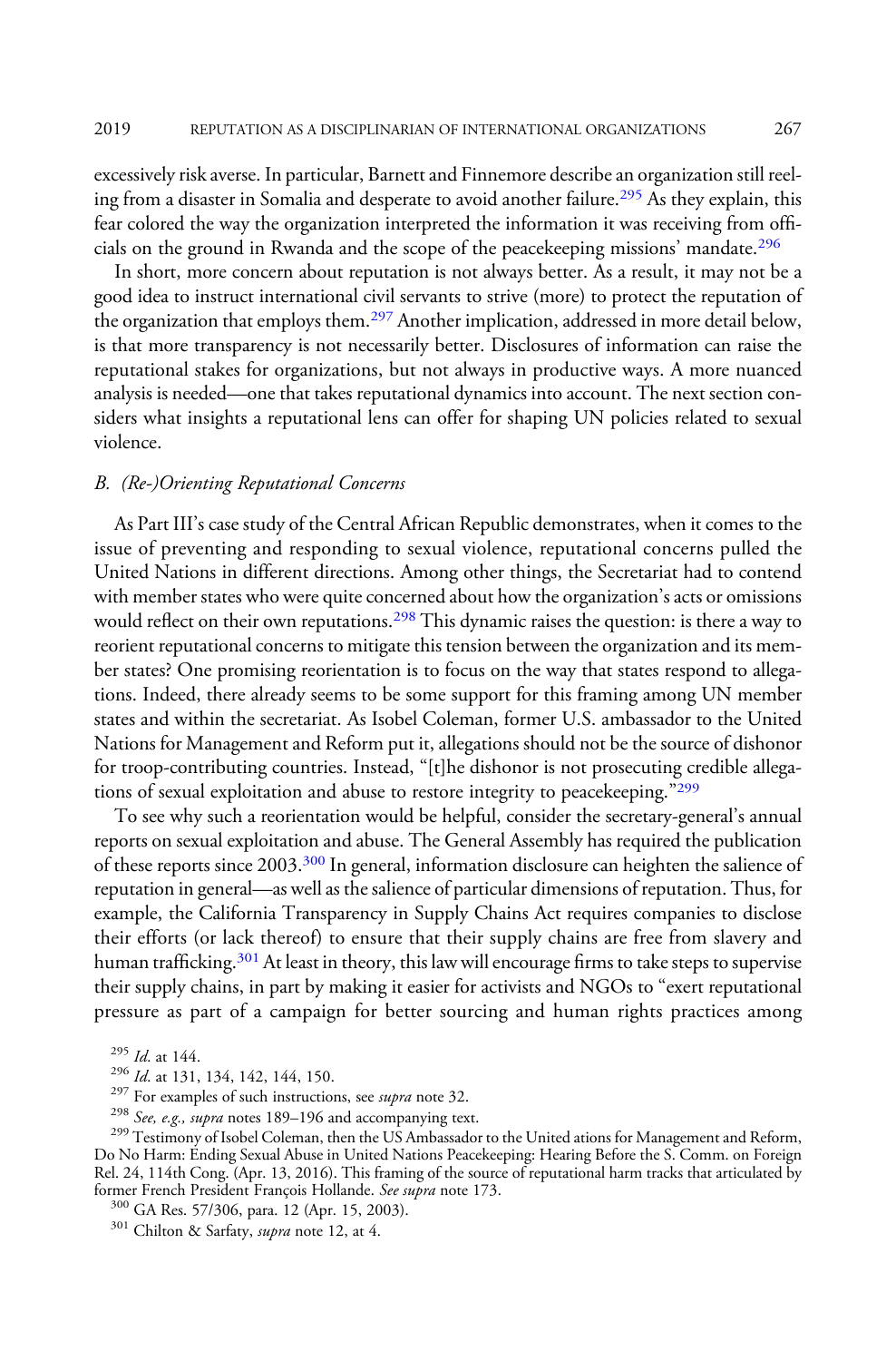companies."<sup>302</sup> The secretary-general's annual reports on sexual exploitation and abuse constitute the most salient information disclosures that the organization is currently making. The reports also help sustain attention by prompting discussion among UN member states $303$  and by generating press stories $304$  at regular intervals.

It is worth carefully considering the content of these reports. Among other things, they tally the nature and number of allegations made against UN officials and peacekeepers every year. This does not necessarily communicate useful information to the United Nations' audiences about how they ought to evaluate the organization's efforts because the number of allegations does not bear any consistent or reliable relationship to the actual size of the problem. Underreporting is a significant problem. Moreover, the degree of underreporting may be inversely related to the quality of the United Nations' response to allegations of sexual violence and exploitation. That is, victims are less likely to bother making a report if they believe that doing so is pointless or if they fear being blamed or otherwise penalized by reporting such allegations.<sup>305</sup> A higher number of incidents may reflect a bigger problem on the ground, but it may also reflect a better response on the part of the organization. In its annual reports, the United Nations has chosen the positive interpretation both when allegations have decreased (crediting the effectiveness of its preventing efforts) and when they have increased (crediting victims' increased willingness to come forward).<sup>306</sup>

Separately, relying on the total number of allegations as a measure of success or failure of the organization's efforts to combat sexual violence may create a temptation to reduce the recorded number of allegations in pathological ways. Measuring success in this way might cause the organization or individual officials to discourage victims from making reports, or to decline to follow up on information that may lead to allegations. This temptation may be all the greater because reporting allegations and the nationalities of the alleged perpetrators puts the organization in a confrontational posture with troop-contributing countries, who fear that publicizing that information will dishonor their troops and damage their national reputations.<sup>307</sup>

Secretary-General Guterres has already taken some promising steps to support such a reorientation. In his very first report to the General Assembly, Guterres included a new annex one that highlighted the best practices that member states have adopted to prevent and respond to sexual exploitation and abuse. The annex elaborated on those practices and

f*or Legal Reform*, 79 MODERN L. REV. 931, 941–43 (2016).<br><sup>307</sup> *See supra* notes 190–192 and accompanying text (observing that both international organizations and states

have reputational concerns).

 $\frac{302}{302}$  *Id.* at 5.<br> $\frac{303}{302}$  *Cf.* Ndulo, *supra* note 7, at 132–33 ("These reports [issued pursuant to Resolution 1325] are debated in the Security Council and provide an opportunity to assess and reflect on the progress that is being made in combating sexual crimes and sexual exploitation during conflicts and in post-conflict areas and have provided opportunities to deal with sexual violence against women.").

<sup>&</sup>lt;sup>304</sup> See, e.g., Associated Press, U.N. Report Describes Sex Abuse Allegations About Peacekeeping Missions, N.Y. TIMES (Mar. 3, 2016), at [https://www.nytimes.com/2016/03/04/world/un-report-describes-sex-abuse-allega](https://www.nytimes.com/2016/03/04/world/un-report-describes-sex-abuse-allegations-about-peacekeeping-missions.html)[tions-about-peacekeeping-missions.html](https://www.nytimes.com/2016/03/04/world/un-report-describes-sex-abuse-allegations-about-peacekeeping-missions.html).<br><sup>305</sup> See generally Grubb & Turner, *supra* note 176; Machiko Kanetake, *Whose Zero Tolerance Counts? Reassessing* 

a Zero Tolerance Policy Against Sexual Exploitation and Abuse by UN Peacekeepers, 17 INT'<sup>L</sup> PEACEKEEPING 200, 208–09 (2010).<br><sup>306</sup> Kate Grady, *Sex, Statistics, Peacekeepers and Power: UN Data on Sexual Exploitation and Abuse and the Quest*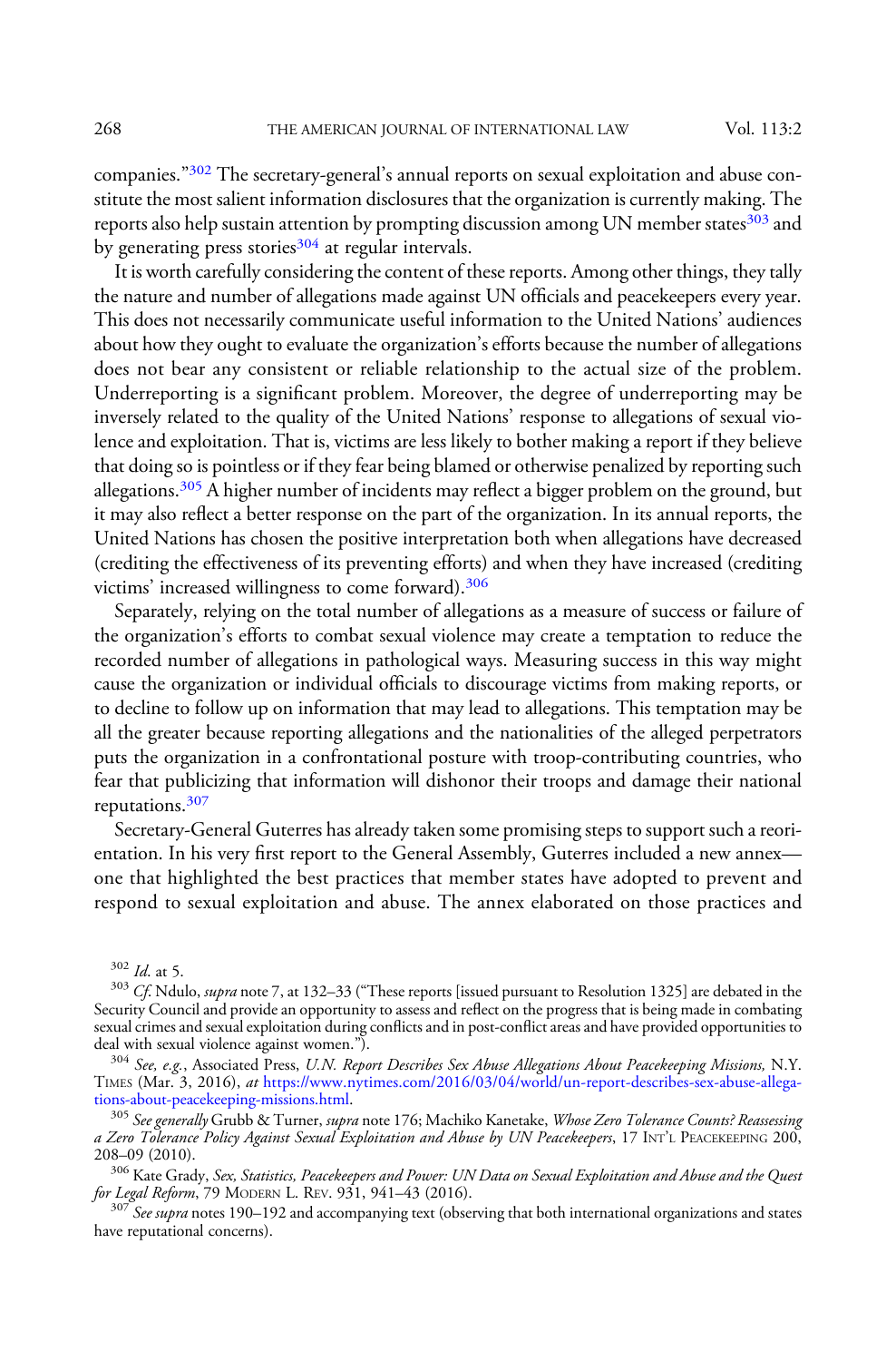identified by name the states that designed and implemented them.<sup>308</sup> Building on this effort to allow states to burnish their reputations by strengthening their responses to sexual exploitation and abuse, Guterres also invited current and former heads of state (or government) to join a "Circle of Leadership on the prevention of and response to sexual exploitation and abuse in United Nations operations."<sup>309</sup> One of the participants' first acts was to issue a collective statement affirming their personal commitment as global leaders to support efforts to combat sexual exploitation and abuse across the United Nations system.<sup>310</sup> Currently seventy-two sitting and former heads of state are members of this Circle.<sup>311</sup>

Guterres has also developed a new kind of "voluntary compact" that troop-contributing countries may enter into with the United Nations. These compacts have three overarching objectives:

- (a) to clearly define the specific commitments of both the Organization and the Member States in advancing our joint efforts to combat sexual exploitation and abuse;
- (b) to accelerate the timely implementation of agreed measures; and
- (c) to strengthen coordination and coherence in our collective response in cases involving civilian and uniformed personnel alike.<sup>312</sup>

So far, one hundred states have signed the voluntary compact with the secretary-general.<sup>313</sup> Like the efforts described above, these voluntary compacts offer a means to reorient attention (and, by extension, reputation) to focus on responses to rather than the existence of allegations.

Shifting attention to responses rather than allegations may also helpfully alter the dynamics surrounding sexual violence by framing the issue as a common problem that the organization and troop-contributing countries are working together to solve. As the Central African Republic case study illustrates, UN officials struggle when they must confront member states that are suppliers of key organizational resources. This dynamic makes it important to consider how such confrontations might be defused. There are a number of areas where the Secretariat might provide useful technical assistance to troop-contributing countries—for example by promulgating model policies regarding sexual violence or by reviewing national legislation to ensure that acts prohibited by the UN zero-tolerance policy are also penalized pursuant to domestic law.

While the Secretariat has taken some positive steps, they are not sufficient on their own. For starters, it is important to sustain these efforts over time. Guterres's 2018 report omitted all annexes, directing readers to a website for detailed information about allegations, and reporting simply that he encourages member states to continue to "share their experiences

<sup>&</sup>lt;sup>308</sup> 2017 SEA Report, *supra* note 215.<br><sup>309</sup> United Nations, Preventing Sexual Exploitation and Abuse; Circle of Leadership, *at* [https://www.un.org/](https://www.un.org/preventing-sexual-exploitation-and-abuse/content/circle-leadership)<br>preventing-sexual-exploitation-and-abuse/content/circle-leadership.

[preventing-sexual-exploitation-and-abuse/content/circle-leadership](https://www.un.org/preventing-sexual-exploitation-and-abuse/content/circle-leadership).<br><sup>310</sup> Id.<br><sup>312</sup> 2017 SEA Report, *supra* note 215, para. 58<br><sup>313</sup> Member State Signatories to the Voluntary Compact with the Secretary-General of the Unit the Commitment to Eliminate Sexual Exploitation and Abuse (Oct. 5, 2018), *available at* [https://www.un.org/](https://www.un.org/preventing-sexual-exploitation-and-abuse/sites/www.un.org.preventing-sexual-exploitation-and-abuse/files/compact_countries_list_05_october_2018.pdf) [preventing-sexual-exploitation-and-abuse/sites/www.un.org.preventing-sexual-exploitation-and-abuse/](https://www.un.org/preventing-sexual-exploitation-and-abuse/sites/www.un.org.preventing-sexual-exploitation-and-abuse/files/compact_countries_list_05_october_2018.pdf)files/com[pact\\_countries\\_list\\_05\\_october\\_2018.pdf.](https://www.un.org/preventing-sexual-exploitation-and-abuse/sites/www.un.org.preventing-sexual-exploitation-and-abuse/files/compact_countries_list_05_october_2018.pdf)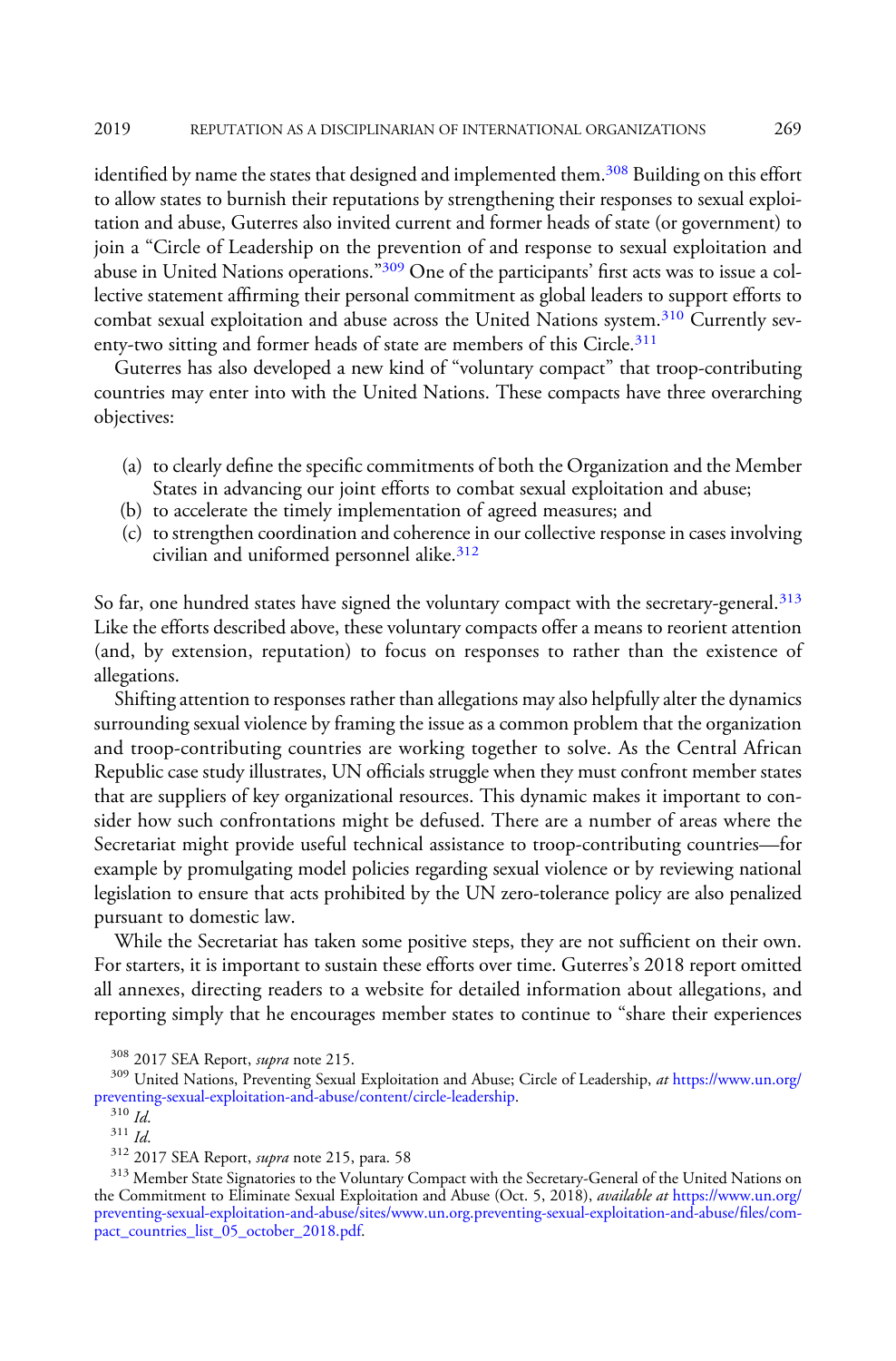and best practices."<sup>314</sup> Omitting the best-practices annex is a mistake. The Circle of Leadership complements—but does not substitute for—praising specific practices implemented by specific states, especially because participation in the Circle does not require taking any particular concrete steps.

In addition, a reputational lens highlights a key challenge for the voluntary compacts: ensuring that they are not merely a symbolic or cosmetic response but instead actually influence conduct on the ground. What, if anything, happens if participating states or the United Nations fail to implement these commitments? The discussion in Parts I and II suggests that it will be quite difficult for the UN Secretariat to confront troop-contributing countries about such failures. In light of the predictable pressure that the UN officials will face to overlook noncompliance with the voluntary compact, the establishment of an independent monitoring mechanism is worth exploring. States may bristle at the prospect, but the Secretariat may have some tools at its disposal to entice participation. Perhaps continued participation in the Circle of Leadership could depend on accepting such a monitoring mechanism.

Another possibility would be to convert the voluntary compact into a legally binding agreement—and thereby raise the reputational stakes by putting on the line the reputations of both participating states and the United Nations or complying with international law. Of course, even if the United Nations were willing to take that step, troop-contributing countries may not be. If that is the case, the United Nations could announce a unilateral legal commitment regarding its handling of legal obligations. Such a commitment could be freestanding or framed as elaborations of the organization's preexisting obligations under the UN Charter or customary international law. Coupling this step with an independent monitoring mechanism would be even more significant.<sup>315</sup>

Finally, it would also be helpful to resolve conflicts within the organization with respect to what constitutes an effective response to allegations of sexual violence. Recall the discussion of the UN Bangui office's interactions with the French investigators in August 2015—and the apparent tension between the human rights officials' focus on protecting victims and goal of facilitating the French criminal investigation.<sup>316</sup> The question of how to advance prosecutions while also protecting child victims and witnesses and respecting their rights to privacy and confidentiality raises some genuinely difficult issues. Advocates, scholars, and international organization officials have wrestled with these issues in other contexts, including with respect to prosecutions in the International Criminal Court.<sup>317</sup> In response to a recommendation from the CAR Panel report,<sup>318</sup> the Secretariat reports progress in developing a "uniform policy on balancing the disclosure of information to national authorities with

 $314$  Report of the Secretary-General, Special Measures for Protection from Sexual Exploitation and Abuse: A New Approach para 72, UN Doc.  $A/72/751$  (Feb. 15, 2018) [hereinafter 2018 SEA Report].

<sup>&</sup>lt;sup>315</sup> While this step is likely to be a tough sell, the Human Rights Advisory Panel, which was established to hear claims that the UN interim administration in Kosovo had violated international human rights law, is an important<br>precedent. The Human Rights Advisory Panel, at http://www.unmikonline.org/hrap/Eng/Pages/default.aspx.

<sup>&</sup>lt;sup>316</sup> See supra notes 180–182 and accompanying text.<br><sup>317</sup> See, e.g., Chelsea Swanson, Elizabeth Devos, Chloe Ricke & Andy Shin, *Expert Workshop Session: Child*<br>Witnesses: Testimony, *Evidence, and Witness Protection*, 43

<sup>&</sup>lt;sup>318</sup> CAR Panel Report, *supra* note 33, at 84 (recommending that a working group "review[] UN policies dealing with confidentiality in order to establish a proper balance between informed consent, protection, and accountability").